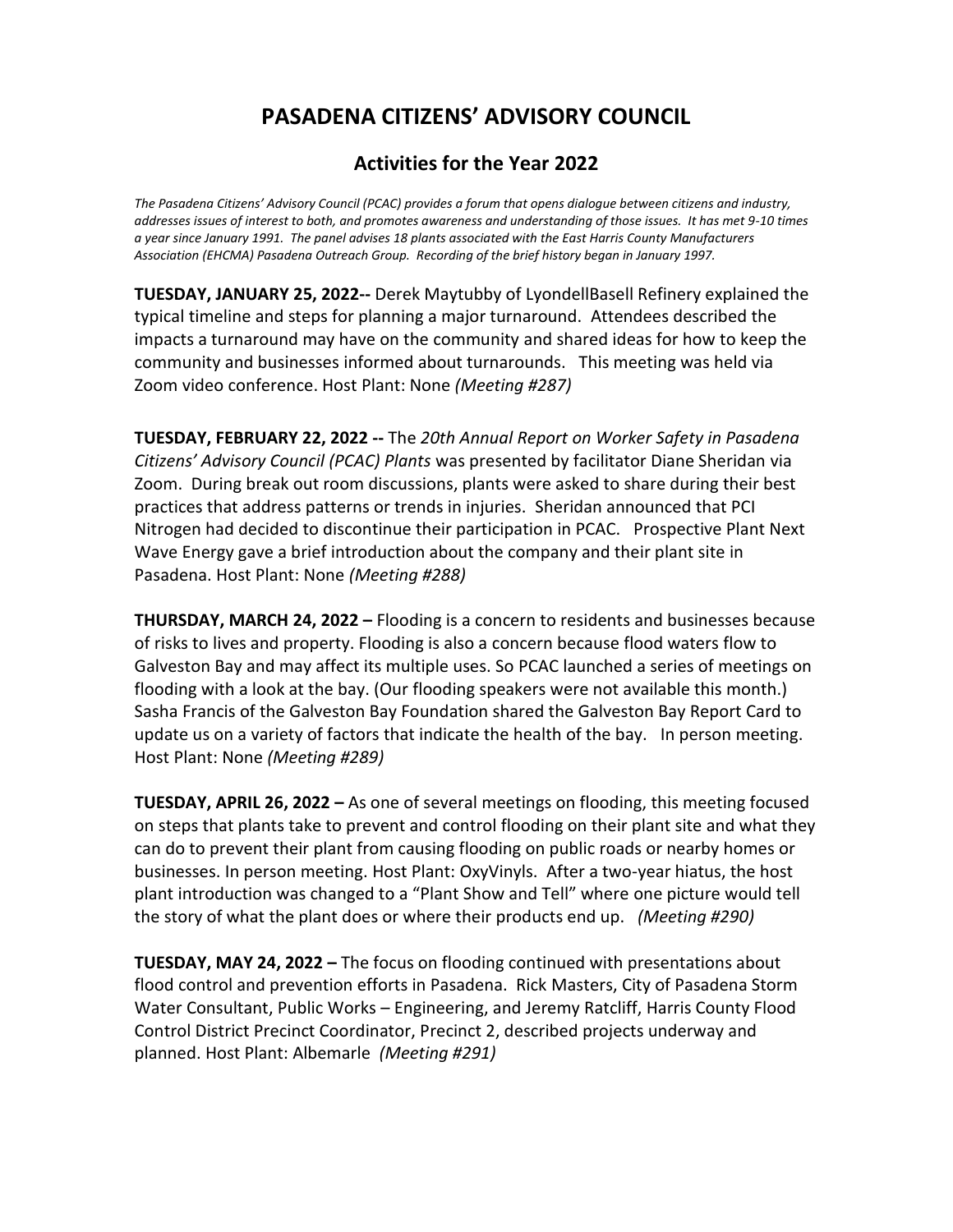## **Activities for the Year 2021**

*The Pasadena Citizens' Advisory Council (PCAC) provides a forum that opens dialogue between citizens and industry, addresses issues of interest to both, and promotes awareness and understanding of those issues. It has met 9-10 times a year since January 1991. The panel advises 18 plants associated with the East Harris County Manufacturers Association (EHCMA) Pasadena Outreach Group. Recording of the brief history began in January 1997.* 

**TUESDAY, JANUARY 26, 2021--** PCAC celebrated its 30<sup>th</sup> anniversary virtually with a Zoom video-conference meeting. Facilitator Diane Sheridan presented a brief overview of the PCAC and its mission. Several plants spoke about the value and the importance of community-industry dialogue. The CAC was invited to Toast good riddance to 2020 and a prize was awarded to the best toast. Host Plant: None *(Meeting #278)*

**TUESDAY, FEBRUARY 23, 2021 --** The *19th Annual Report on Worker Safety in Pasadena Citizens' Advisory Council (PCAC) Plants* was presented by facilitator Diane Sheridan via Zoom. Plants informally shared information on how they fared during the recent winter storm. Harris County Precinct Two Commissioner Adrian Garcia presented Sheridan with a Proclamation making February 23, 2021 Diane Sheridan Day in honor of her 30 years of facilitation work with PCAC. Host Plant: None *(Meeting #279)*

**THURSDAY, MARCH 25, 2021 --** Matt Van Vleck, Harris County Pollution Control Services, provided information on the new Community Air Monitoring Program (CAMP). Rachel Glenn, Air Products Plant Manager, reported on the plant's follow up with a PCAC member and a visitor regarding noise that has bothered them for some time. After a meeting in February, both parties wanted to continue the dialogue and committed to meeting on a regular basis. Glenn said Air Products has researched and engaged a potential contractor to install sound barriers on the southern side of the facility as a good faith effort to help alleviate the concern. Jake Ezerski explained why he believes Air Products is the source of the noise and provided video of the sound. PCAC agreed that Zoom meetings may begin with sign in at 5:45 and call to order at 6:00 p.m. Host Plant: None *(Meeting #280)*

**TUESDAY, APRIL 27, 2021 --** The topic was *CAC Plant Experiences in the 2021 Big Freeze*. CAC plants commented on their experiences, lessons learned, and what they will do differently to prepare for such weather in the future. First, plants raised their hands to answer yes or no questions like "Did you have a ride-out crew." Presentations were made by Matt Postage of Chevron Pasadena Refinery; Phyllis Frank of Gulf Coast Authority; and Jeff Thompson of Sekisui. Air Products' slide was shared on the screen though traffic prevented Ken Miller from arriving in time to present. Attendees then were placed in Breakout Rooms where all plants commented and answered questions. Host Plant: None *(Meeting #281)*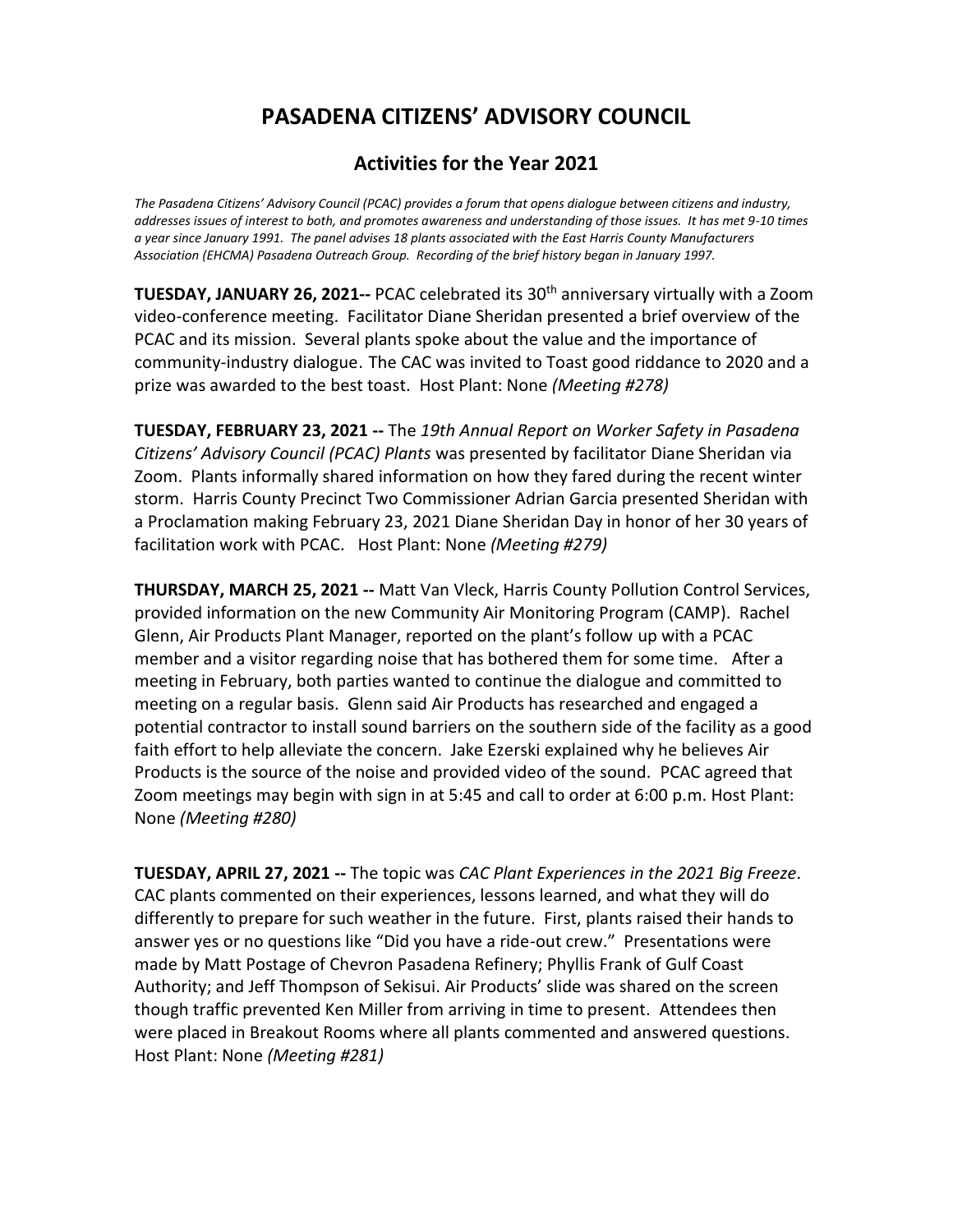**TUESDAY, MAY 25, 2021 --** As a prelude to program planning on Zoom, attendees were sent a memo before the meeting explaining the process to be used at the meeting and a list of postponed topics. Before going into breakout rooms, attendees were encouraged not only review the list of postponed topics, but also suggest topics that they had a desire to learn more about. A representative from each breakout room briefly described their group's top three topics. A Zoom poll was used to prioritize issues to cover in 2021-2022. Diane Sheridan notified members of the death of two members in recent months: Royce Measures and Charles Beckman. Host Plant: None *(Meeting #282)*

**THURSDAY, AUGUST 26, 2021 --** PCAC added a report to the agenda on an August 15 odor event at the Lubrizol Deer Park plant that released a pungent odor that slowly traveled through multiple communities and was a nuisance to some and an irritant to others. Deer Park Lubrizol General Manager Sam Striegel described the event itself, the plant's notifications of responsible agencies and its communications with and for the community. Azell Carter, Emergency Management Coordinator for the City of Pasadena, explained the city's experience with the event, its decision not to call for a shelter in place, and how the city communicated with residents. Craig Hill and Dimetra Hamilton of Harris County Pollution Control Services talked about air sampling and where the public could track the results. PCAC facilitator Diane Sheridan summarized input from Deer Park and other communities that expressed frustrations learning what the odor was, its hazards, and steps to protect yourself and your family. To learn from this experience, community input will be shared with industry and government entities responsible for communicating with the public in an emergency. The meeting ended with the planned presentation on Channel Industry Mutual Aid (CIMA) presented by CIMA Chair Tod Jenkins. Host Plant: None *(Meeting #283)*

**TUESDAY, SEPTEMBER 28, 2021 --** The CAC changed its original plans for the September meeting because the speaker on Effects of Pollution had a conflict and was rescheduled to December 2. As a prelude to the Annual Report on Emissions, each plant gave examples of what they have done or planning to do to control and reduce emissions. Attendees then were placed in Breakout Rooms where plants commented and answered questions. Host Plant: None *(Meeting #284)*

**TUESDAY, OCTOBER 26, 2021 --** The Annual Report on PCAC Plant Air Emissions was presented by Scott Kolb of Afton Chemical. Data were collected and compiled by Tiffany Miller. The annual report derives its data from two annual inventories: the Air Emissions Inventory (EI), which plants submit to the TCEQ, and the Toxics Release Inventory (TRI), which plants submit to the EPA. After the meeting, highlights were posted on the Home Page of the PCAC website, and the slides and other meeting handouts were provided to attendees. This meeting was held via Zoom video conference. Host Plant: None. *(Meeting #285)*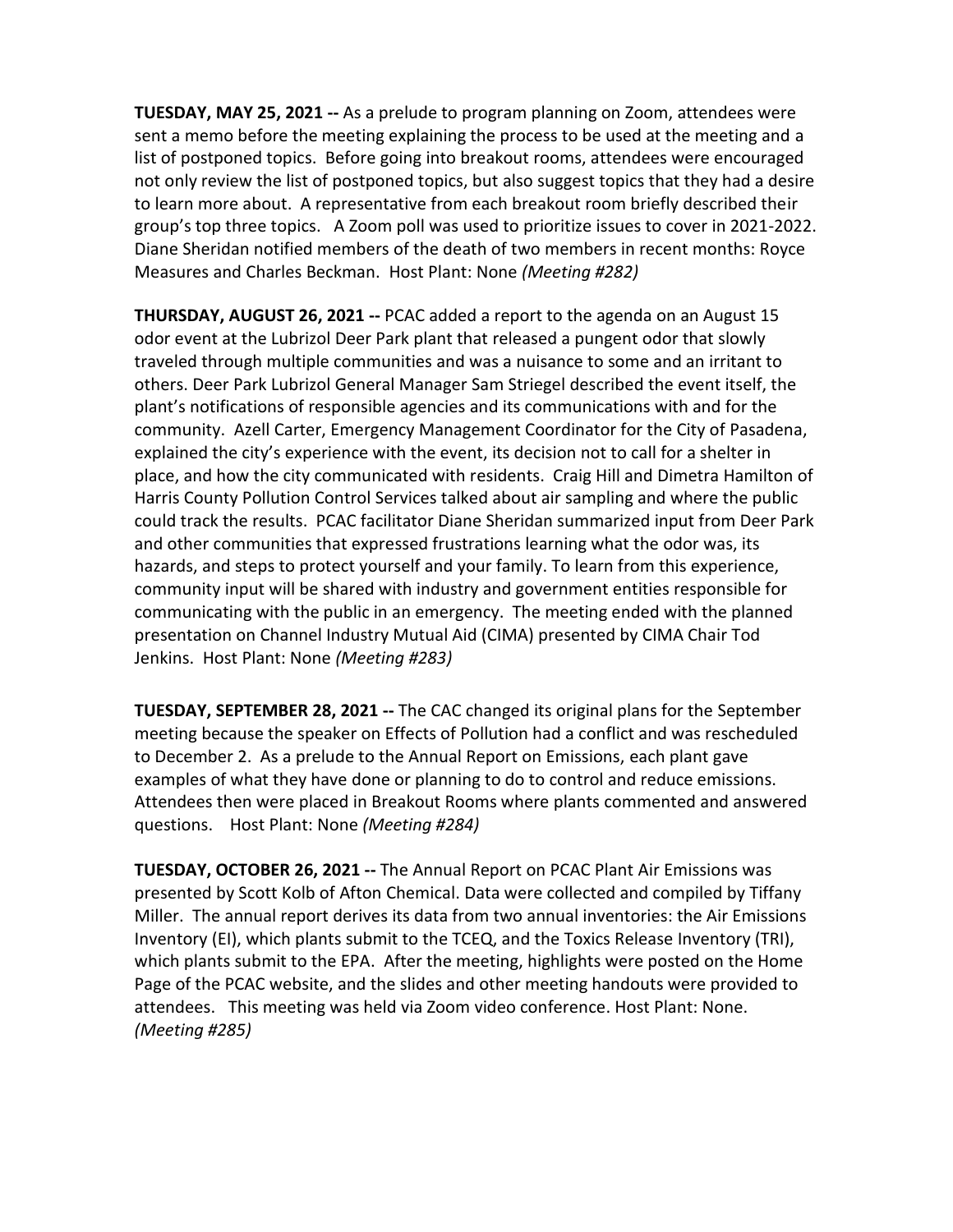**THURSDAY, DECEMBER 2, 2021 –** Blythe Mansfield, MD, Chief Medical Officer for Unilever, NA, formerly of Kelsey Seybold Occupational Medicine, shared information about what air pollution is, kinds of exposure, and specifics about the EPA's criteria pollutants, benzene, and 1-3, butadiene. She also described environmental and occupational causes of health problems and EPA's proposed actions to advance environmental justice related to the topic. This meeting was held via Zoom video conference. Host Plant: None. *(Meeting #286)*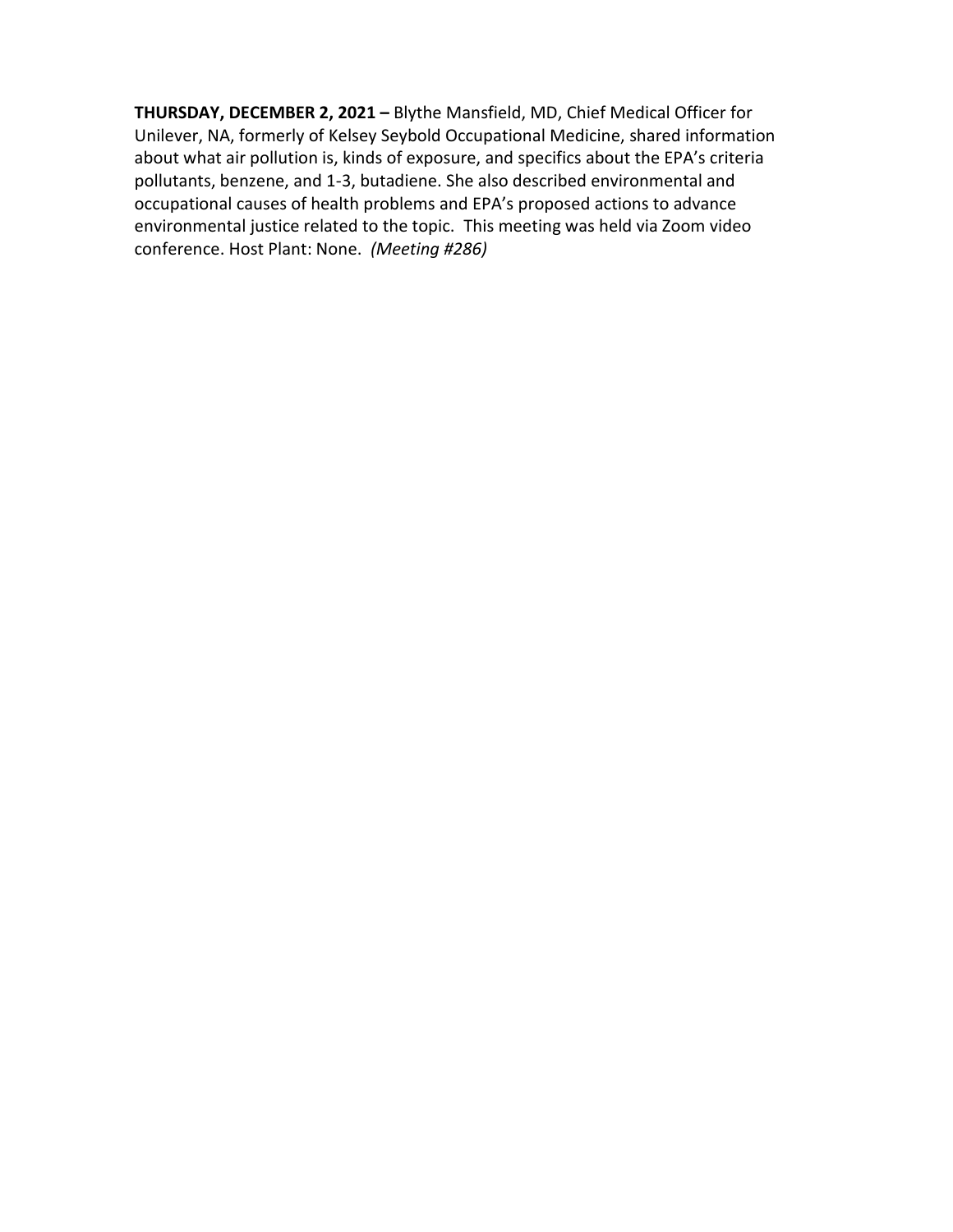## **Activities for the Year 2020**

*The Pasadena Citizens' Advisory Council (PCAC) provides a forum that opens dialogue between citizens and industry, addresses issues of interest to both, and promotes awareness and understanding of those issues. It has met 9-10 times a year since January 1991. The panel advises 18 plants associated with the East Harris County Manufacturers Association (EHCMA) Pasadena Outreach Group. Recording of the brief history began in January 1997.* 

**TUESDAY, JANUARY 28, 2020--** *Industry Impacts on the Community: Jobs, Taxes, Community Relations Programs*. Chad Burke, Economic Alliance Houston Port Region, spoke about the impact of the region's petrochemical industry on the local, state and national economy. Dennis Winkler, East Harris County Manufacturers Association, described the employment picture for the petrochemical industry, specifically addressing the Pasadena region. Rick Guerrero, Pasadena Economic Development Corporation shared information on Industrial Districts Agreements. Facilitator Diane Sheridan shared information about Community Relations Programs presented at the September 2019 PCAC meeting. Host Plant: LyondellBasell Houston Refining *(Meeting #271)*

**TUESDAY, FEBRUARY 25, 2020 --** The *18th Annual Report on Worker Safety in Pasadena Citizens' Advisory Council (PCAC) Plants* was presented by facilitator Diane Sheridan. In a round robin, each plant discussed aspects of its safety program that has been effective. Host Plant: Chevron Pasadena Refinery *(Meeting #272)*

**THURSDAY, MARCH 26, 2020 –** The plans for this meeting (Technology to Improve the Safety of Transporting Plant Raw Materials and Products: What's New? What's Coming?) were cancelled due to the COVID-19 virus pandemic. Facilitator Diane Sheridan distributed the monthly Plant Updates to members.

**TUESDAY, APRIL 28, 2020 –** Michael Shirey, EHSS Manager for Oxy Vinyls, spoke about Chemical Industry Hurricane Preparedness. This meeting was held via Zoom video conference due to the COVID-19 pandemic. Host Plant: None *(Meeting #273)*

**TUESDAY, MAY 26, 2020 –** PCAC member plants answered several questions about their responses to COVID-19 and lessons learned to date. This meeting was held via Zoom video conference. Host Plant: None *(Meeting #274)*

**THURSDAY, AUGUST 27, 2020 –** The plans for this meeting (Technology to Improve the Safety Trucks Transporting Plant Raw Materials and Products: What's New? What's Coming?) were cancelled due to preparations for Hurricane Laura. Facilitator Diane Sheridan distributed the monthly Plant Updates to members.

**TUESDAY, SEPTEMBER 22, 2020 –** Frank Scheaffer of Heniff Transportation Systems spoke about Recent and Upcoming Technology to Improve the Safety of Truck Transportation of Plant Raw Materials and Products. Bill Shaw, representing the Houston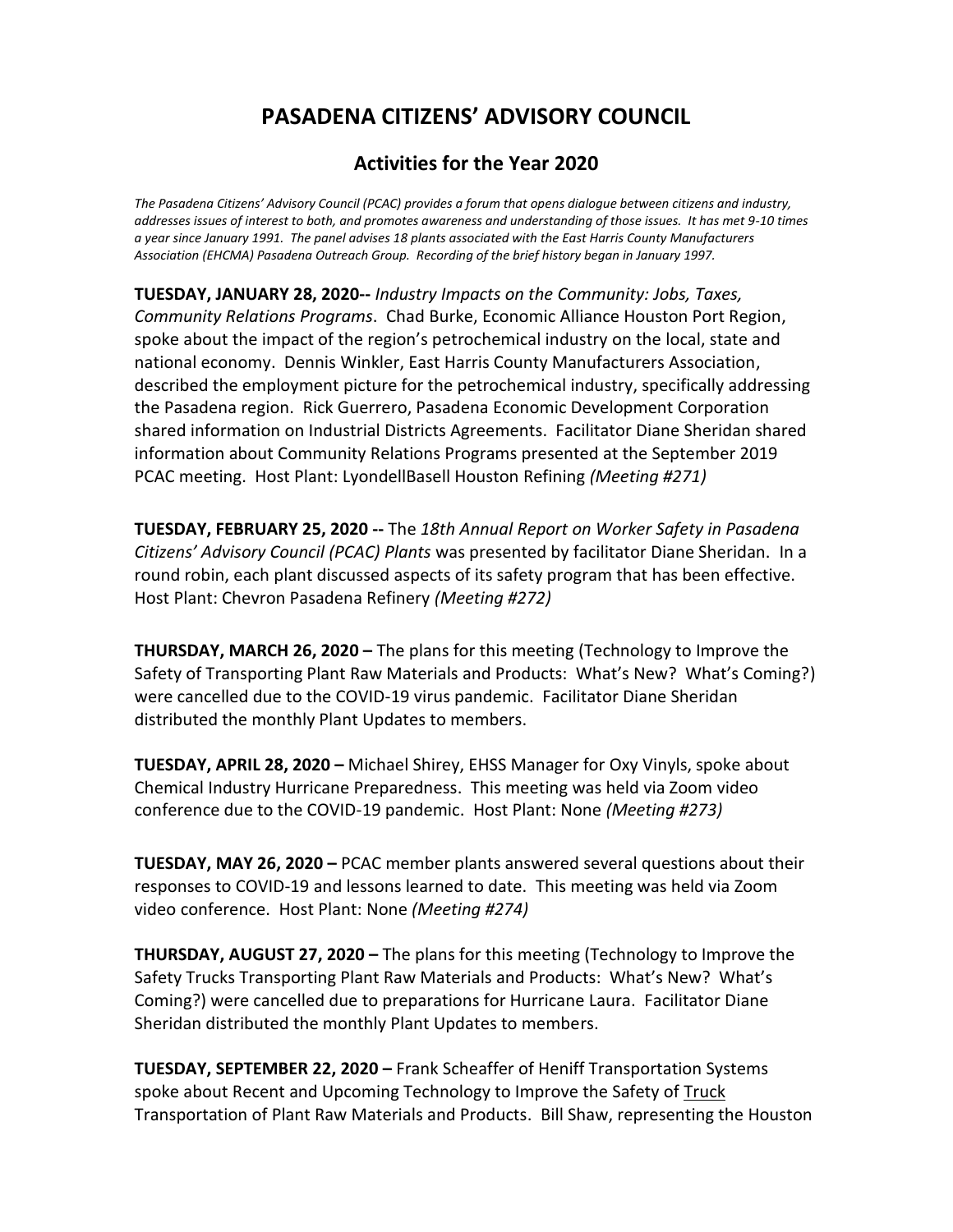Business Roundtable, presented information about the initiative to improve worker safety during hydroblasting activities. This meeting was held via Zoom video conference. Host Plant: None *(Meeting #275)*

**TUESDAY, OCTOBER 27, 2020 --** The Annual Report on PCAC Plant Air Emissions was presented by Ana Partin of INEOS Phenol. Data were collected and compiled by Tiffany Miller. The annual report derives its data from two annual inventories: the Air Emissions Inventory (EI), which plants submit to the TCEQ, and the Toxics Release Inventory (TRI), which plants submit to the EPA. After the meeting, highlights were posted on the Home Page of the PCAC website, and the slides and other meeting handouts were provided to attendees. This meeting was held via Zoom video conference. Host Plant: None. *(Meeting #276)*

**THURSDAY, DECEMBER 3, 2020 –** Jeff Whitworth, Reliability and Integrity Manager for Shell Pipeline spoke about Innovations in the Safety of Pipeline Transportation of Hazardous Materials. This meeting was held via Zoom video conference. Host Plant: None. *(Meeting #277)*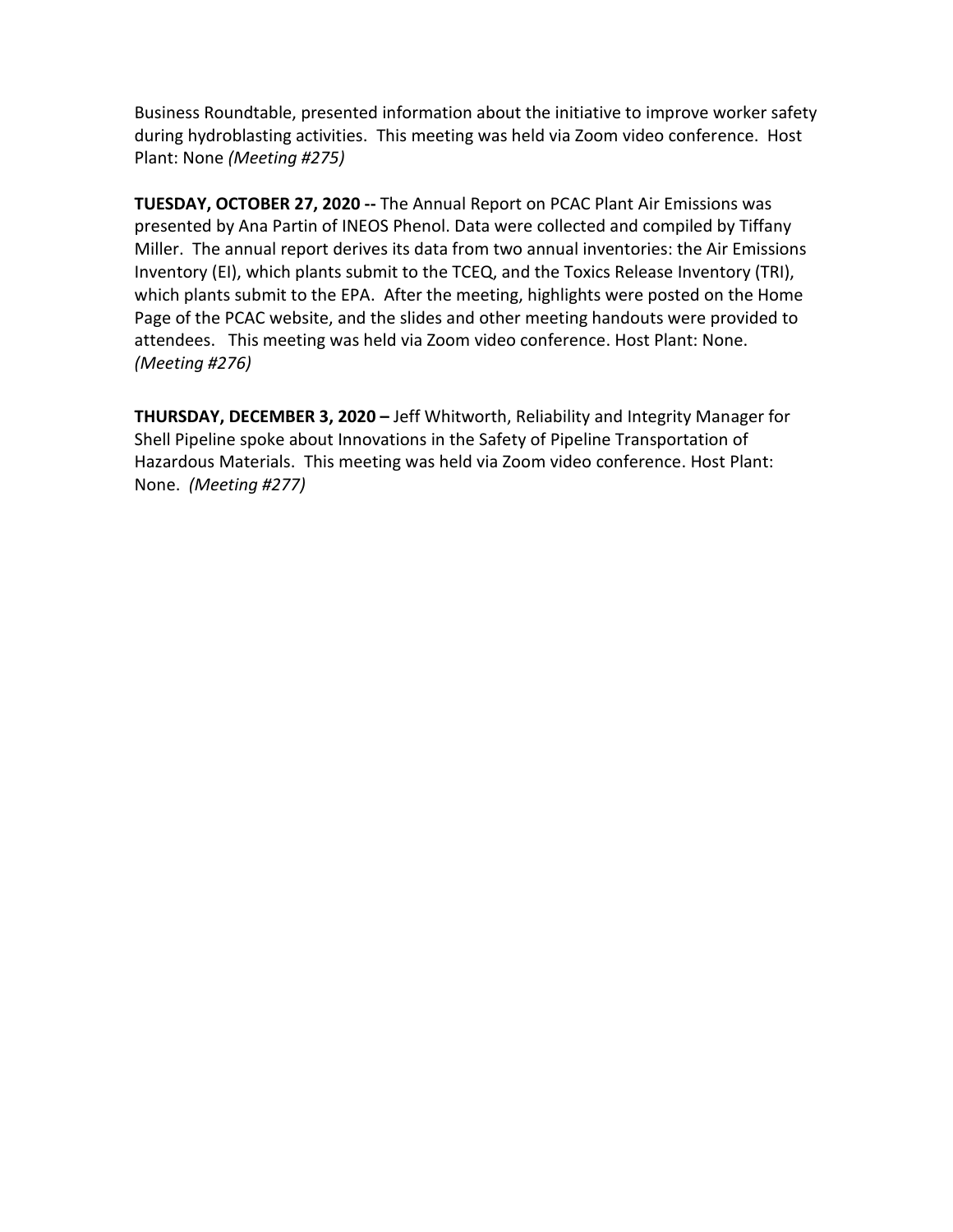## **Activities for the Year 2019**

*The Pasadena Citizens' Advisory Council (PCAC) provides a forum that opens dialogue between citizens and industry, addresses issues of interest to both, and promotes awareness and understanding of those issues. It has met 9-10 times a year since January 1991. The panel advises 18 plants associated with the East Harris County Manufacturers Association (EHCMA) Pasadena Outreach Group. Recording of the brief history began in January 1997.* 

**TUESDAY, JANUARY 22, 2019** Tyler Parker, Union Pacific (UP) Hazardous Materials Manager, gave a brief history of UP and discussed their emergency response process and capabilities for transporting hazardous chemicals by rail.Gary Piana, Plant Manager for Chevron Phillips, discussed the Alliance to End Plastic Waste, which CP Chem is a part of, that aims to develop and use solutions to minimize and manage plastic waste. Host Plant: Chevron Phillips Chemical *(Meeting #262)*

**TUESDAY, FEBRUARY 26, 2019 --** The *17th Annual Report on Worker Safety in Pasadena Citizens' Advisory Council (PCAC) Plants* was presented by facilitator Diane Sheridan. The meeting was cut short due to inclement weather. Host Plant: Evonik *(Meeting #263)*

**TUESDAY, MARCH 5 2019 –** *Consequences of Regulatory Changes on the Economy and the Environment* joint meeting hosted by LPCAC at the Houston Area Safety Council in Deer Park. The meeting was the second in a series of three meetings on broad economic issues affecting all CAP communities in the greater Houston Ship Channel area, organized by Facilitators Diane Sheridan and Mary Jane Naquin and Fred Welch of the Economic Alliance Houston Port Region. Speakers were: Michael Honeycutt, Ph.D., Chief of Texas Commission on Environmental Quality Toxicology Division and Chair of US Environmental Protection Agency Science Advisory Board; Elena Craft, Ph.D., Senior Scientist, Environmental Defense Fund; Craig Beskid, Executive Director, East Harris County Manufacturers Association.

**THURSDAY, MARCH 28, 2019 --** PCAC members and guests met at Houston Area Safety Council in Deer Park for an overview by Christine Sandel, Vice President of Operations-Training. After the overview, attendees were taken on a tour of the facility where they visited various training rooms, the Workforce Development Center and the Occupational Health Center. No Host Plant due to tour. *(Meeting #264)*

**TUESDAY, APRIL 23, 2019 --** PCAC members and guests were treated to an Emergency Response Equipment Display in the Church parking lot prior to the meeting. Keith Purvis and Chris Israel manned the Channel Industries Mutual Aid (CIMA) Command Unit. Gilberto Pequeno was with the LyondellBasell aerial pumper. The OxyVinyls ambulance was staffed by Justin Cox and Michael Shirey. Eugene Franco, Adam Aiken, Ronny Janczak and Travis Franzoy staffed the Harris County HazMat truck. Frank Bengochea, Pasadena Emergency Response Coordinator provided a refresher on the Community Warning Systems currently available for communicating with the public about a major industrial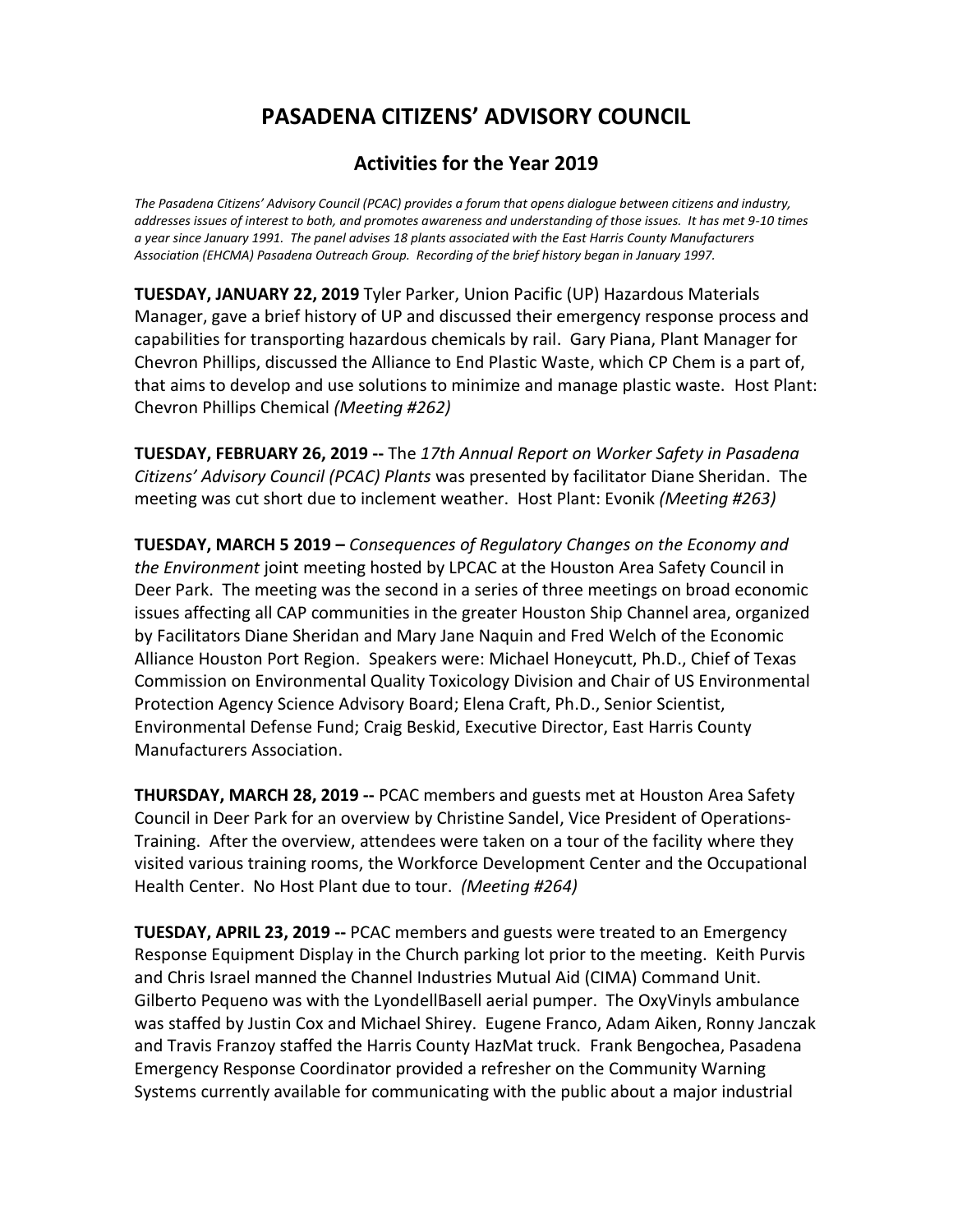event. Bengochea also described Pasadena's response and communications relating to the ITC Deer Park fire. No Host Plant. *(Meeting #265)*

**TUESDAY, MAY 28, 2019 –** The May meeting completed a series of four programs on workforce development that began in 2018. Speakers gave an overview of various area programs to attract the future industry workforce and described some internships and coop programs. Dani Grant, a member of the East Harris County Manufacturers Association (EHCMA) Workforce Development Committee talked about programs that involve EHCMA member plants as well as San Jacinto, Lee, and Houston Community Colleges. Additional speakers were LyondellBasell's Bill Clyburn, LYB co-op Silvere Kengni, Garret Berg of Port Houston, Wendel Langley from BASF and Oxy Vinyls' Scott Halbrooks. Host Plant: INEOS Phenol *(Meeting #266)*

**THURSDAY, AUGUST 22, 2019 --** As a prelude to program planning, attendees shared the industry-related issues on their minds or those of their family, friends, etc. They reviewed PCAC's mission and purposes. Attendees then brainstormed program topics for the coming year, building on these ideas, plans from other CAPs, and a review of previous PCAC topics from pages of its history. They prioritized the options using sticky dots to show the topics they most wanted to cover in the coming year. Host Plant: Afton/Ethyl. *(Meeting #267)*

**TUESDAY, SEPTEMBER 24, 2019 --** Periodically, PCAC community members ask the plant members to share highlights of some of the work they do to improve the Pasadena community. Each plant provided information about their top community relations (CR) projects since January 2018; if they had a full time CR Manager; what type of budget the site had for CR activities; and the process by which projects are chosen. Host Plant: Kinder Morgan Liquids/KMET. *(Meeting #268)*

**TUESDAY, OCTOBER 22, 2019 --** The Annual Report on PCAC Plant Air Emissions was presented by Heather Makarczyk of Enterprise Products. Data were collected and compiled by Tiffany Miller. The annual report derives its data from two annual inventories: the Air Emissions Inventory (EI), which plants submit to the TCEQ, and the Toxics Release Inventory (TRI), which plants submit to the EPA. After the meeting, highlights were posted on the Home Page of the PCAC website, and the slides and other meeting handouts were provided to members. Host Plant: Gulf Coast Authority. *(Meeting #269)*

**THURSDAY, DECEMBER 5, 2019--** PCAC members and guests met at San Jacinto College's Center for Petrochemical, Energy, and Technology for a tour. Allatia Harris from San Jacinto College facilitated in arranging the tour. Jeff Pearce, Tom Stang and Joseph Zwiercan, all from CPET, served as tour guides. The group had previously toured the old building in January 2015. No Host Plant due to tour. *(Meeting #270)*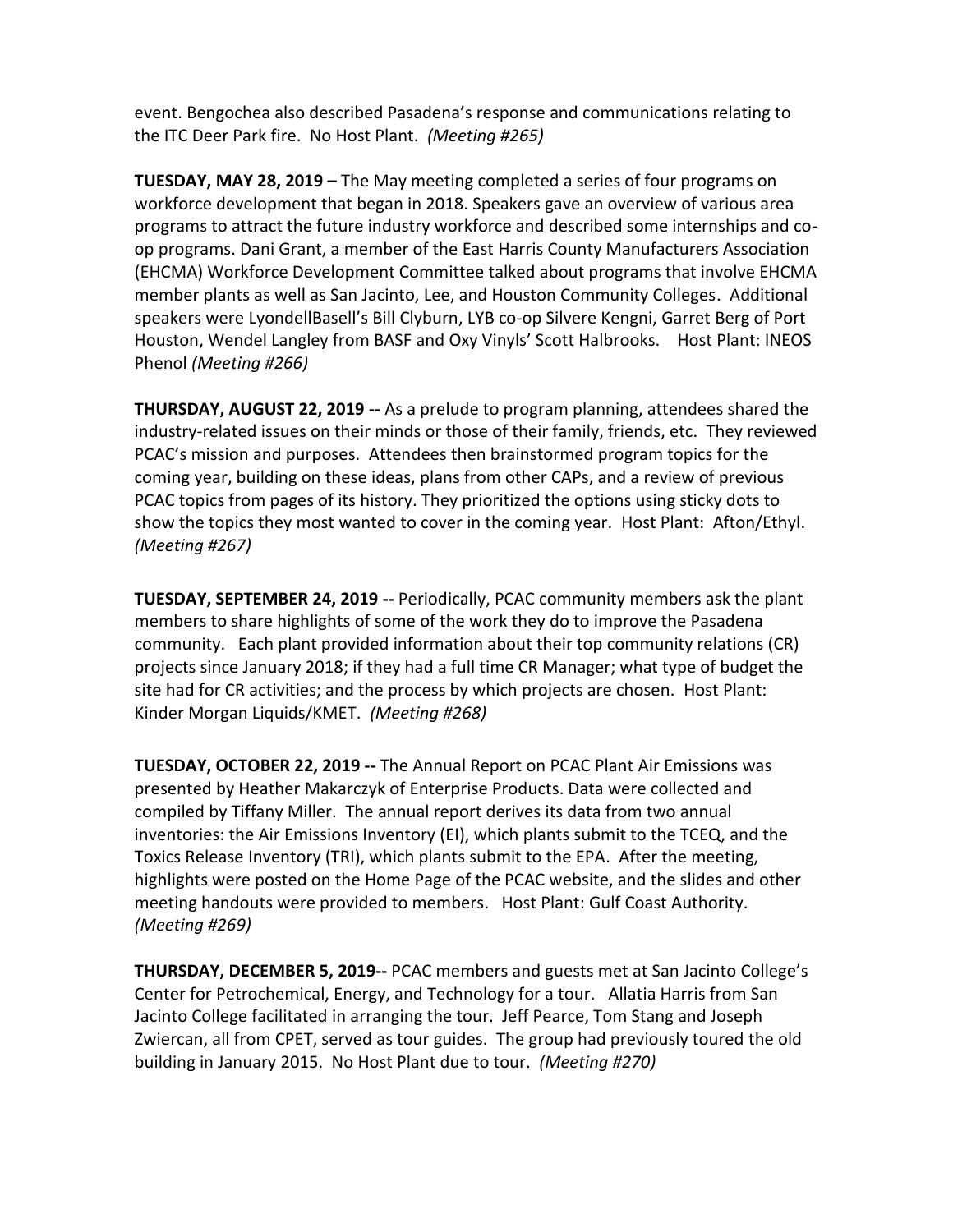## **Activities for the Year 2018**

*The Pasadena Citizens' Advisory Council (PCAC) provides a forum that opens dialogue between citizens and industry, addresses issues of interest to both, and promotes awareness and understanding of those issues. It has met 9-10 times a year since January 1991. The panel advises 18 plants associated with the East Harris County Manufacturers Association (EHCMA) Pasadena Outreach Group. Recording of the brief history began in January 1997.* 

**TUESDAY, JANUARY 23, 2018** Phil Glen, President of the Clean Channel Association, spoke to the PCAC regarding Emergency Response and Communications Associated with a Large Ship Fire at Plant Dock. He provided information on the role his organization plays in responding to ship fires. Joe Leonard and Pat Cooney, retired Coast Guard, shared stories regarding various ship fires and incidents that they had been involved with. Pete Greco, Manager of Emergency and Security Services at LyondellBasell Houston Refinery was unable to speak at this meeting but will provide a plant perspective at the March 2018 meeting. *(Meeting #253)*

**TUESDAY, FEBRUARY 27, 2018 --** The *16th Annual Report on Worker Safety in Pasadena Citizens' Advisory Council (PCAC) Plants* was presented by facilitator Diane Sheridan. An update was provided on the San Jacinto College Center for Petrochem, Energy and Technology (CPET) from Vice Chancellor Allatia Harris, Provost Van Wigginton, and Randy Boeding of CPET. *(Meeting #254)*

**THURSDAY, MARCH 22, 2018--** Jacque Darbonne of Harris County Pct. 2 spoke about the history of the Washburn Tunnel and its operations. Ronald Sommers, Chief of Emergency Services at Pasadena Refining, explained how emergency response communications are handled. Pete Greco, LyondellBasell Refinery Manager of Security and Emergency Services, provided a plant perspective on the January topic (how emergency response and communications work if there is a large fire at a ship while it is at a plant dock). *(Meeting #255)*

**WEDNESDAY, APRIL 25, 2018—**Joint meeting with BAYCAP. Dr. Sam Mannan, Director of the Mary Kay O'Connor Process Safety Center at Texas A&M University in College Station, spoke about his *Ranking of Chemical Facilities Based on the Potential to Cause Harm to the Public (PCHP)*. The *Houston Chronicle* has used this information in a periodic series of articles on chemical risk. *(Meeting #256)*

**TUESDAY, MAY 22, 2018 --** As a prelude to program planning, attendees shared the industry-related issues on their minds or those of their family, friends, etc. They reviewed PCAC's mission and purposes. Attendees then brainstormed program topics for the coming year, building on these ideas, plans from other CAPs, and a review of previous PCAC topics from pages of its history. They prioritized the options using sticky dots to show the topics they most wanted to cover in the coming year. To increase input from PCAC community members, the input from the meeting was sent to them with the opportunity to spend sticky dots to indicate their priorities. *(Meeting #257*)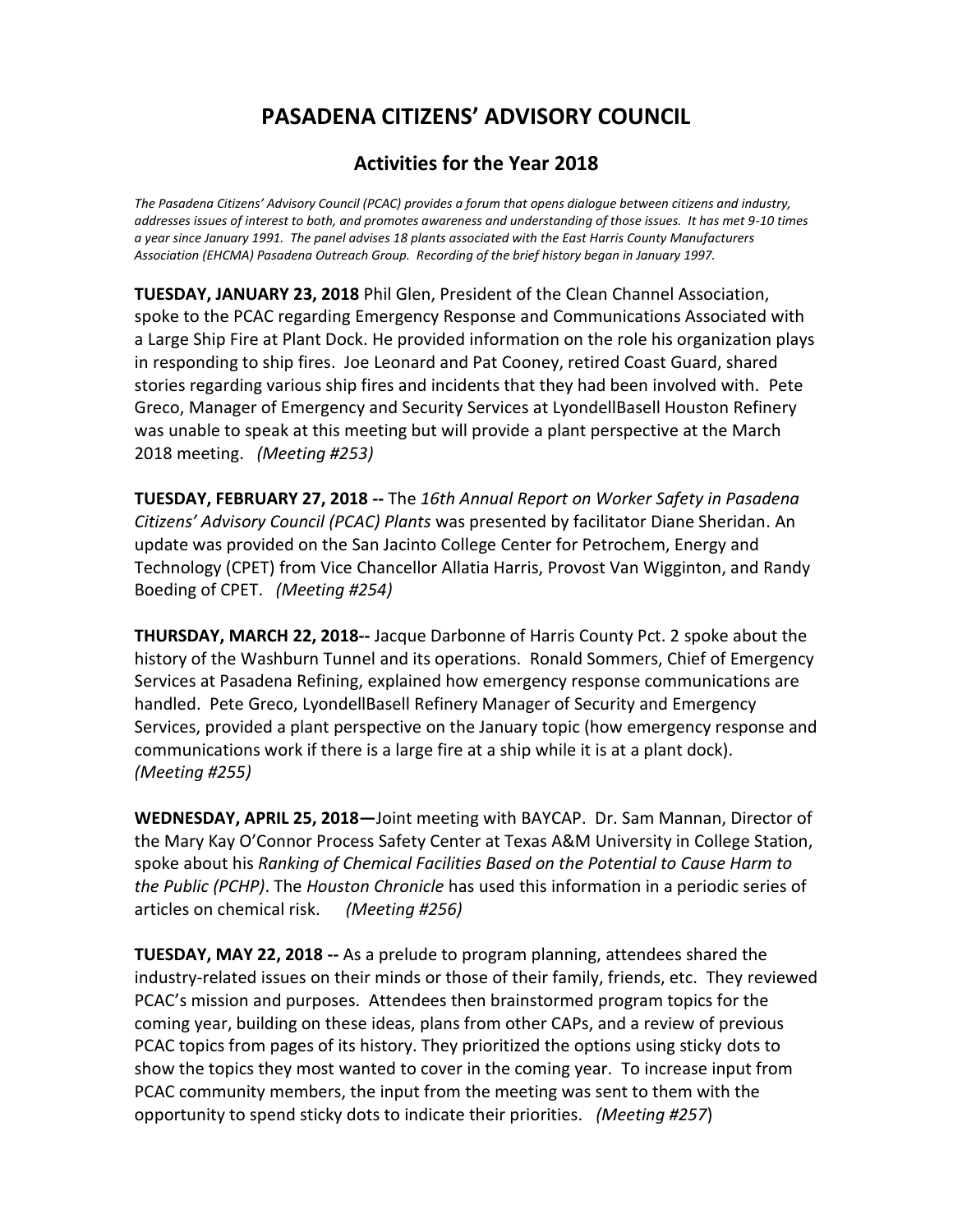**THURSDAY, AUGUST 23, 2018 --** Matt Kainer of Harris County Toll Road Authority described the expansion and replacement plans for the Beltway 8 Bridge. Paula Torrado Plazas, Community Outreach Coordinator for Air Alliance Houston (AAH), discussed the results of the Pasadena Project. The Pasadena project included conducting door to door community surveys, holding community meetings, performing community air monitoring, and advocating for an anti-idling ordinance. Several PCAC members were involved in the work. *(Meeting #258*)

**TUESDAY, SEPTEMBER 25, 2018 --** Peter Beard of the Greater Houston Partnership gave a presentation of facts about workforce needs. Mark Staes, the Training Manager at the LyondellBasell Houston Refinery, described some of the innovations used in training new hires and existing employees. *(Meeting #259*)

**TUESDAY, OCTOBER 23, 2018 --** The Annual Report on PCAC Plant Emissions was presented by Jeff Nickl of Chevron Phillips. Data were collected and compiled by Tiffany Miller. The annual report derives its data from two annual inventories: the Air Emissions Inventory (EI), which plants submit to the TCEQ, and the Toxics Release Inventory (TRI), which plants submit to the EPA. Brad Flowers of Houston Regional Monitoring summarized recent air quality trends, covering ozone, particulate matter, and air toxics. After the meeting, highlights were posted on the Home Page of the PCAC website, and the slides and other meeting handout were provided to members. *(Meeting #260)*

**THURSDAY, NOVEMBER 29, 2018--** PCAC members and guests met at Pasadena Independent School District's Dr. Kirk Lewis Career and Technical High School (CTHS) for an overview by Diane Barnes, Career and Community Coordinator. After the overview, attendees were taken on a tour of the facility where they heard from both teachers and students. The group visited Welding, Robotics, Construction, Maritime, Culinary Arts, HVAC/Electrical, and Automotive Repair. The group had previously toured CTHS in March 2015. *(Meeting #261)*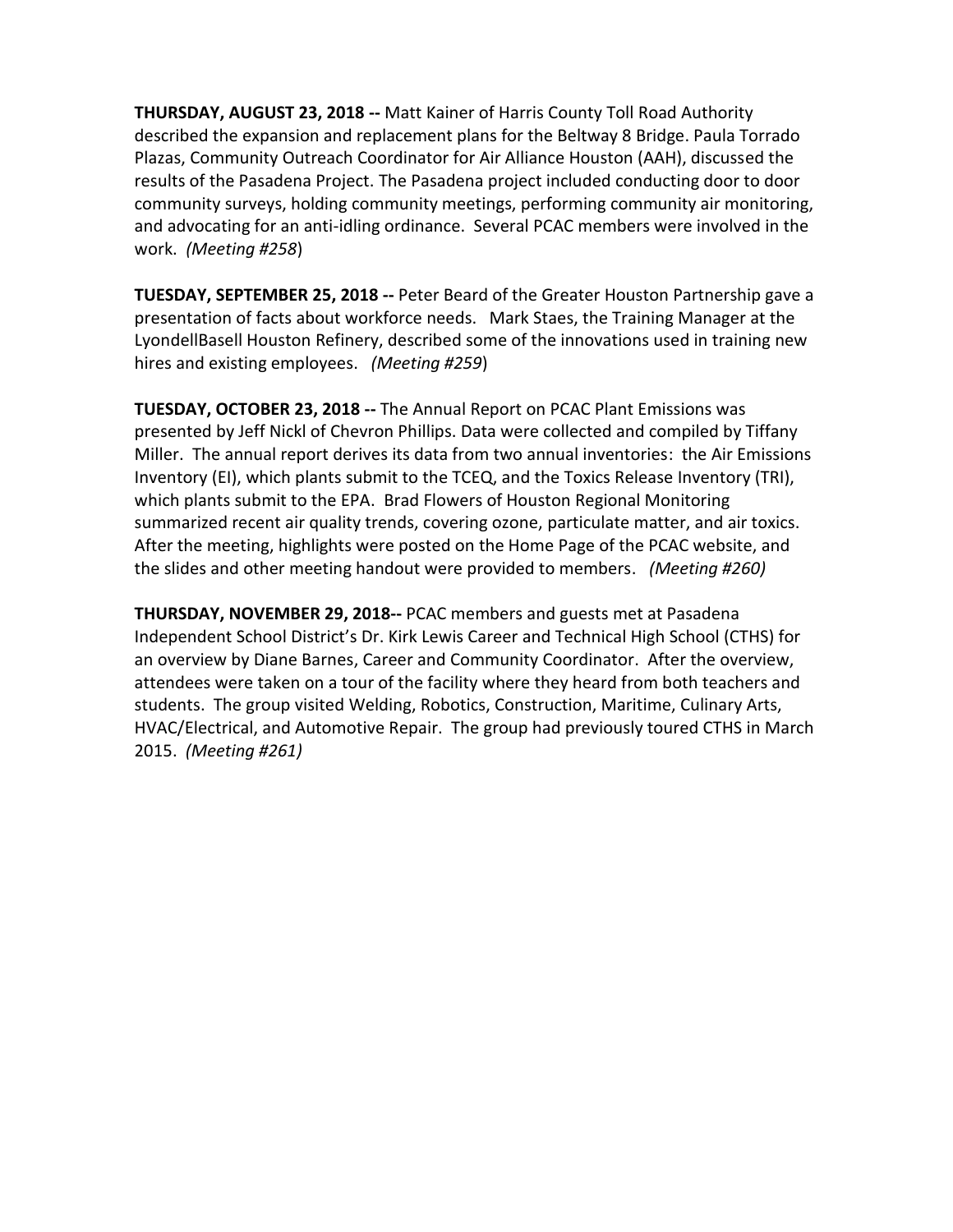## **Activities for the Year 2017**

*The Pasadena Citizens' Advisory Council (PCAC) provides a forum that opens dialogue between citizens and industry, addresses issues of interest to both, and promotes awareness and understanding of those issues. It has met 9-10 times a year since January 1991. The panel advises 17 plants associated with the East Harris County Manufacturers Association (EHCMA) Pasadena Outreach Group. Recording of the brief history began in January 1997.* 

**TUESDAY, JANUARY 24, 2017 –** PCAC's main topic was an Overview of Environmental Permitting for Industry, presented by Kashif Malik, an Environmental Supervisor at ChevronPhillips. He provided basic information about air, wastewater, and stormwater permits. Information was also provided about public participation opportunities in the permitting process and how to make a complaint. PCAC also scheduled an update from the Air Alliance Houston to learn about a multi-year project they are conducting in north Pasadena. Executive Director Adrian Shelley said the project includes community mapping, monitoring, and a community survey in a project area north of Hwy. 225 between Richey St. and Red Bluff Rd. Two new plants joined PCAC. The Kinder Morgan Export Terminal has been built on the former AES Deepwater site. The new plant being built at Air Products is part of a division recently sold to Evonik. *(Meeting #245)*

**TUESDAY, FEBRUARY 28, 2017 --** The *15th Annual Report on Worker Safety in Pasadena Citizens' Advisory Council (PCAC) Plants* was presented by facilitator Diane Sheridan *(Meeting #246)*

**THURSDAY, MARCH 23, 2017 –** PCAC traveled by bus to Houston TranStar for a tour of the Harris County Office of Homeland Security and Emergency Management at the invitation of Harris County Industrial Liaison David Wade. Misty Gunn, Manager of the county's Emergency Operations Center, described the office and its work. Wade talked about his role as Industrial Liaison. Gunn then showed members the EOC, described its staffing, and showed some of its capabilities. *(Meeting #247)*

**TUESDAY, APRIL 25, 2017 --** The scheduled topic was postponed due to death in the speaker's family. Having completed a periodic series of meetings on emergency management and communications, PCAC reviewed what was learned, including how to prepare to receive emergency communications. As a follow-up to previous meetings on workforce development, PCAC was introduced to a new EHCMA website: [www.PetrochemWorks.com.](http://www.petrochemworks.com/) Attendees used their devices and pretended they were looking for a plant job in order to learn how the website works so they can tell others who are job searching. *(Meeting #248)*

**TUESDAY, MAY 23, 2017 --** Garret Berg, Assistant Manager for Community Relations and Events at Port Houston's Port of Houston Authority, provided an overview of the Port of Houston that included port organization, history, and the importance of the Houston economy and the port's role in that economy. He updated members on the Panama Canal expansion and the increased business it is bringing the Houston area. He described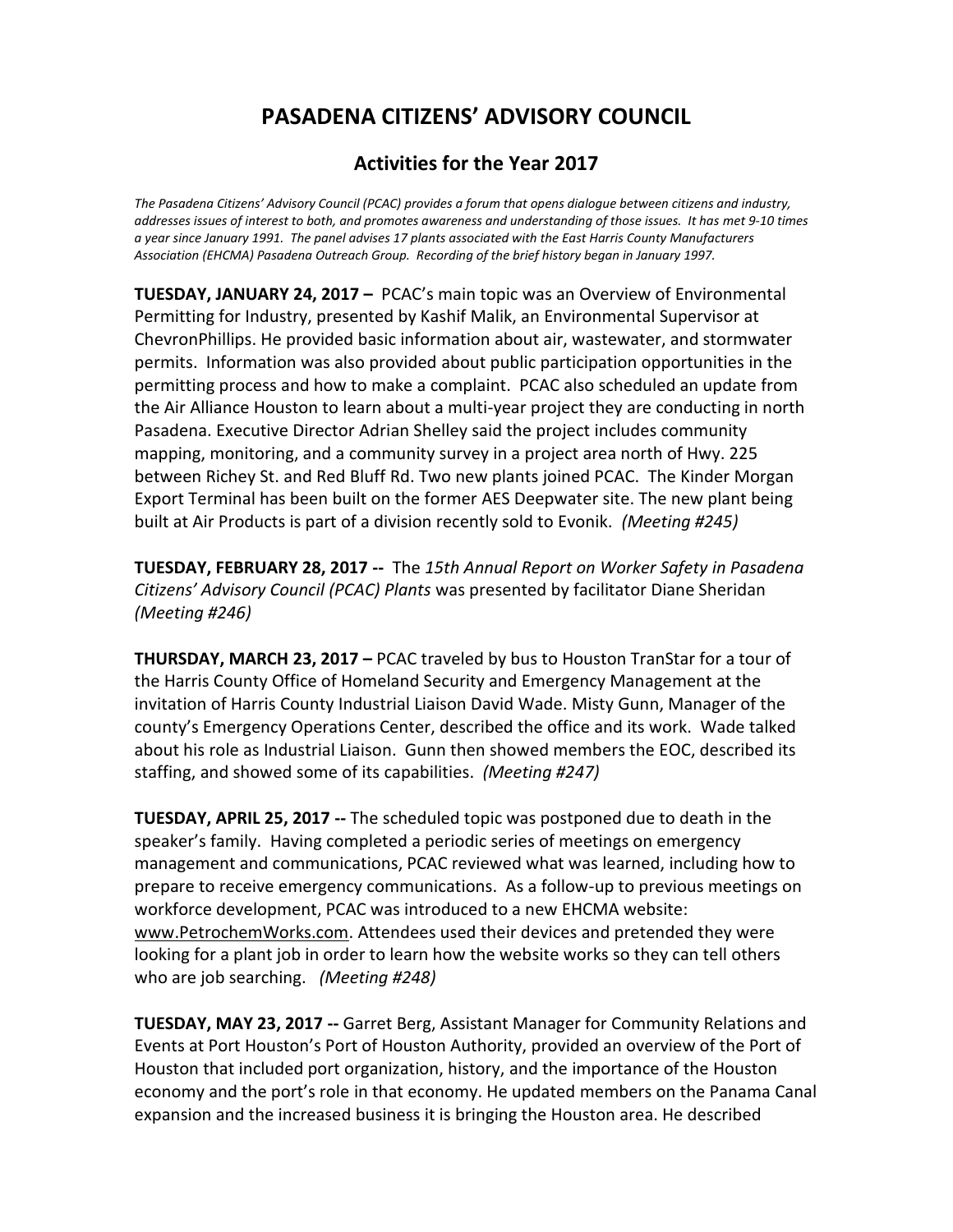improvements at the Barbours Cut and Bayport container terminals, the kinds of cargo the port handles, and the port's certifications in ISO 28000 Security Standards and ISO 14001 Environmental Standards. He ended with a review of the port's environmental and community outreach efforts. *(Meeting #249)*

**TUESDAY, SEPTEMBER 26, 2017 --** PCAC visited the new San Jacinto College Maritime Academy on Galveston Bay in Shoreacres. John Stauffer, Associate Vice Chancellor Maritime Technology & Training Center, described how future mariners as well as incumbent mariners are trained before giving members a tour of the facility. The tour included demonstrations of the simulators for large ships and for smaller towboats or fire boats, navigation systems, and engineering. Those interested could practice their skills on the simulators. PCAC canceled its August meeting due to Hurricane Harvey. The September meeting started early plants and the city and county reporting on their Harvey experiences lessons learned. Tiffany Miller began working with facilitator Diane Sheridan, performing some of the routine tasks associated with facilitating PCAC. *(Meeting #250)*

**TUESDAY, OCTOBER 24, 2017 --** Scott Jones of Galveston Bay Foundation (GBF) gave a brief history of the San Jacinto River Waste Pits, including a chemistry lesson on dioxins and why/how the pits were placed on the Superfund National Priorities List. He described the impacts Hurricane Harvey had on the site and EPA's decision after that to call for full removal of the former paper-mill waste storage pits. *(Meeting #251)*

**THURSDAY, NOVEMBER 30, 2017 --** The Annual Report on PCAC Plant Emissions was presented by David Lima of Albemarle. Data were collected and compiled by Anne Gowan. The annual report derives its data from two annual inventories: the Air Emissions Inventory (EI), which plants submit to the TCEQ, and the Toxics Release Inventory (TRI), which plants submit to the EPA. After the meeting, highlights were posted on the Home Page of the PCAC website, and the slides and other meeting handout were provided to members. *(Meeting #252)*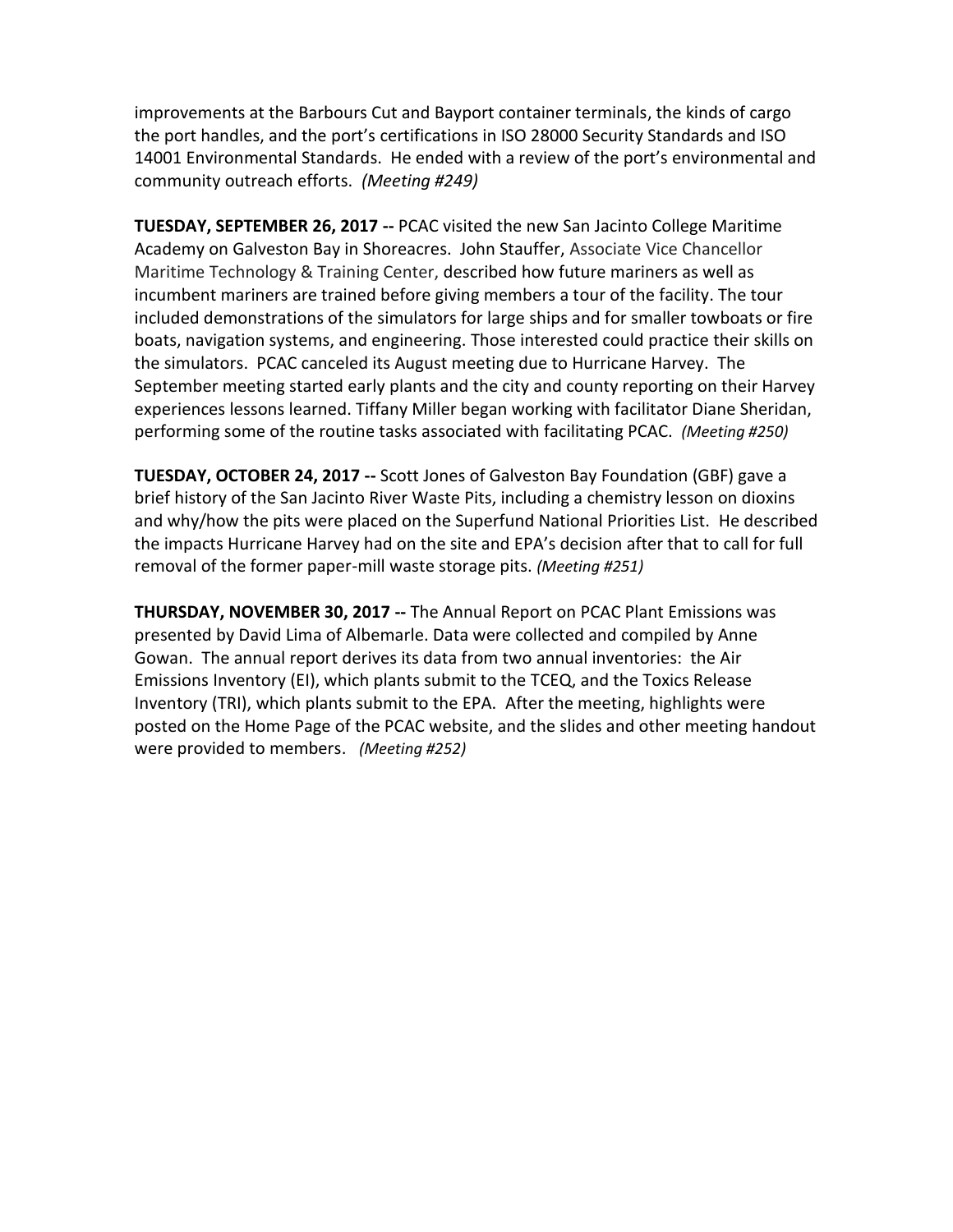### **Activities for the Year 2016**

*The Pasadena Citizens' Advisory Council (PCAC) provides a forum that opens dialogue between citizens and industry, addresses issues of interest to both, and promotes awareness and understanding of those issues. It has met 9-10 times a year since January 1991. The panel advises 17 plants associated with the East Harris County Manufacturers Association (EHCMA) Pasadena Outreach Group. Recording of the brief history began in January 1997.* 

**TUESDAY, JANUARY 26, 2016** – PCAC celebrated its 25<sup>th</sup> anniversary with a banquet at the Monument Inn on Independence Parkway. Community and plant members and special guests, many accompanied by spouse or guest, enjoyed a reception at 6:00 p.m., dinner at 7:00 p.m., introductions over an anniversary cake, a short program, and door prizes. Mike Gilbert of Chevron Phillips, Chair of the East Harris County Manufacturers Association (EHCMA) Pasadena Outreach Group, thanked community and plant members for their commitment to dialogue. Most plants in PCAC are part of the outreach group. He also thanked facilitator Diane Sheridan for her services, which date back to the formation of the group. Sheridan acknowledged the service of several of the longest serving participants. There was no business meeting. Plant updates were mailed to members after the meeting. *(Meeting #236)*

**TUESDAY, FEBRUARY 23, 2016 --** The *14th Annual Report on Worker Safety in the 18 Pasadena Citizens' Advisory Council (PCAC) Plants* was presented by facilitator Diane Sheridan. Data from 18 member plants showed approximately 6900 employees and contractors sustained a total of 34 workplace injuries or illnesses during 14.3 million hours of work in 2015. *(Meeting #237)*

**THURSDAY, MARCH 24, 2016 --** PCAC members and the most frequent visitors as well as several San Jacinto College Process Technology students took part in a meeting and tour focused on the communications with the community that occur if a plant has a significant industrial event. The meeting was hosted by the Oxy Vinyls Pasadena plant but held at the Oxy Vinyls Battleground Plant. Plant manager Paul Thomas and Assistant Plant Manager Carl Bronold welcomed the participants. After dinner and an overview of the topic provided by Oxy Vinyls' Health, Safety, and Security Manager Michael Shirey, attendees were bused to the Oxy Vinyls Deer Park plant to tour Emergency Operations Center that serves the 5 local Oxy Vinyls plants. *(Meeting #238)*

**TUESDAY, APRIL 26, 2016 --** Members, frequent guests, and some San Jacinto College Process Technology students gathered at the City of Pasadena Emergency Operations Center (EOC) for dinner, a presentation, and a tour of the EOC. Walter Gant, City of Pasadena Emergency Management Coordinator (EMC) and Deputy Senior EMC Frank Bengochea welcomed PCAC to the City of Pasadena Office of Emergency Management and its EOC. The meeting was the second in a two-part series on what happens in significant plant events. In March, PCAC visited the OxyVinyls EOC to learn what happens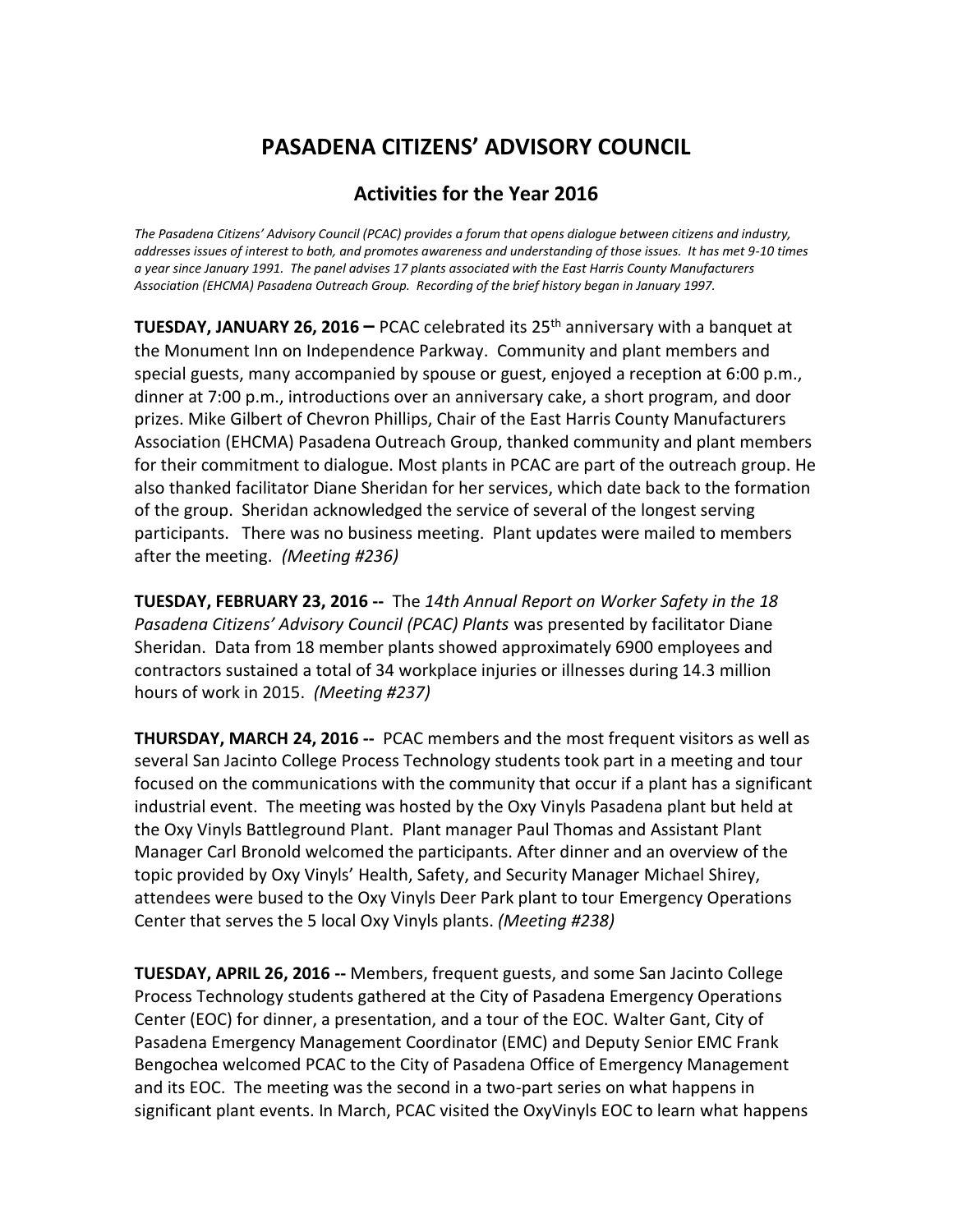in a plant and how they communicate with responsible agencies in affected cities and the county. The April meeting explained what happens after the city receives such a notification. LyondellBasell reported on its April 8 fire and Pasadena Refining System Inc. on its March 5 fire. Otherwise, plants were asked not to attend in order to have space for community members. *(Meeting #239)*

**TUESDAY, MAY 24, 2016 --** Justin Cox of Oxy Vinyls talked about the work of ChemTrec, a nationwide resource for emergency responders when there are accidents involving hazardous materials or dangerous goods. Cox also described the US Department of Transportation Emergency Response Guidebook (ERG), showing members the kind of information available, including diagrams of trucks and rail cars designed to safely carry different kinds of cargo. David Wade, Harris County Industrial Liaison, obtained copies of the ERG for community members. In small groups, plants were asked to describe some of the other safeguards related to safety, environment, and security for trucks carrying hazardous materials. *(Meeting #240)*

**THURSDAY, AUGUST 25, 2016 --** Program Planning began with "I've Got Something on My Mind," followed by a discussion by plants and community of "What I Wish Community Members Knew about Plants." Attendees then brainstormed program topics for the coming year, building on these ideas, plans from other CAPs, and a review of previous PCAC topics from pages of its history. They prioritized the options using sticky dots. A Program Planning Committee made up of Ruth Askine, Luz Locke, and Peter Zollers of Air Products will use the input to draft a Program Plan for the coming year or so. It will be brought to an upcoming meeting for member review and adoption. Adalberto Tamez of City of Pasadena Emergency Services presented an update on the city's Municipal Separate Storm Sewer System (MS4) program and its National Flood Insurance Program Community Rating System (CRS). Both require public education about stormwater management and flood prevention. *(Meeting #241)*

**TUESDAY, SEPTEMBER 27, 2016 --** After the Bhopal, India deadly toxic release in 1984, Congress added a Title III when they passed the 1986 Superfund Amendments and Reauthorization Act (SARA). SARA Title III is the Emergency Planning and Community Right-to-Know Act (EPCRA). It brought communities 4 programs to make them aware of chemicals releases and chemical inventories and set up a system by which communities must plan for chemical emergencies. PCAC is familiar with some of the 4 programs but less so with others. The meeting opened with a chance for members to describe the plant sights and smells that confuse or concern them. John Smith, Training Superintendent at Chevron Phillips, showed photos of commonly seen plant equipment and gave a brief explanation of what the equipment does; e.g. flares, cooling towers, etc. To learn what the Southeast Regional Local Emergency Planning Committee (SERLEPC) does, PCAC heard from City of Pasadena Walter Gant Emergency Management Coordinator, and his Senior Deputy, Frank Bengochea.. The emergency management coordinators also described Tier II chemical inventories, who has access to them, and how they are used in emergency response and planning. Pete Greco of LyondellBasell Houston Refinery described the EPCRA notification requirements and the system of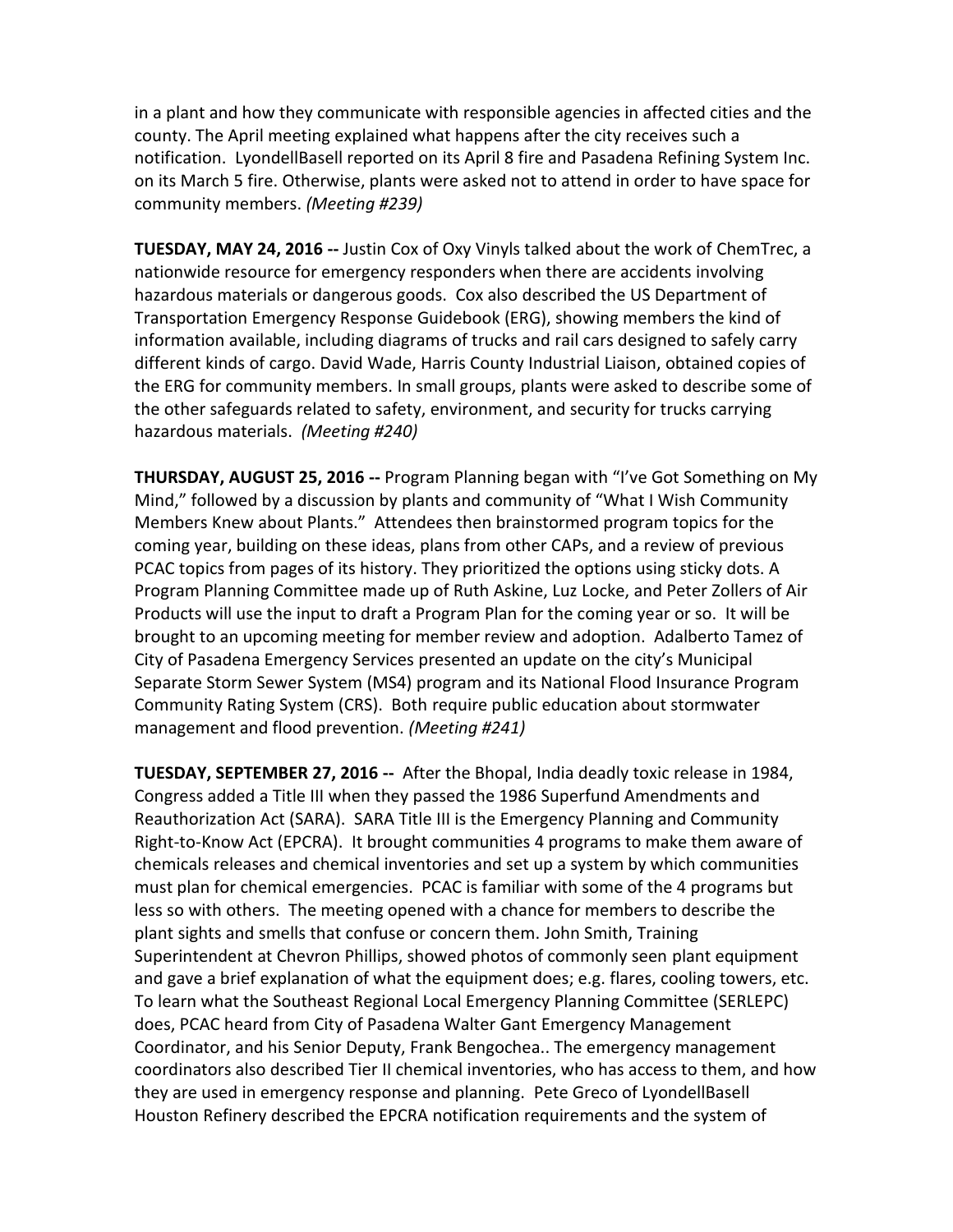reportable quantities on which they are based. PCAC "monthly" plant updates put releases into perspective by comparing the amount released to its reportable quantity, if there is one. The fourth EPCRA program, the Toxics Release Inventory (TRI), was not described at this meeting because it is discussed during the fall's Annual Report on PCAC Plant Emissions, part of which is based on the TRI. In small group discussion, plants commented on chemicals they make or handle that fall under these notification requirements. *(Meeting #242)*

**TUESDAY, OCTOBER 25, 2016 --** The Annual Report on PCAC Plant Emissions was presented by John Igoe of BASF. Data were collected and compiled by Anne Gowan. The annual report derives its data from two annual inventories: the Air Emissions Inventory (EI), which plants submit to the TCEQ, and the Toxics Release Inventory (TRI), which plants submit to the EPA. After the meeting, highlights were posted on the Home Page of the PCAC website, and the slides and other meeting handout were posted on the Member page. *(Meeting #243)*

**THURSDAY, DECEMBER 1, 2016 –** FBI Computer Scientist James Morrison, a member of the FBI's Houston Cyber Task Force, talked about cyber security risks and what the FBI does to address them. He also made suggestions for cyber safety for both individuals and business. *(Meeting #244)*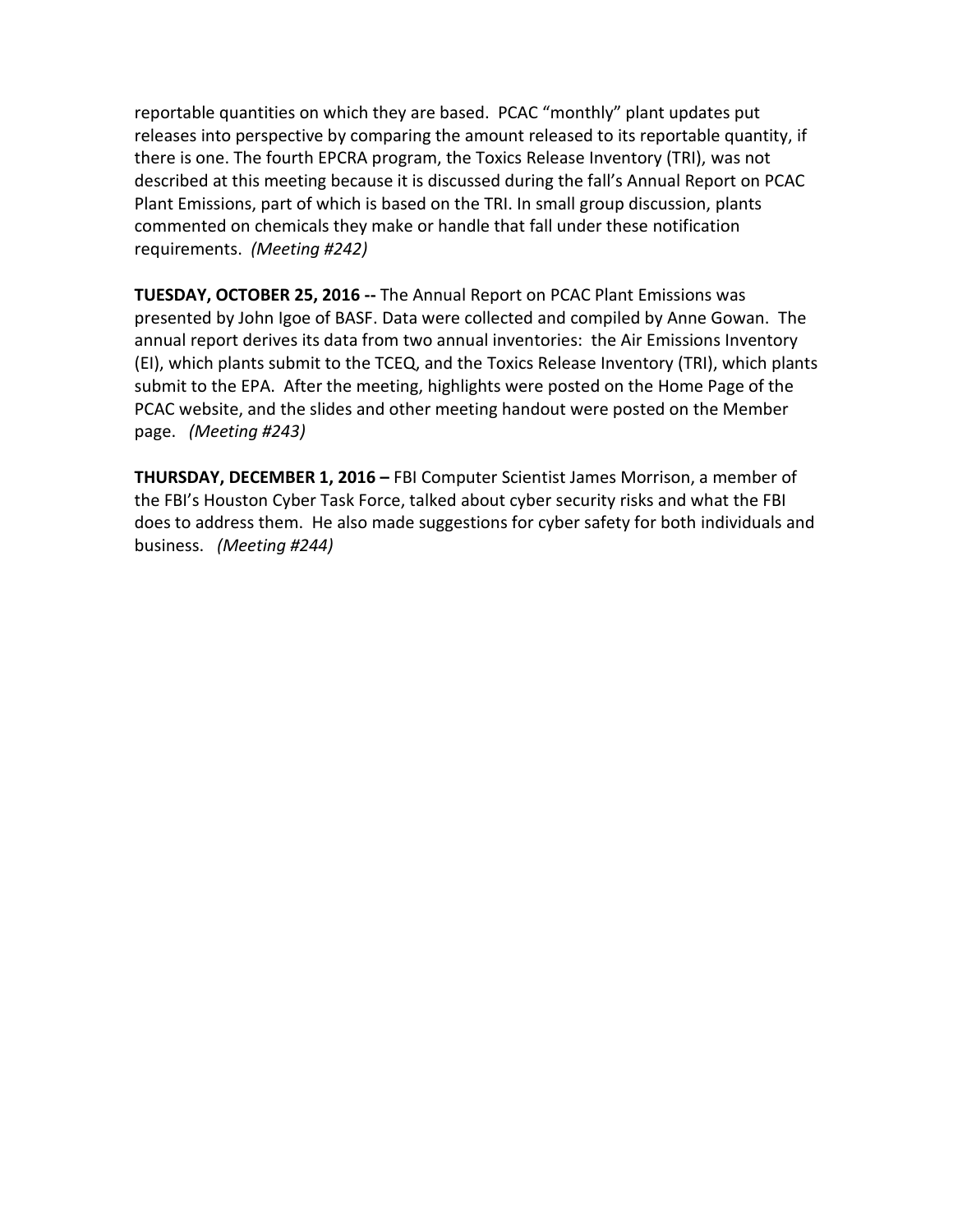### **Activities for the Year 2015**

*The Pasadena Citizens' Advisory Council (PCAC) provides a forum that opens dialogue between citizens and industry, addresses issues of interest to both, and promotes awareness and understanding of those issues. It has met 9-10 times a year since January 1991. The panel advises 17 plants associated with the East Harris County Manufacturers Association (EHCMA) Pasadena Outreach Group. Recording of the brief history began in January 1997.* 

**TUESDAY, JANUARY 27, 2015 –** PCAC member Kenneth Jackson, Professor of Process Technology at San Jacinto College, presented an overview of the "P-Tech" program and a demonstration of a computer lesson on a training simulator that teaches troubleshooting skills. Jackson and about 20 of his students then gave Pasadena Citizens' Advisory Council community and plant members a tour of the labs where they train future plant operators. *(Meeting #228)*

**TUESDAY, FEBRUARY 24, 2015 –** The *13th Annual Report on Worker Safety in the 17 Pasadena Citizens' Advisory Council (PCAC) Plants* was presented by facilitator Diane Sheridan. Data from 17 member plants showed approximately 6500 employees and contractors sustained a total of 19 workplace injuries or illnesses during 13.6 million hours of work in 2014, the best performance since at least 2000, the first year for which PCAC collected OSHA data from plants. Jim Kourpas of Air Products and noise analyst Bill Tillar of URS reported on noise analysis conducted in response to noise complaints first raised in 2013 by a PCAC member and a visitor. Though both men remain concerned about hearing damage they believe comes from the Air Products plant, the survey showed only a small difference in decibels when the facility is operating vs. not operating. Measurements were in compliance with the city noise ordinance. Air Products does not plan any further action. *(Meeting #229)*

**THURSDAY, MARCH 26, 2015 –** PCAC members and guests met at Pasadena Independent School District's new Career and Technical High School (CTHS) for an overview by Principal Steve Fleming and a tour conducted by Fleming, Diane Barnes, and Amy Whalen. The evening began with dinner prepared by the Culinary Arts students under the direction of Hotel and Hospitality Director Tina Dvorak. All of the food had been cooked that day and was served by  $9^{th} - 11^{th}$  grade students. To say that PCAC members and guests were impressed is an understatement. Their views were perhaps best expressed by a member who said, "I was born too soon." *(Meeting #230)*

**TUESDAY, APRIL 28, 2015 --** In preparation for brainstorming and prioritizing program topics and activities for the coming 12 months, PCAC members and visitors worked in small groups to share what was on their minds, and the things either community or plant members wish the community knew about plants. They then noted some of the topics they wanted to raise during the brainstorming exercise. Groups then called out topics to be listed on flip charts and received sticky dots to spend on those they most want to cover in the coming year. Seventeen multi-faceted topics were suggested. There are 9 PCAC meetings a year, so a Program Plan will be developed for those topics that were of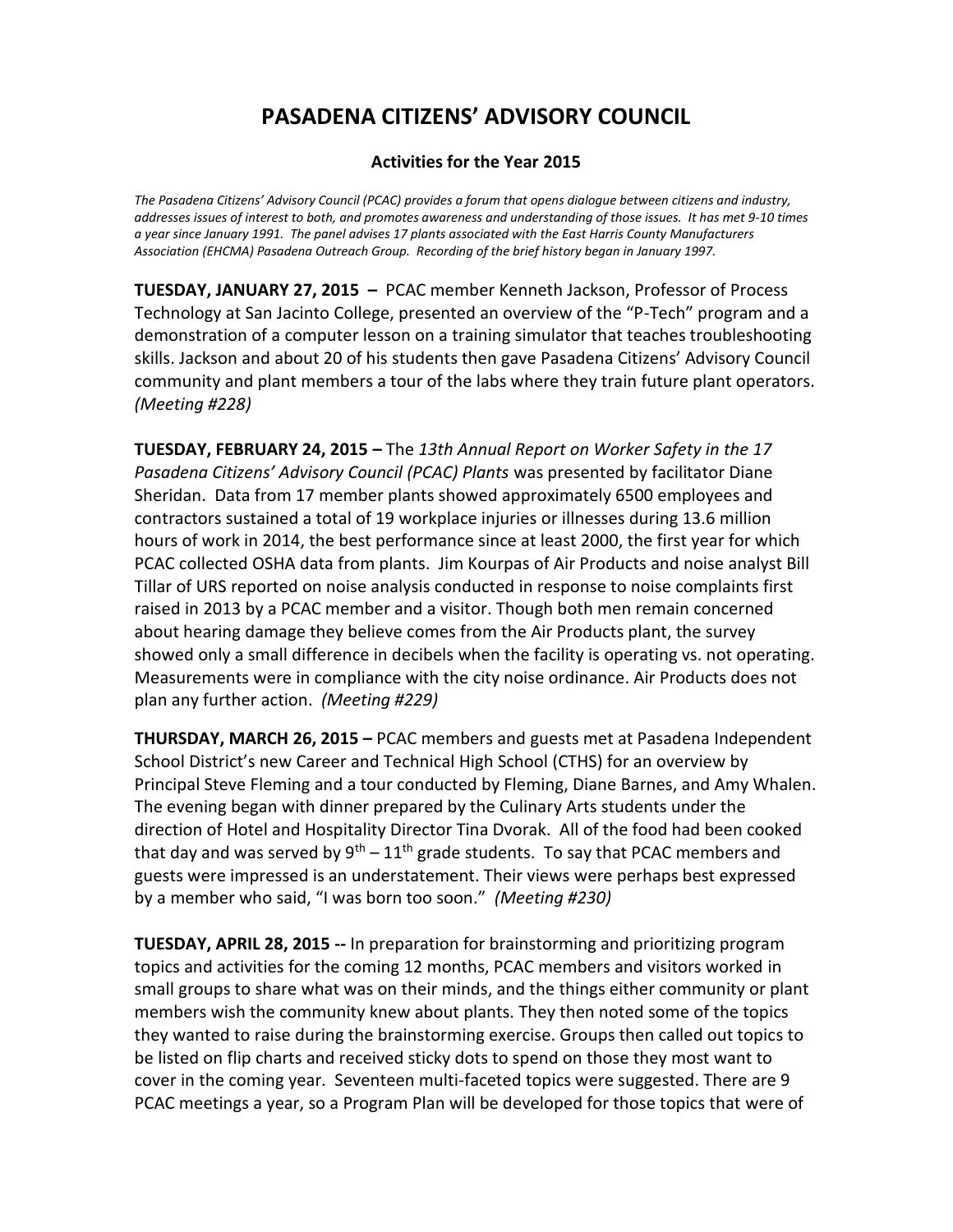of the most interest to community members. While visitors and plant representatives also participate in Program Planning, it is the PCAC community members' requests that drive what ends up on agendas. *(Meeting #231)*

**TUESDAY, MAY 26, 2015 –** When rain was expected after days of rain and flooding, the meeting was canceled in an abundance of caution. Plant updates were mailed to members.

**THURSDAY, AUGUST 27, 2015 –** Capt. Bill Diehl, US Coast Guard (retired), President of the Greater Houston Port Bureau and former Captain of the Port of Houston, described the work of the Houston Ship Channel Security District, its role in security, its achievements, and its plans. Lewis Brown of Enterprise Products, a member of the HSCSD board, was also on hand. *(Meeting #232)*

**TUESDAY, SEPTEMBER 22, 2015 –** PCAC members and guests met at the US Coast Guard Station at Ellington Field to tour the new facility and learn more about the mission of the Coast Guard and the ways they interact with industry. Capt. Rob McLellan served as tour guide and presenter. The group visited the Command Center and Vessel Traffic Service. *(Meeting #233)*

**TUESDAY, OCTOBER 27, 2015 –** The Annual Report on PCAC Plant Emissions was presented by Tammy Grover of Air Products. Data were collected and compiled by Anne Gowan. Members received Highlights, spreadsheets with data, and the presentation after the meeting. Attendees completed forms evaluating PCAC effectiveness, an activity undertaken every 3 years. Anne Gowan facilitated in the absence of PCAC Facilitator Diane Sheridan. *(Meeting #234)*

**THURSDAY, DECEMBER 3, 2015 -- Kirk Higbie of the Port Terminal Railroad Association** (PTRA), which moves rail cars from plants to the rail yard of a major railroad to be made into trains, talked about PTRA and its work, and the safeguards in place from the time a railcar is loaded in a plant until it reaches the customer. The speaker also covered safeguards related to safety, environment, and security and addressed the concern that those who gain access to a train to paint graffiti on it make community members worry that someone could gain access to do greater harm. He also talked about rail car design as a safeguard, and new or anticipated regulations designed to improve railcar safety. *(Meeting #235)*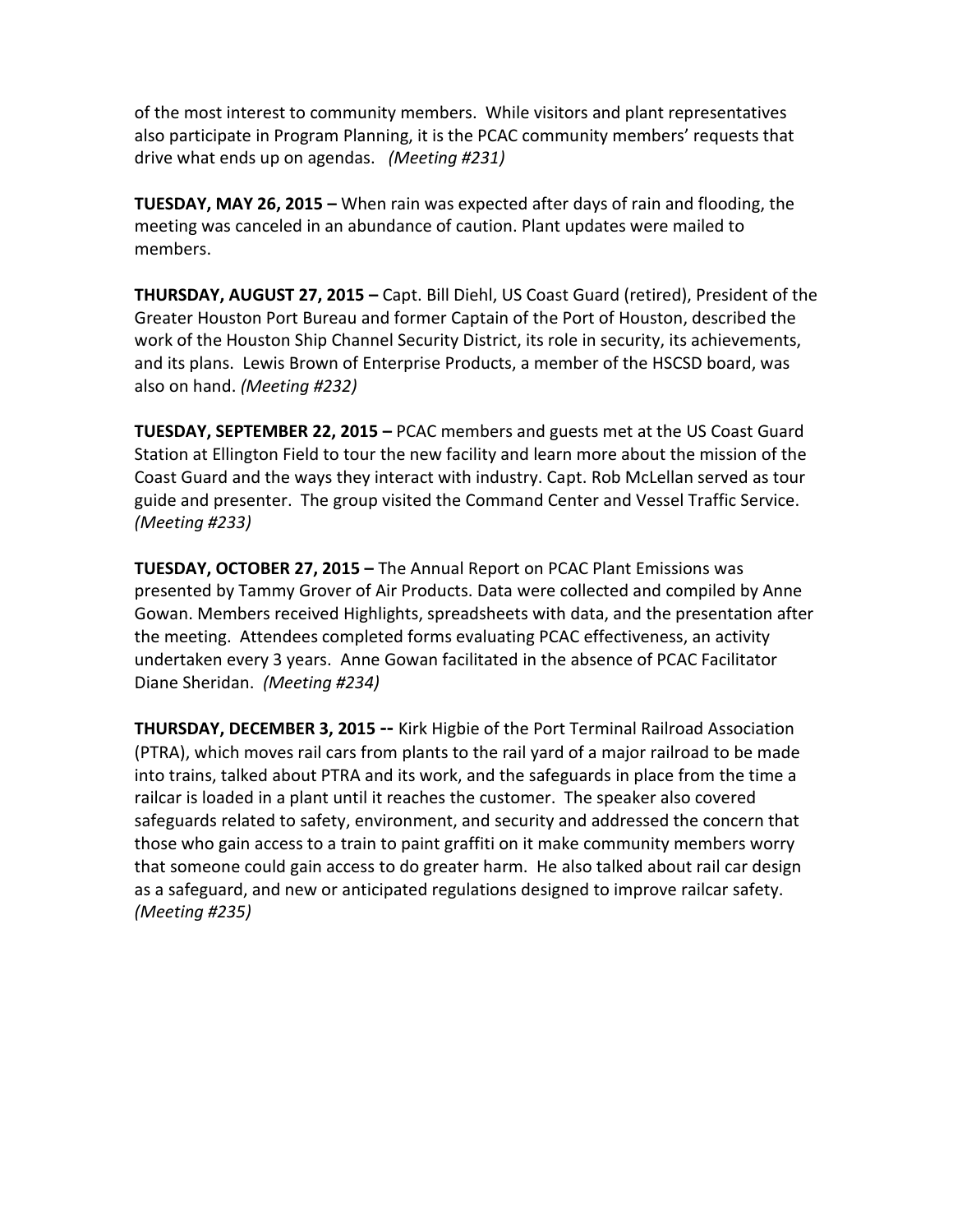### **Activities for the Year 2014**

*The Pasadena Citizens' Advisory Council (PCAC) provides a forum that opens dialogue between citizens and industry, addresses issues of interest to both, and promotes awareness and understanding of those issues. It has met 9-10 times a year since January 1991. The panel advises 17 plants associated with the East Harris County Manufacturers Association (EHCMA) Pasadena Outreach Group. Recording of the brief history began in January 1997.* 

**TUESDAY, JANUARY 28, 2014** – *Meeting cancelled the day before due to forecast of freezing rain at meeting time.*

**TUESDAY, FEBRUARY 25, 2014 -- – The 12<sup>th</sup> Annual Report on Worker Safety in the 17** PCAC plants was presented by facilitator Diane Sheridan. The report covered OSHA recordable injury and illness data for PCAC plant employees and contractors. In 2013, there were the least number of OSHA recordables and the lowest weighted average ever. Lynn Irvine of Chevron Phillips spoke on behalf of the East Harris County Manufacturers Association (EHCMA) Community Relations Committee, announcing improvements to the Community Awareness and Emergency Response (CAER) Line., including a website. Chevron Phillips served as host plant, presenting a safety moment on the need to have a strategy for exiting the room you are in if there is an emergency, like a fire. *(Meeting #220)*

**THURSDAY, MARCH 27, 2014 --** The first of 3 meetings on workforce development was a panel discussion featuring East Harris County Manufacturers Association (EHCMA) and Pasadena ISD. EHCMA speakers talked not just about engineering jobs but about all the kinds of jobs plants have, including operating technicians, maintenance crafts, logistics, administrative work, etc. Human Resources Managers Roy Watson of Chevron Phillips and Dani Grant of Noltex, representing the East Harris County Manufacturers Association Workforce Development Committee, described the kind of jobs available in local industry, the qualifications required, and other factors young people need to know to get a job in a plant. They commented on how local industry encourages women to work in industry and supports science, technology, engineering, and math (STEM) education and Energy Ventures camp. They explained how to find out which plants or companies offer scholarships. Todd Monette, EHCMA Chair, added his comments also, explaining how cheap natural gas from shale gas development is creating many jobs in the chemical industry. Steve Fleming , principal of the PISD Career and Technical High School under construction on Beltway 8, described how it will help develop the kind of workforce industry needs. *(Meeting #221)*

**TUESDAY, APRIL 22, 2014 –** Matt Cesarz of Equistar Pipeline provided basic information about Pipelines and Salt Domes. Axiall served as the host plant. *(Meeting #222)*

**TUESDAY, MAY 27, 2014 –** Frank Bengochea, Pasadena Assistant Emergency Management Coordinator, described the e-Notify system by which plants notify responsible agencies in affected cities and the county about significant events that may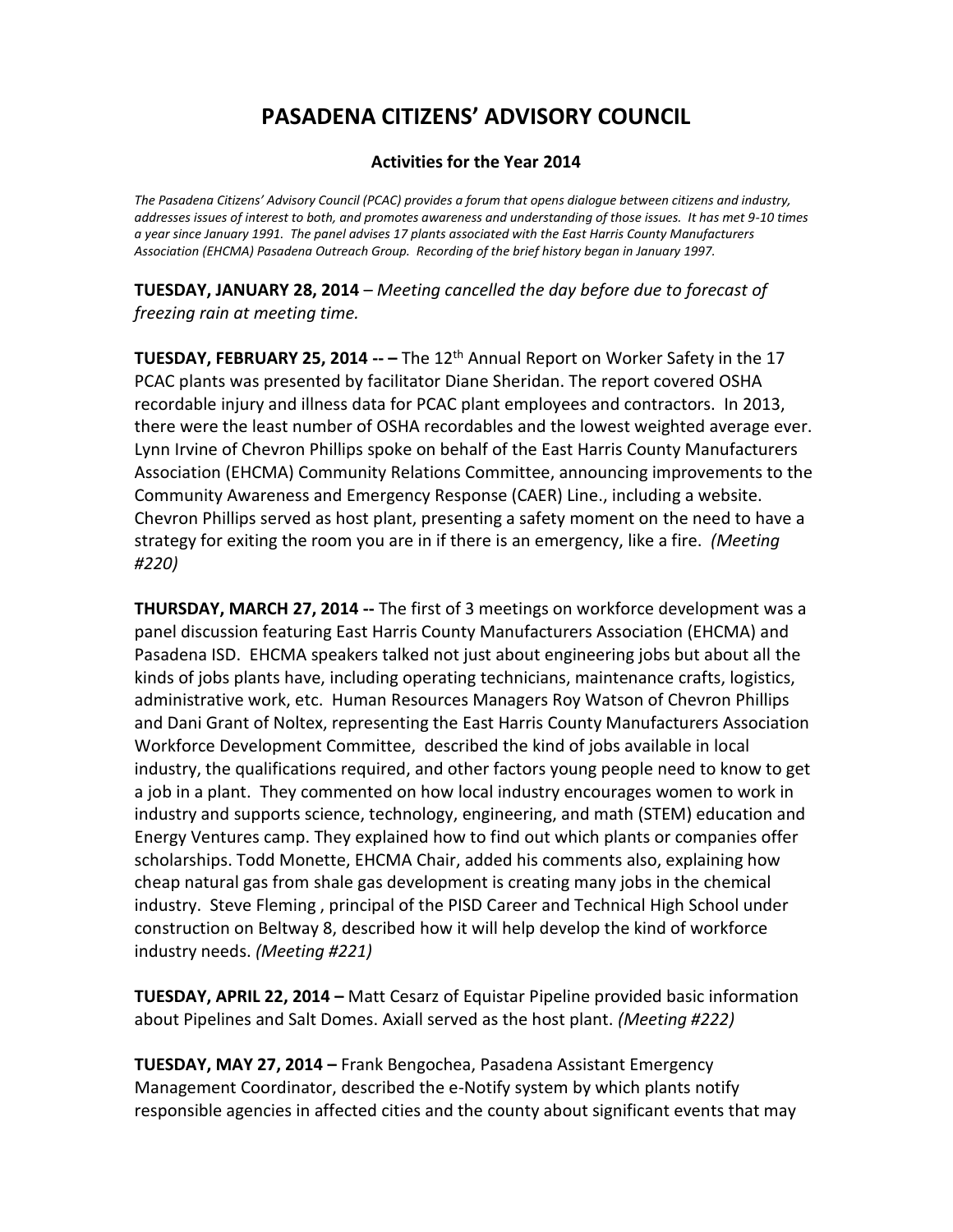affect the public. He described Pasadena's community warning systems and how they are publicized and showed photos of the Alertus beacon used in public buildings. He included information about the Pasadena ISD warning systems in his presentation. Facilitator Diane Sheridan reminded members of the changes made to the CAER Line in early 2014, including establishment of a website carrying the same messages as the one reached by calling 281-476-2237. *(Meeting #223)*

**THURSDAY, AUGUST 27, 2014 –** In one of its periodic meetings addressing health impacts from environmental exposure, PCAC obtained data from the Texas Department of State Health Services' Department of Vital Statistics comparing reasons for death in the 5 main Pasadena zip codes to the state as a whole. Erin Selvera, Texas Commission on Environmental Quality Air Pollutant Watch List Coordinator, described how the agency uses air monitoring data and emissions data to protect public health. She also described TCEQ's Air Pollutant Watch List (APWL) program and reported on the status of the APWL site for benzene in Galena Park, which is the only local APWL site. PCAC plants describe briefly their routine medical surveillance programs. None reported any patterns in workrelated illness at their plant, though some watch for patterns. None reported monitoring retiree health nor knew of any mortality studies of their employees. Luz Locke, City of Pasadena Environmental Services, briefed members on stormwater protection and flood mitigation and preparedness. She and two staff members brought the stormwater and floodplain models to illustrate how things work. Houston Process Processing served as the host plant. *(Meeting #224)*

**THURSDAY, SEPTEMBER 25, 2014 --** PCAC members and guests toured the Houston Ship Channel on the *MV Sam Houston*, hosted by the Port of Houston Authority and with a focus on security. Representatives from the US Coast Guard and Harris County Office of Homeland Security and Emergency Management answered questions about security from individuals. Also on board was Anja Borski of the Galveston Bay Foundation, who briefly described a report card on Galveston Bay that GBF will be developing. She then took advantage of one on one conversations to solicit PCAC community and plant input on what should be included in the report. *(Meeting #225)*

**TUESDAY, OCTOBER 28, 2014** -- Sgt. Gary White, Supervisor of the Pasadena Police Department's DOT/Commercial Vehicle Enforcement (CVE) program, briefly described the truck safety inspection program and commented on increased truck traffic in Pasadena associated with industry expansions and Panama Canal expansion. Plants were asked to list any expansions underway or planned. Kinder Morgan served as the host plant. *(Meeting #226)*

**TUESDAY, DECEMBER 4, 2014 –** The Annual Report on PCAC Plants' Air Emissions was presented by Steve Pierce of Rentech Nitrogen with data submitted by all PCAC plants that file a TCEQ Air Emissions Inventory or the EPA Toxics Release Inventory. LyondellBasell Houston Refinery served as host plant. *(Meeting #227)*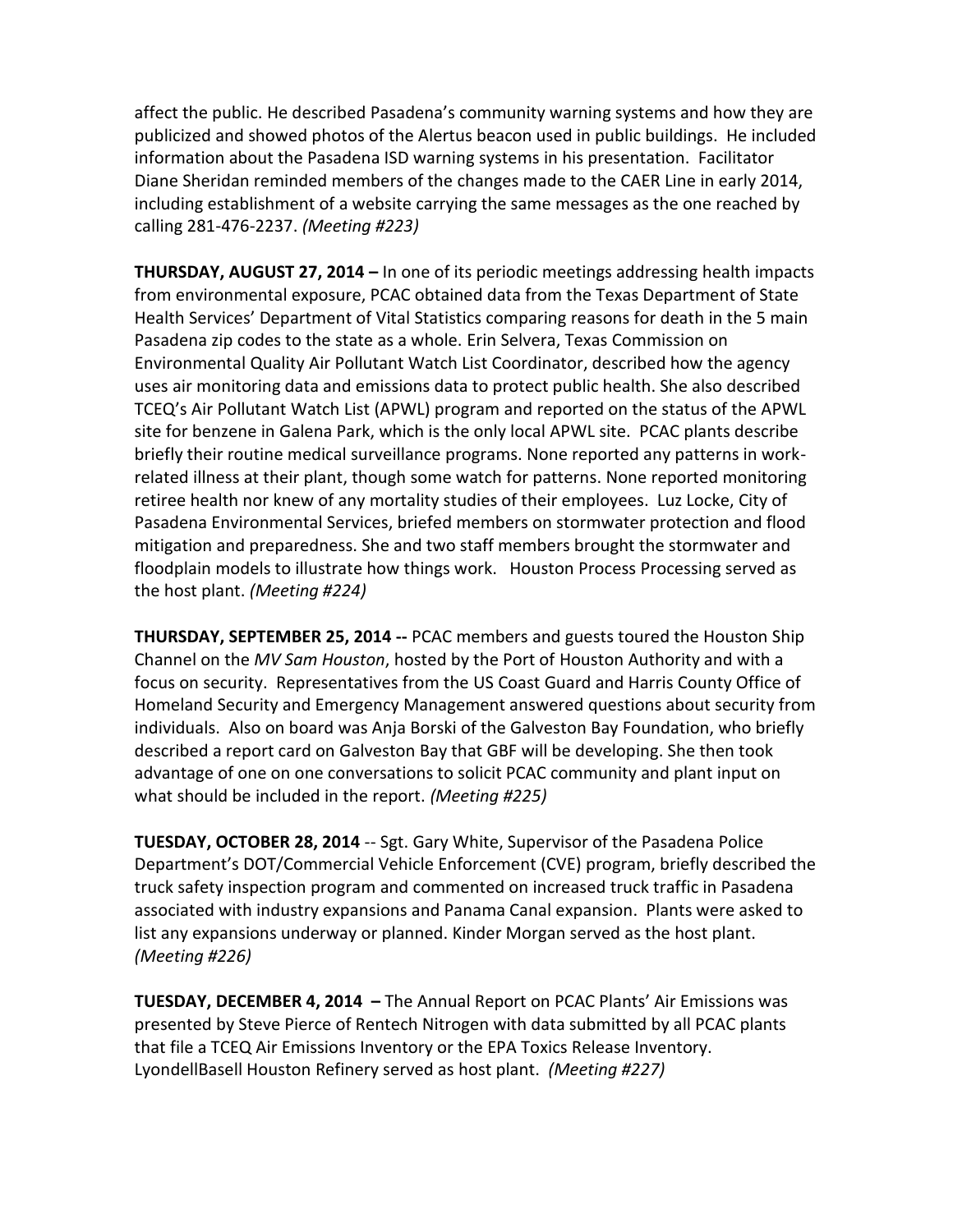### **Activities for the Year 2013**

*The Pasadena Citizens' Advisory Council (PCAC) provides a forum that opens dialogue between citizens and industry, addresses issues of interest to both, and promotes awareness and understanding of those issues. It has met 9-10 times a year since January 1991. The panel advises 17 plants associated with the East Harris County Manufacturers Association (EHCMA) Pasadena Outreach Group. Recording of the brief history began in January 1997.* 

**TUESDAY, JANUARY 22, 2013** – PCAC looked at stormwater management as a way to protect water quality. Tyrone Barren of Oxy Vinyls described industry requirements and programs to manage their stormwater. Luz Locke and Bianca Locke of City of Pasadena Emergency Services described the city's award-winning plan to make the public aware and take steps to reduce flooding. Joe Resendez, a city inspector, assisted. The city brought two models used in their public education programs to help members understand stormwater flow and related issues. Sekisui served as host plant. *(Meeting #211)*

**TUESDAY, FEBRUARY 26, 2013 – The 11<sup>th</sup> Annual Report on Worker Safety in the 17 PCAC** Plants was presented by facilitator Diane Sheridan. Air Products reported on follow-up to noise complaints raised at the last meeting by a member and a visitor. Results of last fall's self-evaluation showed PCAC with an overall score of 4.7 out of 5.0. Members were notified of a way to register cell and Internet phone numbers to be sure they receive emergency messages from the City of Pasadena. The facilitator reviewed the way PCAC is funded. Members consented to a request from the EHCMA Pasadena Outreach Group to allow them to change the name on the checking account from PCAC to EHCMA Pasadena Outreach Group. (Though PCAC's name has been on the account, the money has always been managed by the outreach group plants.) AES served as host plant, presenting a safety moment on electricity in the home. *(Meeting #212)*

**TUESDAY, MARCH 26, 2013 --** Former Harris County Judge Robert Eckels spoke as president of the Gulf Coast Community Protection and Recovery District to update us on their role in efforts to suppress the effects of hurricane surge. Jim Blackburn, co-director of the Severe Storm Prediction, Education, and Evacuation from Disasters (SSPEED) Center at Rice University, updated us on their proposals for dealing with hurricane surge, including dikes and gates across the Ship Channel at the Fred Hartman Bridge and "soft" changes like a national recreation area and eco-farming along the coast in Harris and nearby Coastal counties. *(Meeting #213)*

**TUESDAY, APRIL 23, 2013 --** Pete Greco, Manager Emergency and Security Services at the LyondellBasell Houston Refinery, described to PCAC, as step-by-step as possible, what a plant does when a significant event occurs. The requested focus was on communications with the community, not on environmental reports to TCEQ. Greco showed us what e-Notify looks like and how plants use this computerized system to notify responsible agencies whose residents may be affected. Robert Hemminger, City of Pasadena Emergency Management Coordinator, then explained what the city's dispatch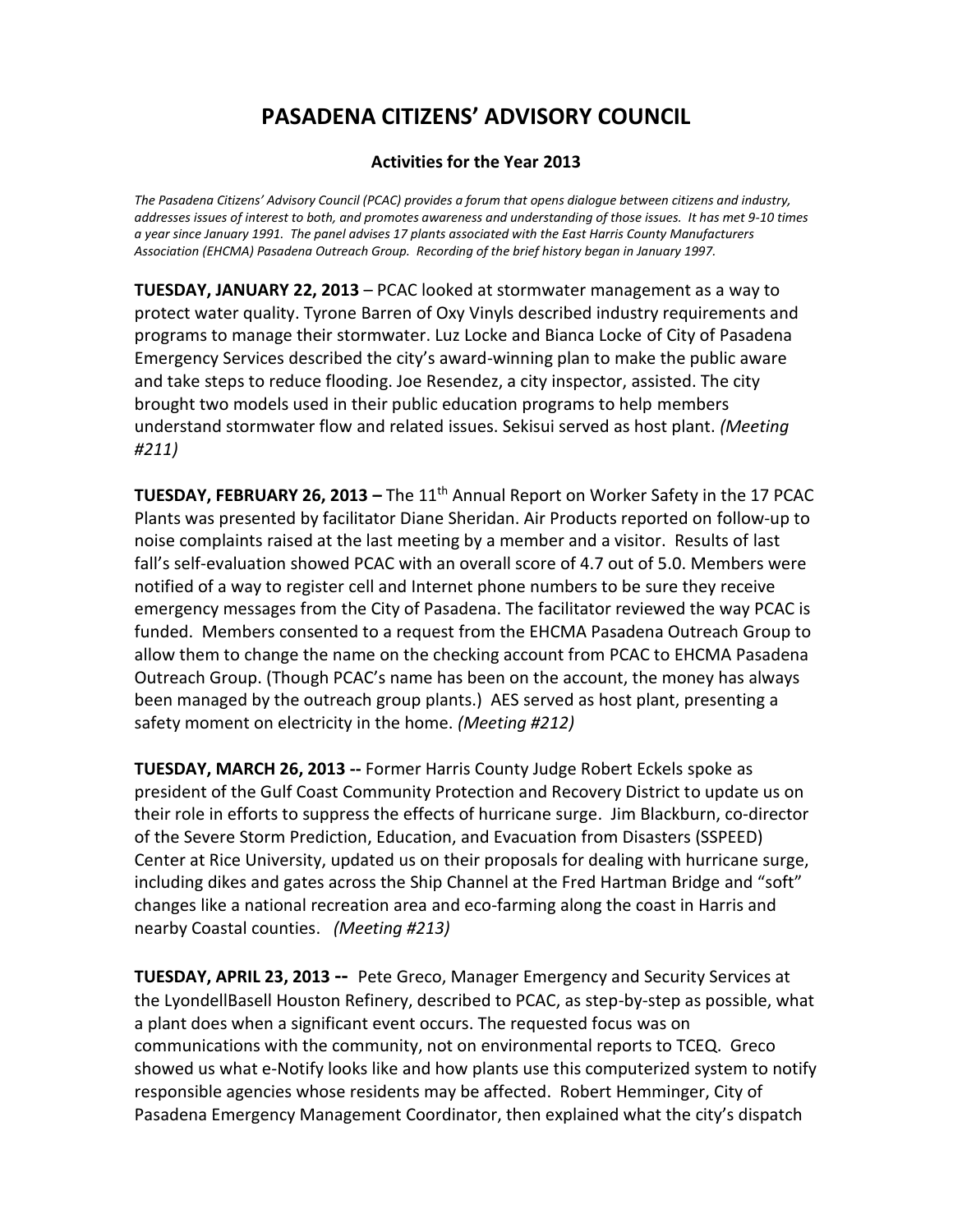center does when they receive an e-Notify notice. Attendees were reminded how Pasadena would notify residents and businesses if they needed to shelter in place. In small groups, attendees talked about the step-by-step response in a plant. Plants showed members checklists they use to help them through the response. Diane Sheridan notified members of the death of two members in recent months: Nona Phillips and Mandy Fagan. *(Meeting #214)*

**TUESDAY, MAY 28, 2013 --** LTJG Tom Matthews of the US Coast Guard talked about the kind of threats for which the Coast Guard prepares and the measures they have in place to help prevent and respond to a terrorist attack on the Houston Ship Channel. Matthews also commented about security risks from the Panama Canal expansion. *(Meeting #215)*

**THURSDAY, AUGUST 22, 2013 --** Bill Diehl, Executive Director of the Greater Houston Port Bureau and former Captain of the Port described how the Panama Canal works, the reasons for its expansion, and the impacts on shipping and the economy of having larger ships passing through the canal. *(Meeting #216)*

**TUESDAY, SEPTEMBER 24, 2013 –** Attendees shared industry-related issues that are on their minds or the minds of their family, friends, coworkers, etc. They then identified topics they would like to see addressed in PCAC agendas for the coming year. BASF was the host plant, presenting a safety moment on lawnmower safety. *(Meeting #217)*

**TUESDAY, OCTOBER 22, 2013 –** The Annual Report on Emissions was presented by Deanna Strain of Oxy Vinyls with data prepared by Jason Jin of AES Deepwater before his plant was mothballed indefinitely and thus no longer will be a PCAC member. Due to a last-minute illness, there was no host plant. *(Meeting #218)*

**THURSDAY, DECEMBER 5, 2013 –** Steve Smith of LyondellBasell, Chair of the Houston Regional Monitoring Technical Committee, updated members on air quality trends for ozone and hazardous air pollutants, comparing them to air quality standards or the TCEQ Air Monitoring Comparison Values. He also gave members information about particulate matter standards, how they might be changing, and how that might affect the Houston area's attainment of a new standard. PCAC asked for the background because we will be adding this pollutant to the annual report on plant air emissions next year. Enterprise Products served as the host plant, presenting a safety moment on static electricity while refueling vehicles. The group agreed with a recommendation from Deer Park CAC on how to respond to an EPA invitation to both groups to submit an abstract to present information at a national Toxics Release Inventory conference. The groups will ask to be invited to the next conference so there is time to develop a proposal with a more regional approach that includes Sheridan presenting on behalf of her six east Harris County CACs and a presentation by Houston Regional Monitoring. *(Meeting #219)*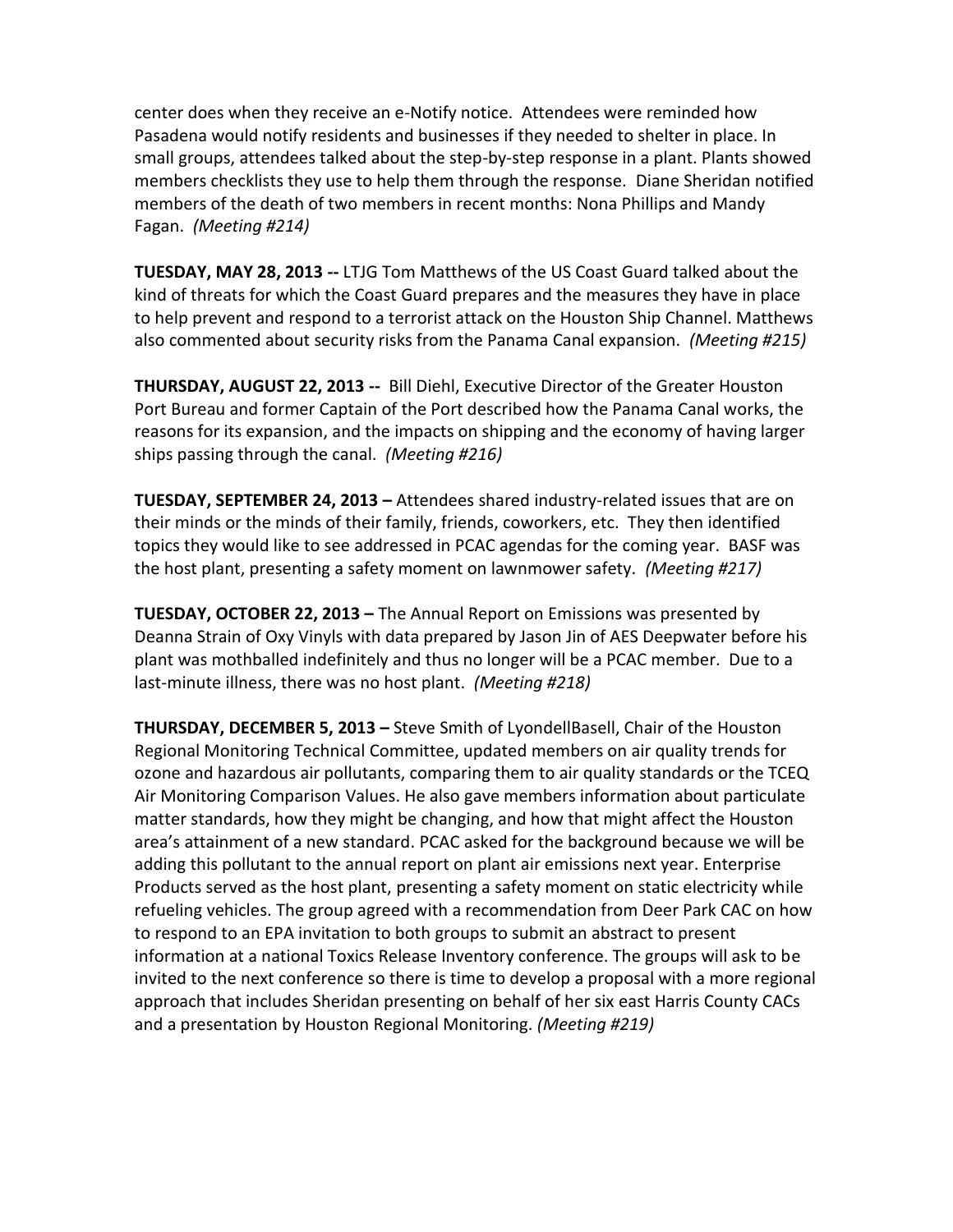## PASADENA CITIZENS' ADVISORY COUNCIL **Activities for the Year 2012**

*The Pasadena Citizens' Advisory Council (PCAC) provides a forum that opens dialogue between citizens and industry, addresses issues of interest to both, and promotes awareness and understanding of those issues. It has met 9-10 times a year since January 1991. The panel advises 17 plants associated with the East Harris County Manufacturers Association (EHCMA) Pasadena Outreach Group. Recording of the brief history began in January 1997.* 

**TUESDAY, JANUARY 24, 2012 --** An increase of pharmaceuticals going into wastewater and the growing use of nanotechnology are resulting in their presence in the raw water downstream after it is treated to become drinking water for cities and pure process water for plants. Currently the lack of water quality standards addressing these contaminants is being debated. Latrice Babin, PhD, the Environmental Toxin & Special Project Mgr. at Harris Co. Pollution Control Services Dept., presented on the topic of Emerging Water and Wastewater Issues. Plants submitted information about treatment of their own wastewater and where they obtain raw water for their processes. Georgia Gulf was the host plant, choosing road rage as their Safety Moment. Community member Ruth Askine and Chevron Phillips plant manager Mitch Krutilek, Chair of the Pasadena Outreach Group of EHCMA, facilitated in the absence of facilitator Diane Sheridan, who had a family emergency. *(Meeting #202)*

**TUESDAY, FEBRUARY 28, 2012** – The 10<sup>th</sup> Annual PCAC Worker Safety Report was presented by facilitator Diane Sheridan. Performance was the best ever with a weighted average of 0.56, a simple average of 0.71, a median of 0.00, and the fewest lost-time injuries (11). Nine plants had no OSHA recordables last year for their employees and the contractors on whom they report. Members agreed to a Membership and Visibility Committee suggestion to establish a PCAC website. The group began the Program Planning process by reviewing mission and purposes, PCAC history, and what other CAPs are doing. It will continue next meeting. *(Meeting #203)*

**THURSDAY, MARCH 22, 2012 --** PCAC plants and other PCAC participants with security responsibilities talked informally about the changes that have been made since 9-11, their own responsibilities, the security committees on which they serve, and changes that may be coming. In addition to hearing from plant representatives, members listened to Pasadena Assistant Police Chief Mike Jackson and Emergency Manager Coordinator Robert Hemminger, Harris County Industrial Liaison David Wade of the Office of Homeland Security and Emergency Management, and Harris County Pct. 2 Commission Morman's Senior Director Gail Miller. Attendees continued the Program Planning process by adding issues to the list generated last month and prioritizing topics to show those they wish to cover in the next 12 months. *(Meeting #204)*

**TUESDAY, APRIL 24, 2012 --** With a longterm interest in water quality related to its member plants, PCAC invited Gulf Coast Waste Disposal Authority (GCA) to describe industrial wastewater treatment. GCA treats the majority of the wastewater from PCAC plants at its Washburn Tunnel facility. Leonard Levine, Technical Director, made the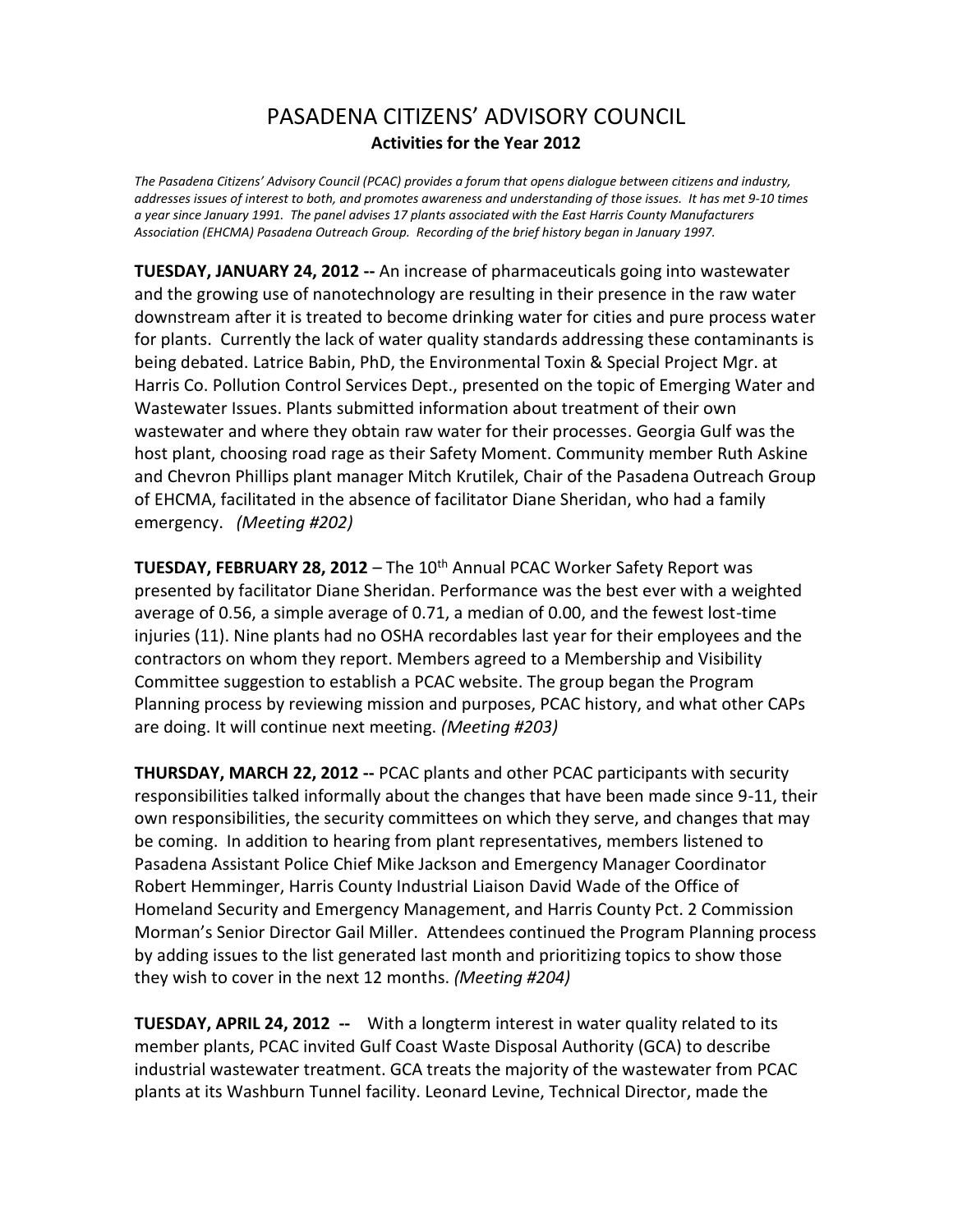presentation. Kinder Morgan serves as the host plant. Members adopted a Program Plan for 2012-2013. *(Meeting #205)*

**TUESDAY, MAY 22, 2012 --** PCAC members and their guests, several plant managers, and students from the San Jacinto College process technology program gathered at First United Methodist Church and traveled by bus to Houston TranStar. Hosted by Harris County Industrial Liaison David Wade, the group was addressed by Mark Sloan, Harris County Homeland Security and Emergency Coordinator. They then toured the Emergency Operations Center to see the capabilities at TranStar in an emergency. There was no host plant or safety moment due to the tour. *(Meeting #206)*

**THURSDAY, AUGUST 23, 2012 --** FBI Cyber Squad member Enrique (Eric) DeCarlos spoke about cybersecurity risks and some steps individuals and businesses can take to help prevent intrusion of hackers into their computers and computer devices. In a round robin discussion, each PCAC plant listed one step it has taken to increase the plant's cyber security. *(Meeting #207)*

**TUESDAY, SEPTEMBER 25, 2012 --** Steve Smith of LyondellBasell, Chair of the Houston Regional Monitoring (HRM) Technical Advisory Committee, provided basic information about air monitoring before sharing air quality data and trends. He showed pictures of air monitors and described what they sample for. He showed video of emissions seen by infrared cameras. Smith presented monitoring data and showed regional air quality trends for ozone and for hazardous air pollutants, including data from monitors in or near Pasadena. Lynn Irvine of Chevron Phillips, a member of the East Harris County Manufacturers Association Community Relations Committee, described changes coming to the CAER Line in early December, including a new number that will handle more callers, a website, a simplification of the Odor Network system, and a new name. PCAC members adopted revisions to the PCAC groundrules related to the new PCAC website. *(Meeting #208)*

**TUESDAY, OCTOBER 23, 2012 --** Bob Berger of Sekisui Specialty Chemicals collected, compiled and presented the annual report on Emissions. Margie Pena of the Neighborhood Center and Dominick Rezza, a Pasadena firefighter and San Jacinto College Process Technology graduate, were added as members. Oxy Vinyls served as host plant and did a safety moment on hazard blindness. *(Meeting #209)*

**THURSDAY, NOVEMBER 29, 2012 --** Tara Capobianco, Technical Specialist in the Air Permits Division of the Texas Commission on Environmental Quality (TCEQ) and coordinator of the Air Pollutant Watch List, explained what TCEQ does with the emissions data plants report annually and the air monitoring data TCEQ and others collect. She also shared the recently released "Health Effects Review of 2011 Ambient Air Network Monitoring Data in TCEQ Region 12, Houston," which shows the area below levels of concern in 2011. Heather Reddick, a toxicologist at TCEQ, attended with Capobianco.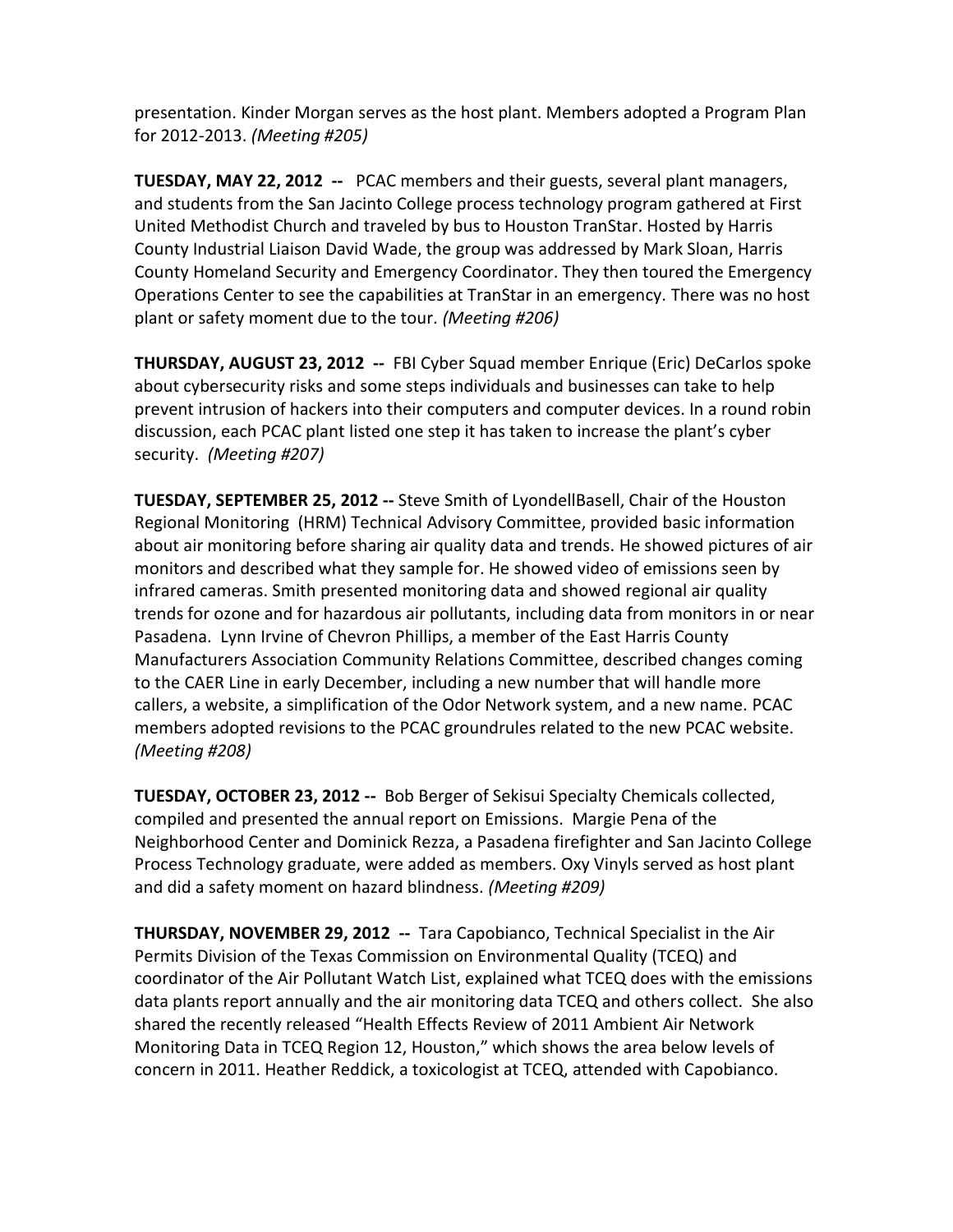As a followup to last month's annual plant emissions report, Bruce Tylock of Kinder Morgan explained the Leak Detection and Repair (LDAR) program that plants use to look for and fix fugitive leaks from pumps, valves, and flanges. Reggie Cameron, a contractor at Kinder Morgan who conducts LDAR monitoring, demonstrated a leak detector with the help of a middle school student whose science fair project is about LDAR. Pasadena Refining was the host plant and safety moment presenter. *(Meeting @210)*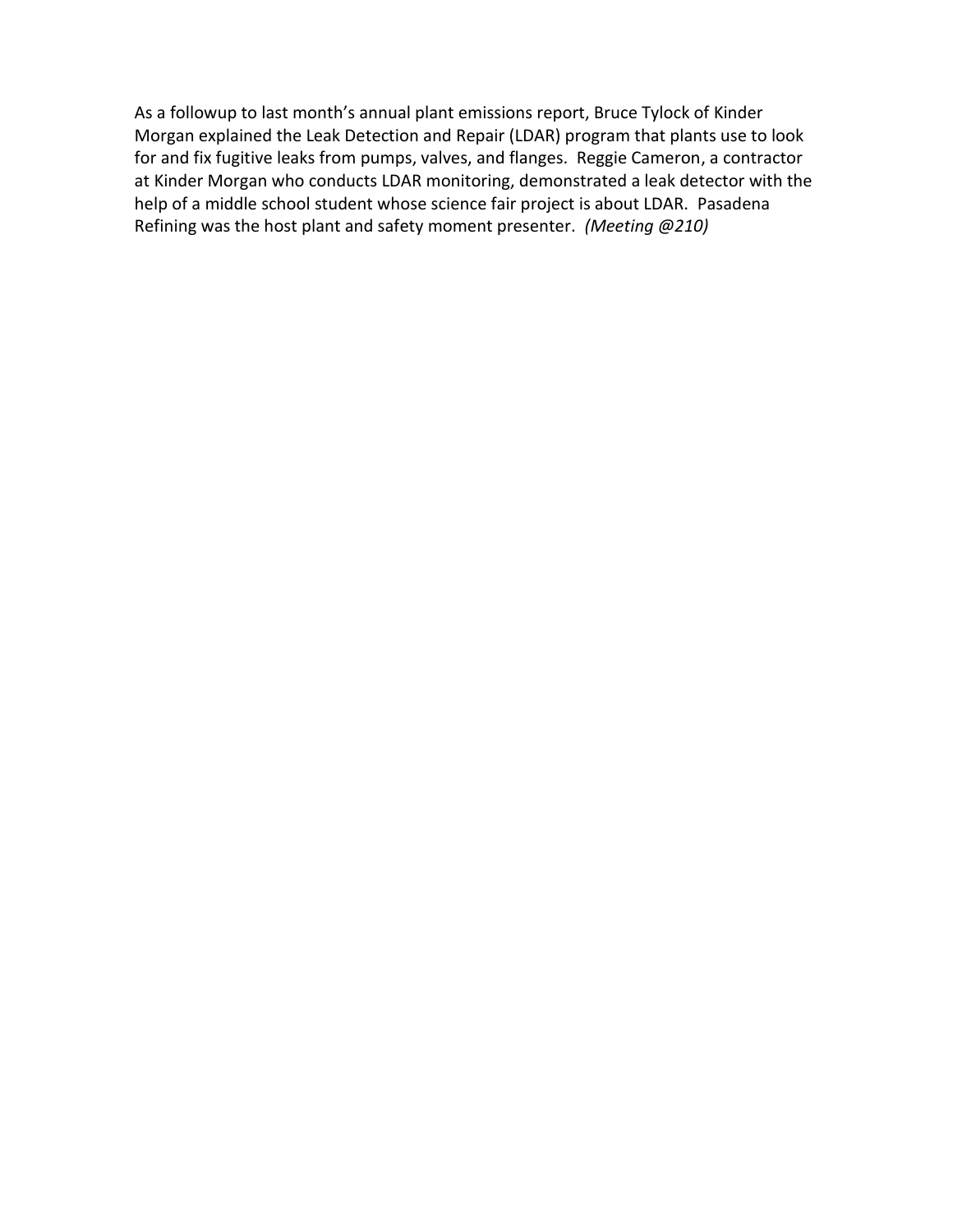### **Activities for the Year 2011**

*The Pasadena Citizens' Advisory Council (PCAC) provides a forum that opens dialogue between citizens and industry, addresses issues of interest to both, and promotes awareness and understanding of those issues. It has met 9-10 times a year since January 1991. The panel advises 17 plants associated with the East Harris County Manufacturers Association (EHCMA) Pasadena Outreach Group. Recording of the brief history began in January 1997.* 

**TUESDAY, JANUARY 25, 2011** -- PCAC celebrated its 20<sup>th</sup> anniversary with a special event at the San Jacinto Monument. Guests included members, former members, current plant members, former plant leaders, visitors who attend regularly, current and former logistics coordinators, charter members, steering committee members, and the facilitator. Those invited could bring spouse or guest, and many did. Attendees were able to view the movie *Texas Forever!!,* take the elevator to the observation deck to see the Houston Ship Channel at night, and look at the museum exhibits during a reception prior to the banquet. Mitch Krutilek, Chair of the East Harris County Manufacturers Association (EHCMA) Pasadena Outreach Group, made brief remarks thanking community and plant members for their service and commitment to dialogue between community and industry. The facilitator prepared a history of PCAC for the occasion. *(Meeting #193)*

**TUESDAY, FEBRUARY 22, 2011** -- The annual report on worker safety was presented by the facilitator. The 0.63 weighted average was the best rate PCAC plants have achieved since the first year that data was reported (2002). The simple average of 0.75 was the best since 2000. Air Products was the host plant and presented the Safety Moment. Members agreed to form a committee to review the groundrules this spring. *(Meeting #194)*

**THURSDAY, MARCH 24, 2011 --** PCAC members and several guests and plant managers traveled by bus to the Port of Houston Authority Executive Building for an overview of port operations and a tour of the Turning Basin wharves and Command Center. POHA's Michelle Hundley, Community Relations, arranged the tour. Port Commissioner Steve Phelps of Pasadena described the port's operations and evolution as well as some road projects the port helps support. Angus Hanes, Assistant Terminal Manager, served as tour guide for the bus tour of the Turning Basin. Deputy Police Chief Andrew Farmer and Officer Michael Berger conducted the tour of the Port Command Center and the Mobile Command Center. Bob Berger of Sekisui reported on the company's Japanese facilities and personnel. Time did not permit verbal summaries of the written facility updates. *(Meeting #195)*

**THURSDAY, APRIL 26, 2011 --** PCAC addressed Houston Ship Channel/Galveston Bay water quality issues by inviting Houston-Galveston Area Council to speak. Todd Running, Water Resources Program Manager, talked about H-GAC's Clean Rivers program. Rachel Powers, Senior Environmental Planner, discussed Clean Water Act Total Maximum Daily Load programs for bacteria, dissolved oxygen, dioxins and PCBs. Plants were asked if they might be affected by action plans to attain water quality standards. Albemarle was the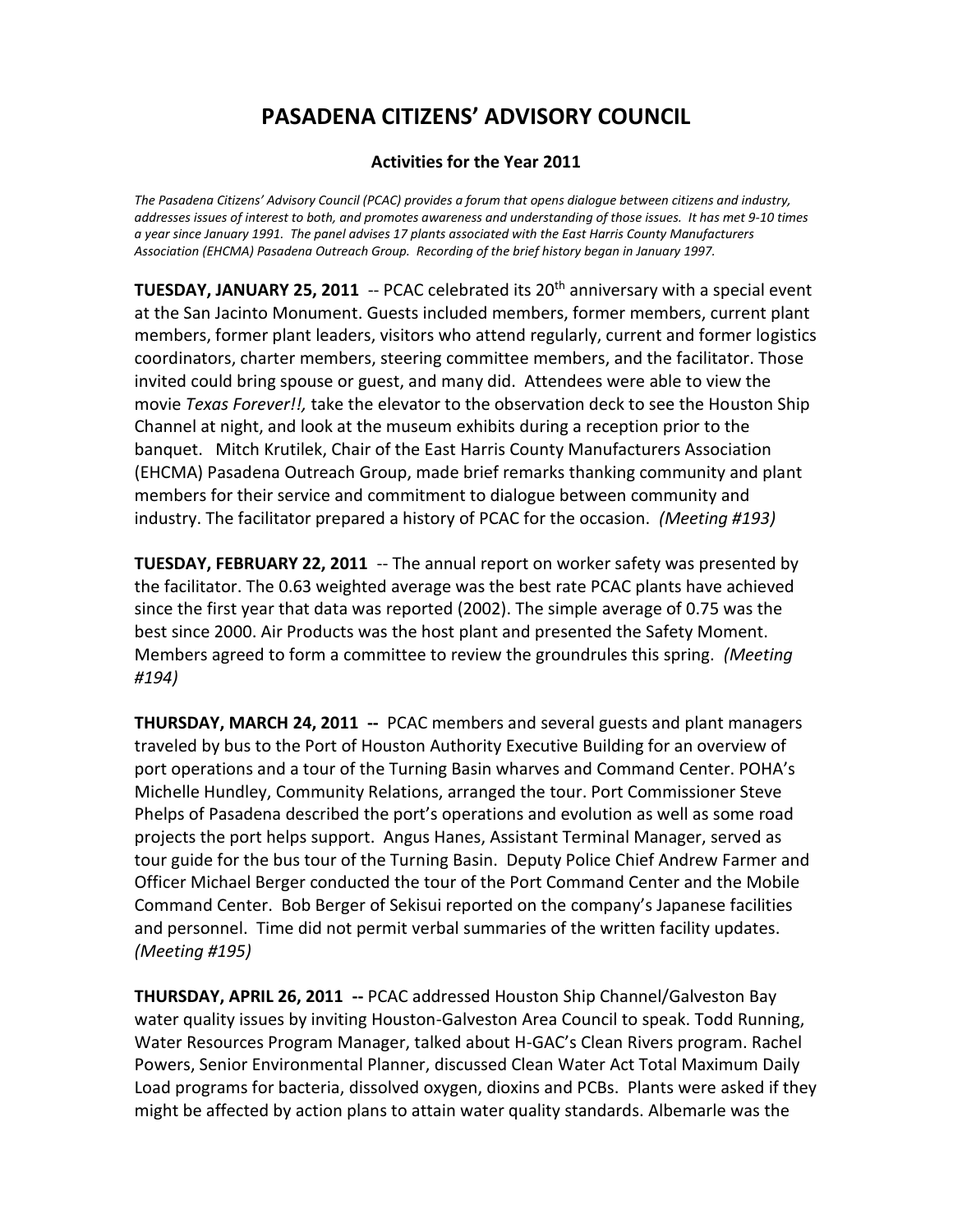host plant. Plant manager Michael Brown introduced his plant and did a Safety Moment. EHCMA Chair Jim Griffin briefed PCAC on the plant association's outreach to the staff of major environmental organizations. Members reviewed groundrules revisions proposed by the Groundrules Committee after the every-three-years review. Groundrules were readopted with the changes. *(Meeting #196)*

**TUESDAY, MAY 24, 2011 --** PCAC invited two companies that took part in the response to the April 2010 BP Deepwater Horizon oil spill in the Gulf of Mexico to describe their work and offer some lessons learned that might help plants in any kind of major incident. Speaking were Dr. Phil Goad of the Center for Toxicology and Environmental Health and Bob Gresser of Media Consultants. BASF was the host plant and did a safety moment on use of ladders. Robert Hemminger, City of Pasadena Emergency Management Coordinator and Vice-Chair of the Southeast Regional Local Emergency Planning Committee (SERLEPC), announced that Pasadena now has an emergency radio station and has joined with La Porte and Deer Park to link their stations wirelessly and install new equipment that will allow transmission to a much broader area. Members volunteered to work in PCAC/BAYCAP booth at the SERLEPC Safety Fair on June 4. *(Meeting #197)*

**THURSDAY, AUGUST 25, 2011 --** Joe Reynolds of Chevron Phillips provided an overview of several security-related programs: the Maritime Transportation Safety Act (MTSA), Maritime Security levels, and the Chemical Facility Anti-Terrorist Standards (CFATS). He provided details on the Transportation Worker Identification Credential (TWIC) card provisions of MTSA. Chevron Phillips served as the host plant. Stan Zisman presented the safety moment and the plant overview. Added as members were Dave Askine, Jarrell and Marie Burke, Eugene and Tommie Lee, Jo Ann Stringer, and City of Pasadena Environmental Services Department, represented by Luz Locke. (Meeting #198)

**TUESDAY, SEPTEMBER 27, 2011 –** PCAC met at the US Coast Guard station in Galena Park and toured Vessel Traffic Service. The host was LTJG Keric Allen, Petty Officer Coleman guided small groups on the VTS tour. While one group toured, others discussed plant updates with the plant representatives at their tables and shared the industry-related topics on their minds and those of other community members. (Meeting #199)

**TUESDAY, OCTOBER 25, 2011 –** Returning to its usual meeting spot at First United Methodist Church, PCAC heard the annual report on plant emissions from Faheem Kazimi of Pasadena Refining. (The report compiler and presenter now rotates each year.) Diane Sheridan introduced members to the two inventories from which the data were drawn: the TCEQ air emissions inventory and the EPA Toxics Release Inventory. Enterprise Products was the host plant, presenting the Safety Moment on "Call 811 before you dig." *(Meeting #200)*

**THURSDAY, DECEMBER 1, 2011 --** Three representatives from the Texas Commission on Environmental Quality (TCEQ) presented findings of a study commissioned by the agency which produced some unexpected findings with implications for plants with certain types of flares and flare appearance to nearby communities. The speakers were David Brymer,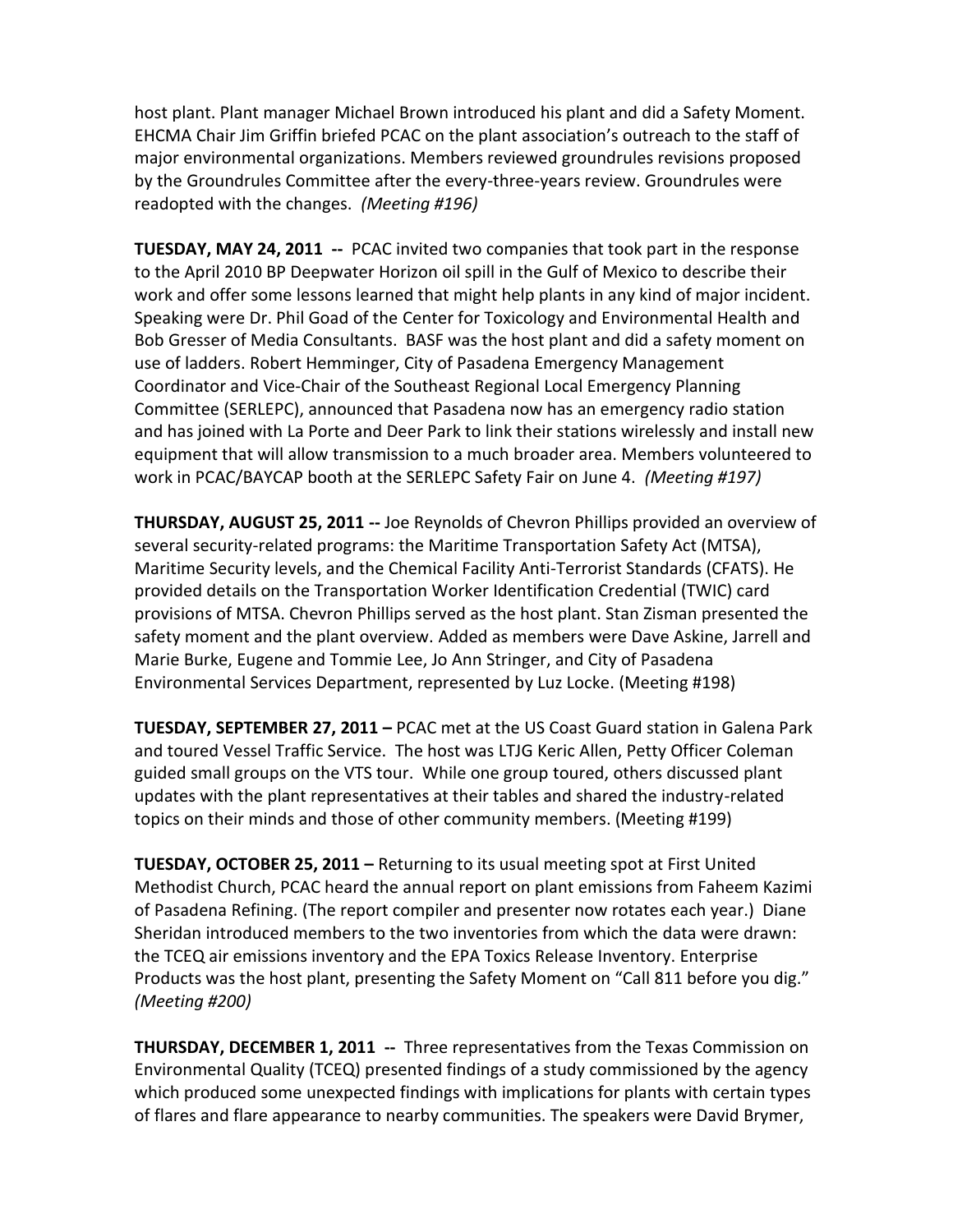Director of the Air Quality Division and Danielle Nesvacil and Russ Nettles, TCEQ Emissions Assessment Section. Serving as resources were Environmental Defense Fund's Elena Craft and Shell's Steve Hansen, representing East Harris County Air Partners (EHCAP). Ethyl was the host plant, choosing holiday safety as the theme of its Safety Moment. *(Meeting #201)*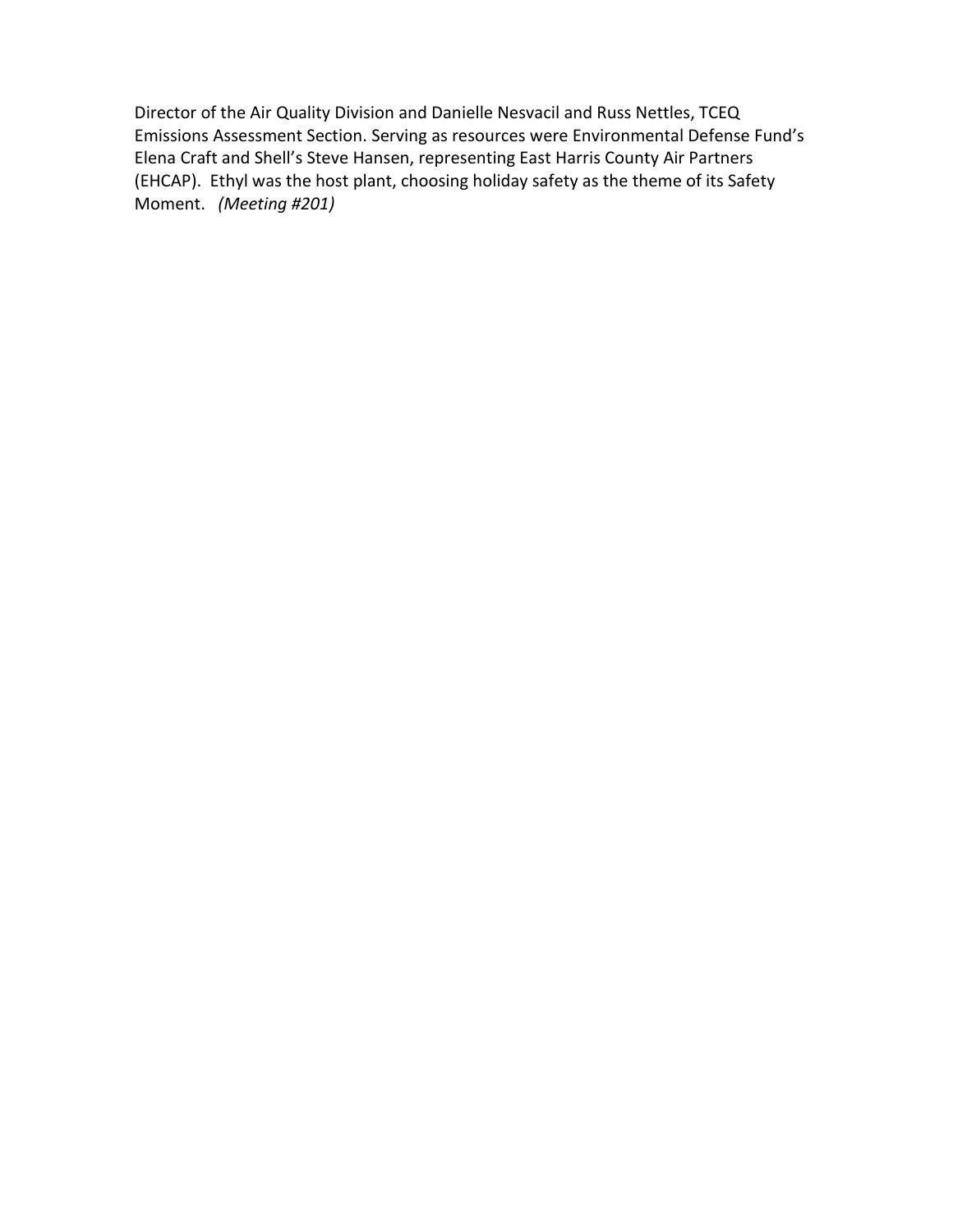### **Activities for the Year 2010**

*The Pasadena Citizens' Advisory Council (PCAC) provides a forum that opens dialogue between citizens and industry, addresses issues of interest to both, and promotes awareness and understanding of those issues. It has met 9-10 times a year since January 1991. The panel advises 16 plants associated with the East Harris County Manufacturers Association (EHCMA) Pasadena Outreach Group. Recording of the brief history began in January 1997.* 

**TUESDAY, JANUARY 26, 2010 --** The fourth and final meeting of a series on health effects issues featured PCAC member and lung specialist, Brian Bradley, MD, speaking about asthma. The meeting opened with a review by Joe Goins, plant manager, of American Acryl's December 9 fire and explosion. PCAC accepted a suggestion to start each meeting with a short "safety moment" as many plants do. *(Meeting #184)*

**TUESDAY, FEBRUARY 23, 2010 --** All PCAC plants provided data for the annual report on worker safety, compiled and presented by facilitator Diane Sheridan. The weighted average for the 17 plants was 0.80. The presentation was preceded by a report on a February 16 incident in which a reddish brown cloud of nitrogen oxide emissions from two incidents at the Air Products Pasadena plant crossed SH 225 at rush hour. Paul Vallone, site manager Jacques Joseph, and chief engineer Steve Feldman made the presentation for Air Products. Robert Hemminger, City of Pasadena Emergency Management Coordinator, spoke of the city's experiences, particularly with plant notification of the responsible agency regarding the incident and need to shelter in place. *(Meeting #185)*

**THURSDAY, MARCH 25, 2010 --** Bryan Bass, a BNSF Railway Senior Manager of Homeland Security, discussed chemical transportation security on the rails. He was accompanied by local BNSF police officer Chris Burr. Bass covered both new regulations and voluntary programs to enhance security. Jeff Tippit, Safety and Security Director for Clark Freight Lines, discussed security measures used by trucking lines. Sgt. James Holt updated PCAC on the Pasadena Police Department's Commercial Vehicle Enforcement program. Craig Murphy of MEMC presented a safety moment on cell phone usage while driving. PCAC agreed to co-sponsor a booth at the May 22 Southeast Regional LEPC Safety Fair if enough volunteers are available to work at the booth. *(Meeting #186)*

**TUESDAY, APRIL 27, 2010 --** PCAC members gathered at the Kinder Morgan offices in Galena Park for an overview of KM operations by general manager Carlos Munguia. They then traveled by bus to the truck rack on Jefferson Road to see how trucks load gasoline and other liquids. From there, the group was taken to the KM Pasadena Terminal, where they drove past the pits and visited the control center. The bus tour was guided by Pete Almaraz, Manager of Houston Operations. The control center tour was given by Merlin Collins, KM Control Center Manager. Other resources included Bruce Tylock, KM EHS Regional Manager and Christina Harris, PCAC representative for Kinder Morgan. *(Meeting #187)*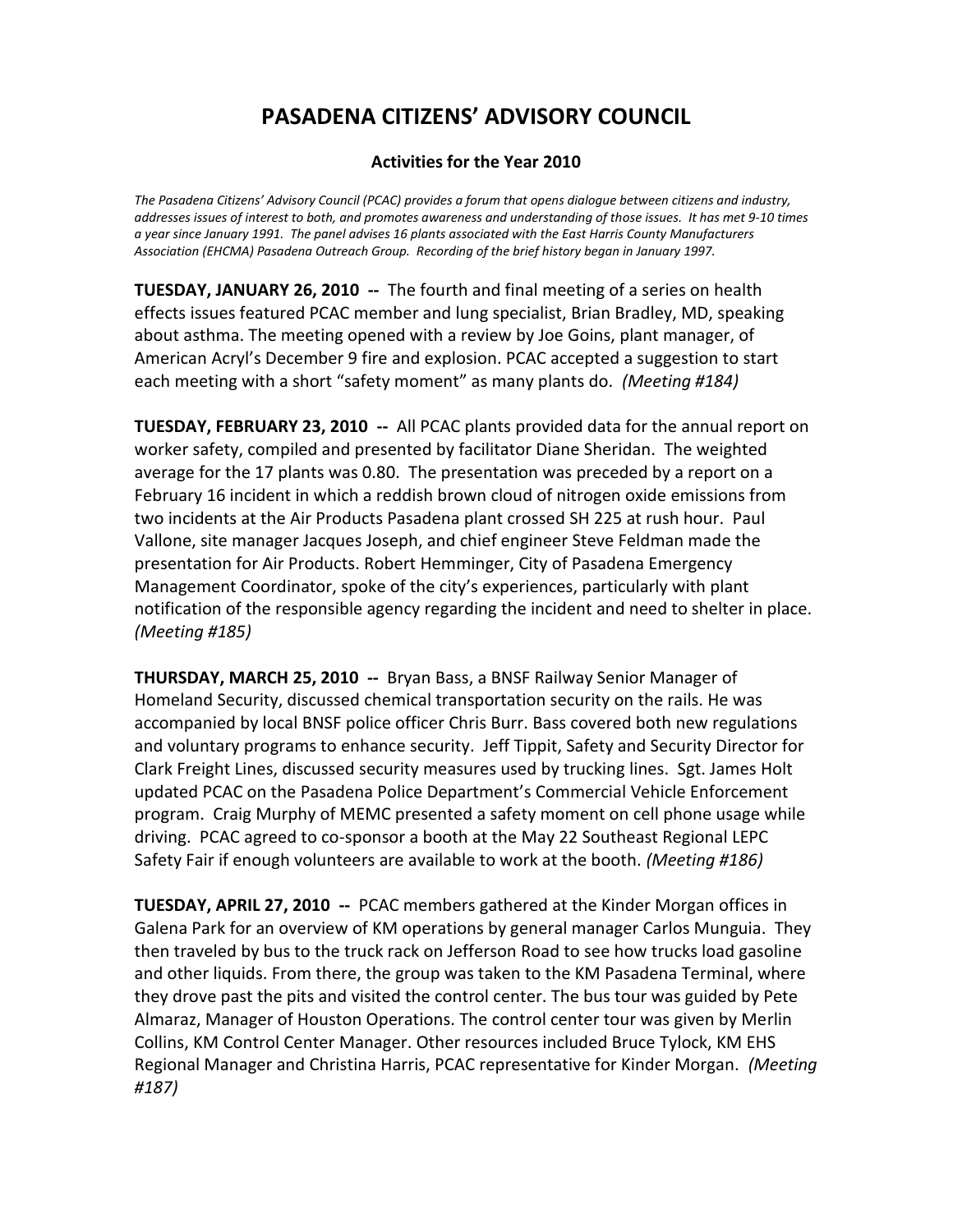**TUESDAY, MAY 25, 2010 --** PCAC members shared what was on their mind and the minds of others as prelude to brainstorming meeting topics for the coming year or so. Community and plant members and guests generated and prioritized 26 topics. Volunteering for the Program Planning Committee were Royce Measures, Loretta McCarthy, and AES's Jennifer Didlo with GCWDA's Gordon Pederson as her backup. Michelle Roberson reported on a May 17 fire at the LyondellBasell Refinery. Sarah Metzger and Loretta McCarthy offered to attend Southeast Regional Local Emergency Planning Committee meetings as a PCAC representative.*(Meeting #188)*

**THURSDAY, AUGUST 26, 2010** -- Prior to the meeting, members talked with firefighters from Chevron Phillips and LyondellBasell Refinery who brought trucks to the parking lot to let members see how they are equipped for a major industrial fire. Pete Greco, Vice Chair, talked about Channel Industries Mutual Aid (CIMA). A Program Plan for 2010-2012 was adopted. It includes having a host plant each meeting to introduce the plant and do the safety moment. Pasadena Refining presented the safety moment. *(Meeting # 189)*

**TUESDAY, SEPTEMBER 28, 2010 --** PCAC invited four people to address industry workforce development. Nathan Murray, East Harris County Manufacturers Association (EHCMA) Industry Training Chair; Pasadena ISD head of Career and Technology Education Sarah Wrobleski); San Jacinto College Dean of Technical Education Steve Horton; and Houston Community College professor and head of their Energy Institute, John Galiotos. A common theme was the need for teachers and students to understand industry and its needs, thus internships, field trips, and other interaction were recommended. PCAC added four new members: Ruth Askine, Mandy Fagan, Richard Sims, Sue Sims. *(Meeting #190)*

**TUESDAY, OCTOBER 26, 2010 --** The annual report on air emissions was presented by Rick Ritter of OxyVinyls on behalf of the 17 PCAC plants. Facilitator Diane Sheridan first provided an introduction to the reports and the inventories from which the numbers are derived. Kevin Dikes of Chevron Phillips told members about a bird problem that was a safety hazard, the efforts taken to date to drive the birds away from plant structures, and plans suggested by wildlife experts to scare them away by using lethal feed. Tommy Smith of AES Deepwater was the host plant; he also provided the safety moment. Sheridan handed out results of the PCAC self-evaluation survey which will be discussed at the December meeting. *(Meeting #191)*

**THURSDAY, DECEMBER 2, 2010 --** Candace Ahlfinger, Pasadena Independent School District (PISD) Associate Superintendent for Communications and Community Relations , and Robert Hemminger, Emergency Management Coordinator for the City of Pasadena, prepared a joint presentation to explain community emergency communications with schools in the event of a significant plant incident or other such emergency. They also shared demographic information and explained how the district and the city are responding to those needs. Attendees discussed results of a PCAC self-evaluation survey submitted by 19 of 25 most active members in October. Results were positive but generated some suggestions for ways to improve PCAC. *(Meeting # 192)*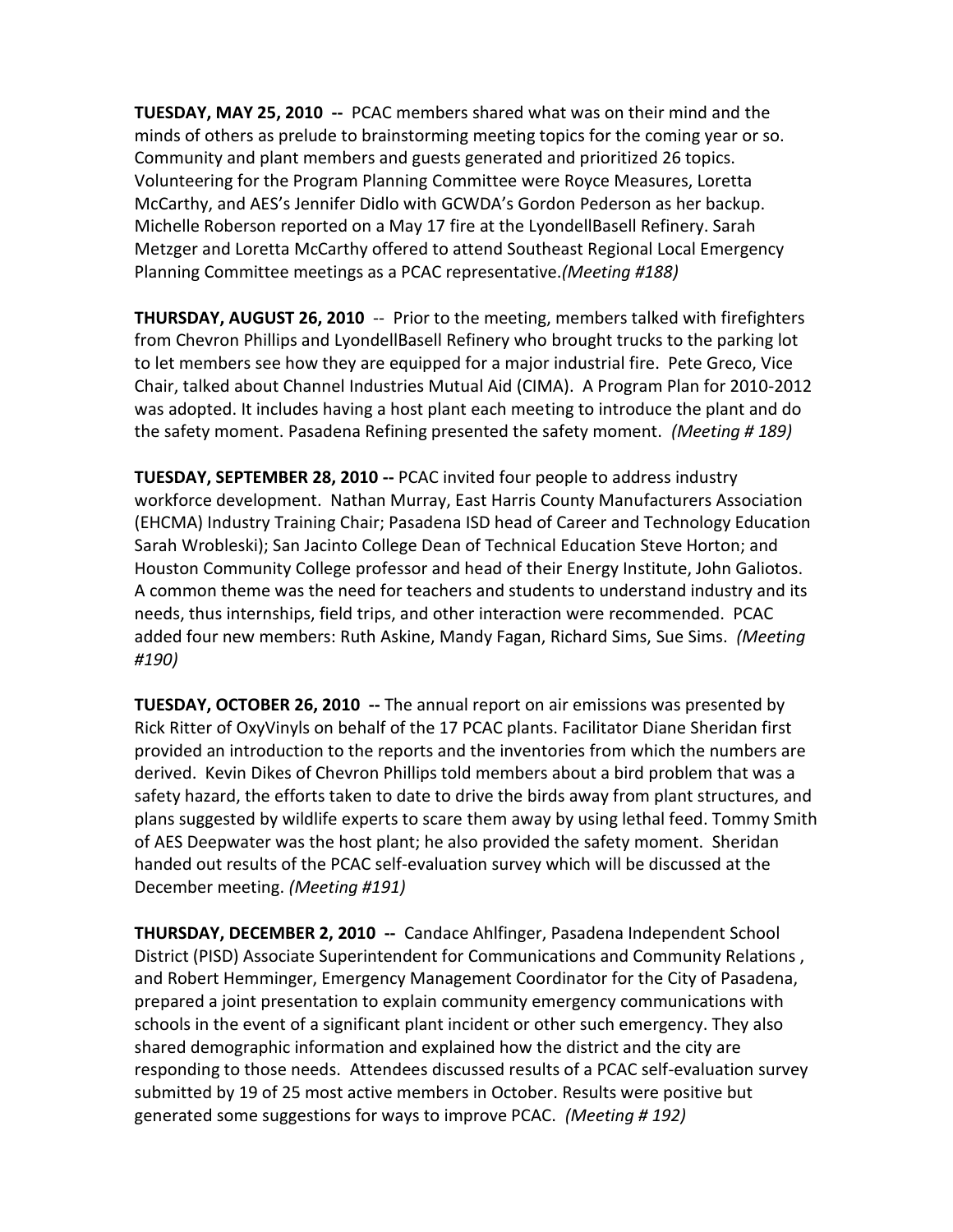### **Activities for the Year 2009**

*The Pasadena Citizens' Advisory Council (PCAC) provides a forum that opens dialogue between citizens and industry, addresses issues of interest to both, and promotes awareness and understanding of those issues. It has met 9-10 times a year since January 1991. The panel advises 16 plants associated with the East Harris County Manufacturers Association (EHCMA) Pasadena Outreach Group. Recording of the brief history began in January 1997.* 

**TUESDAY, JANUARY 27, 2009** -- PCAC's annual emissions report, delayed from October due to Hurricane Ike, was presented by Rick Ritter of Oxy Vinyls with an introduction by facilitator Diane Sheridan. From 1995-2007, production rose 16%, total emissions inventory decreased 55%, PCAC-selected emissions inventory pollutants dropped 57%, and TRI air releases declined 35%. Plant-specific data were provided for the first year. *(Meeting #176)*

**TUESDAY, FEBRUARY 24, 2009 --** The annual report on worker safety was presented by facilitator Diane Sheridan. Pat Lavergne and Jerry Forrest of LyondellBasell Houston Refinery showed a video and commented on the investigation of a Deep South crane accident at the refinery, which resulted in 4 of the fatalities covered in the worker safety report. *(Meeting #177)*

**THURSDAY, MARCH 26, 2009 --** The meeting was cancelled due to severe weather.

**TUESDAY, APRIL 28, 2009** -- PCAC members and guests met aboard the Port of Houston's Sam Houston for a tour of the Houston Ship Channel with a focus on security. Representatives from the Pasadena Police Department, US Coast Guard, Harris County Office of Homeland Security and Emergency Management, TCEQ, and plants with waterside frontage served as resources on security. *(Meeting #178)*

**TUESDAY, MAY 26, 2009 --**  To learn how exposure and dose and other factors relate to health effects from exposure to pollutants, PCAC invited Jonathan Ward, PhD, environmental toxicologist at the University of Texas Medical Branch at Galveston. Ward also presented slides from Sharon Petronella, PhD, an epidemiologist at UTMB who ended up with a schedule conflict after the presentation was postponed from March. Ward presented Toxicology 101 with details on benzene and 1,3-butadiene. Petronella's slides provided basic information about the various studies that may be conducted to understand whether a population has been affected by exposure to certain pollutants. She also offered examples of studies. PCAC invited Pasadena Volunteer Fire Department to become an organizational member of the group. Mark Beaver and former PCAC member Gary Williams will serve as the representatives. *(Meeting # 179)*

**THURSDAY, AUGUST 27, 2009 --** In the second meeting of a series on health effects issues, PCAC invited the Texas Department of State Health Services to update them on cancer statistics for Pasadena and Galena Park. Eric Miller, PhD, Epidemiology Manager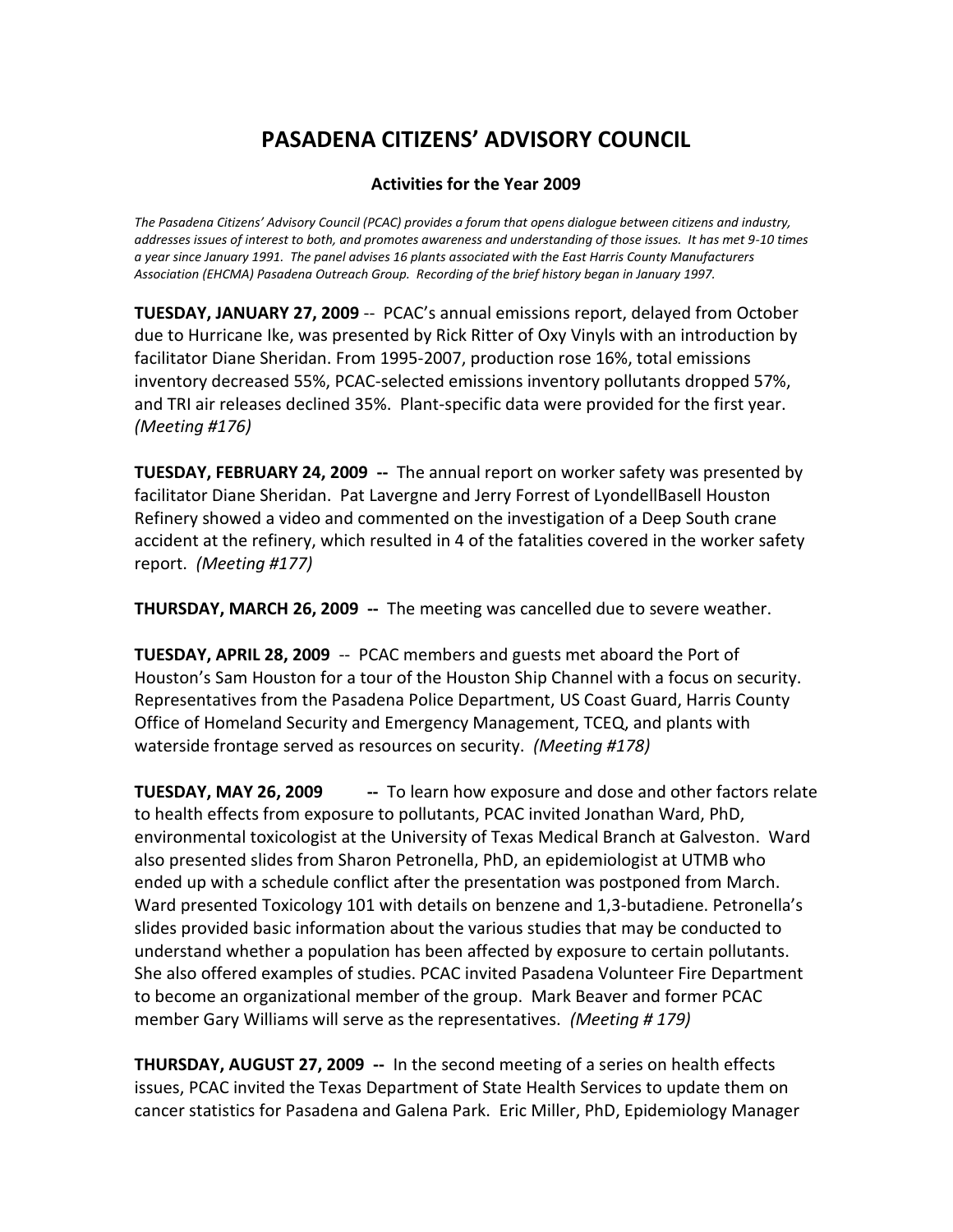in the Cancer Epidemiology and Surveillance Branch, spoke of general health in Pasadena compared to state statistics, cancer in Texas and in the US, the Texas Cancer Registry, recent investigations in Pasadena and Galena Park, and how to request an investigation if you thing there is a cancer cluster. Members approved a request from Gulf Coast Waste Disposal Authority to become a plant member of PCAC. *(Meeting #180)*

**TUESDAY, SEPTEMBER 22, 2009 --** Frank Broussard of Chevron Phillips's Orange Plant explained what process safety is and showed members how his plant tracks their process safety program elements. Members reviewed the Program Plan for the first half of 2010 and confirmed the topics are still of interest. The workforce development topic may be moved from the second half to the first half of the year if plants begin needing to replace employees. *(Meeting #181)*

**TUESDAY, OCTOBER 27, 2009 --** PCAC's annual report on air emissions was compiled and presented by Rick Ritter of Oxy Vinyls. The topic was introduced by the facilitator, and an acronym sheet was provided. Emissions in every category PCAC includes in the report declined from 2007 to 2008. The facilitator described the EHCMA CAER Line and the associated Odor Network and demonstrated how to report an odor with the assistance of the zone coordinator at Chevron Phillips. *(Meeting #182)*

**THURSDAY, DECEMBER 3, 2009 --** The third meeting of a series on health effects issues featured Kevin Adams of Sekisui Specialty Chemicals introducing members to Material Safety Data Sheets. Adams explained their usage and contents and how to obtain copies. He used an MSDS for a chemical from his plant as well as some for household products to show what can be learned from them. Plants shared copies of MSDSs from their plant in small groups to help members understand the kind of information available. PCAC selected 5 new members: Betty Moody, Rick Guerrero, Greg Downs, Lou Ann Nolan, and Richard Arocho. *(Meeting #183)*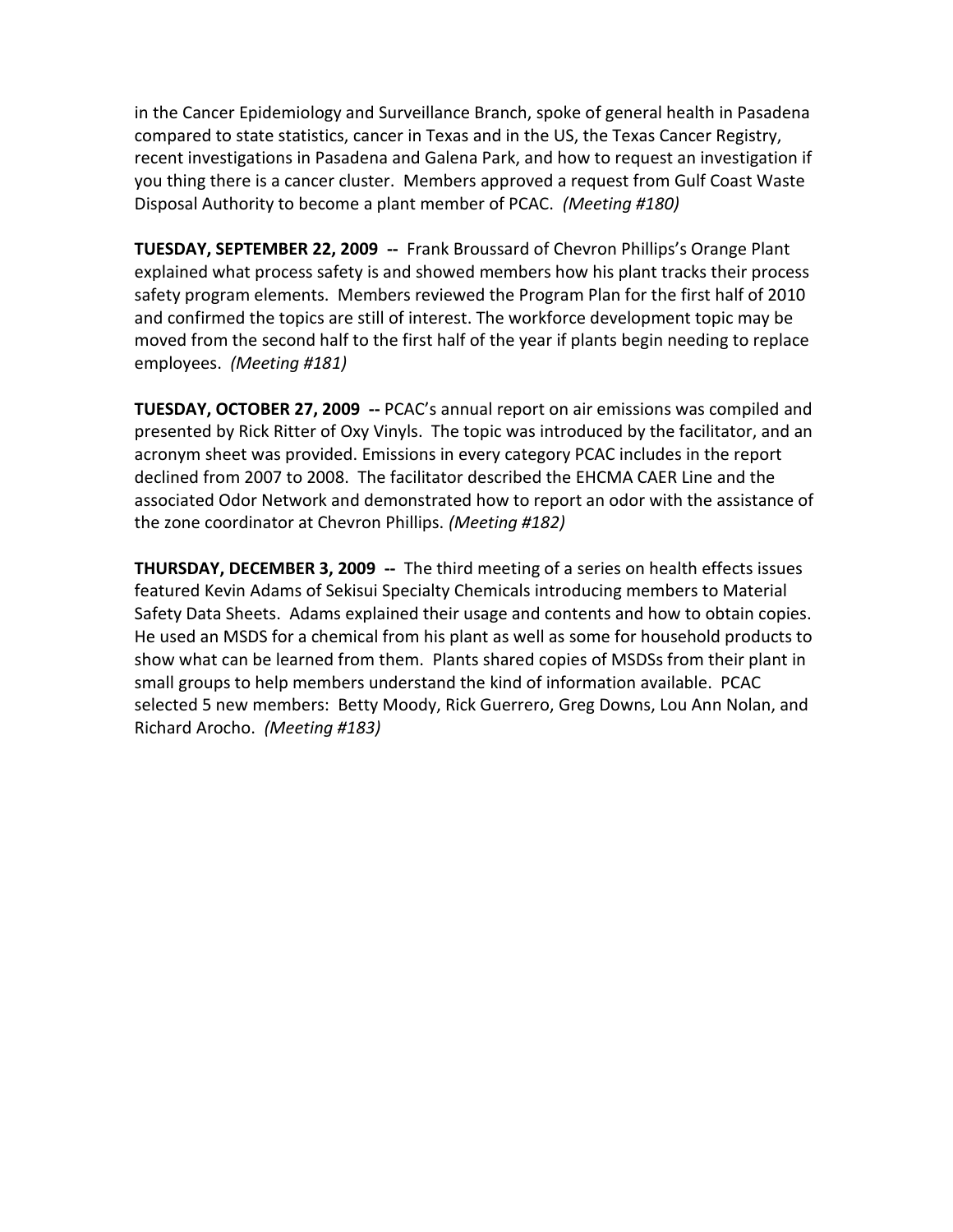## PASADENA CITIZENS' ADVISORY COUNCIL **Activities for the Year 2008**

*The Pasadena Citizens' Advisory Council (PCAC) provides a forum that opens dialogue between citizens and industry, addresses issues of interest to both, and promotes awareness and understanding of those issues. It has met 9-10 times a year since January 1991. The panel advises 16 plants associated with the East Harris County Manufacturers Association (EHCMA) Pasadena Outreach Group. Recording of the brief history began in January 1997.* 

**TUESDAY, JANUARY 22, 2008** *--* PCAC met at the Port of Houston Authority's Port Coordination Center. William Dillworth, information technology director, spoke about the center and the work it would do to assist the Coast Guard in a major marine emergency. Sgt. Hensley served as a resource. PCAC saw the equipment in the center and toured the port police department's mobile command center. *(Meeting #169)*

**TUESDAY, FEBRUARY 26, 2008 –** PCAC met at First United Methodist Church Fellowship Hall for the annual report on worker safety. Members adopted revised groundrules that describe the relationship between industry and PCAC community members. Plant managers will now serve as members of the group, rather than as liaisons. All plants will attend all meetings, rather than serving rotating one-year terms. Plants emphasized that they want decisions in the group to continue to be driven by community members. The new system will be tested for a year, then evaluated. Volunteering to serve as a Membership Committee were CAC members Sarah Metzger and Joe Valdivia; Marie McDermott of the Economic Alliance; and Christopher Sterling of Bigler. In lieu of the March 27 meeting, PCAC will attend a March 27 air quality forum. *(Meeting #170)*

**TUESDAY, APRIL 22, 2008 –** PCAC met at First United Methodist Church Fellowship Hall for a Program Planning session. Attendees reviewed topics being covered by other CACs then brainstormed a list of ideas and used sticky dots to select those they most want to cover in the coming year. Three new members were added: Ernesto Paredes; Bayshore Hospital (Sonya Anderson), and Economic Alliance Houston Port Region (Marie McDermott). The remaining groundrule revisions were reviewed and accepted. PCAC thus completed a comprehensive review of the original PCAC groundrules and made both major and minor revisions. The readopted groundrules will be reviewed now every 3 years. *(Meeting #171)*

**TUESDAY, MAY 27, 2008 --** PCAC toured the AES Deepwater Power Plant, hosted by plant manager Jennifer Didlo and 8 plant personnel who served as tour guides. Didlo gave an overview of the AES plant and the AES Corporation prior to the tour. Plant updates included a followup by MEMC on the incident that members had been notified of April 24. The Program Planning Committee presented a draft plan for 2008-2010 that accommodated nearly every suggestion made during the brainstorming process. The plan was approved with one small change. *(Meeting #172)*

**THURSDAY, AUGUST 28, 2008 --** PCAC addressed community emergency communications with a presentation by Harris County Industrial Liaison David Wade, a member of the EHCMA Community Emergency Communications Committee. Wade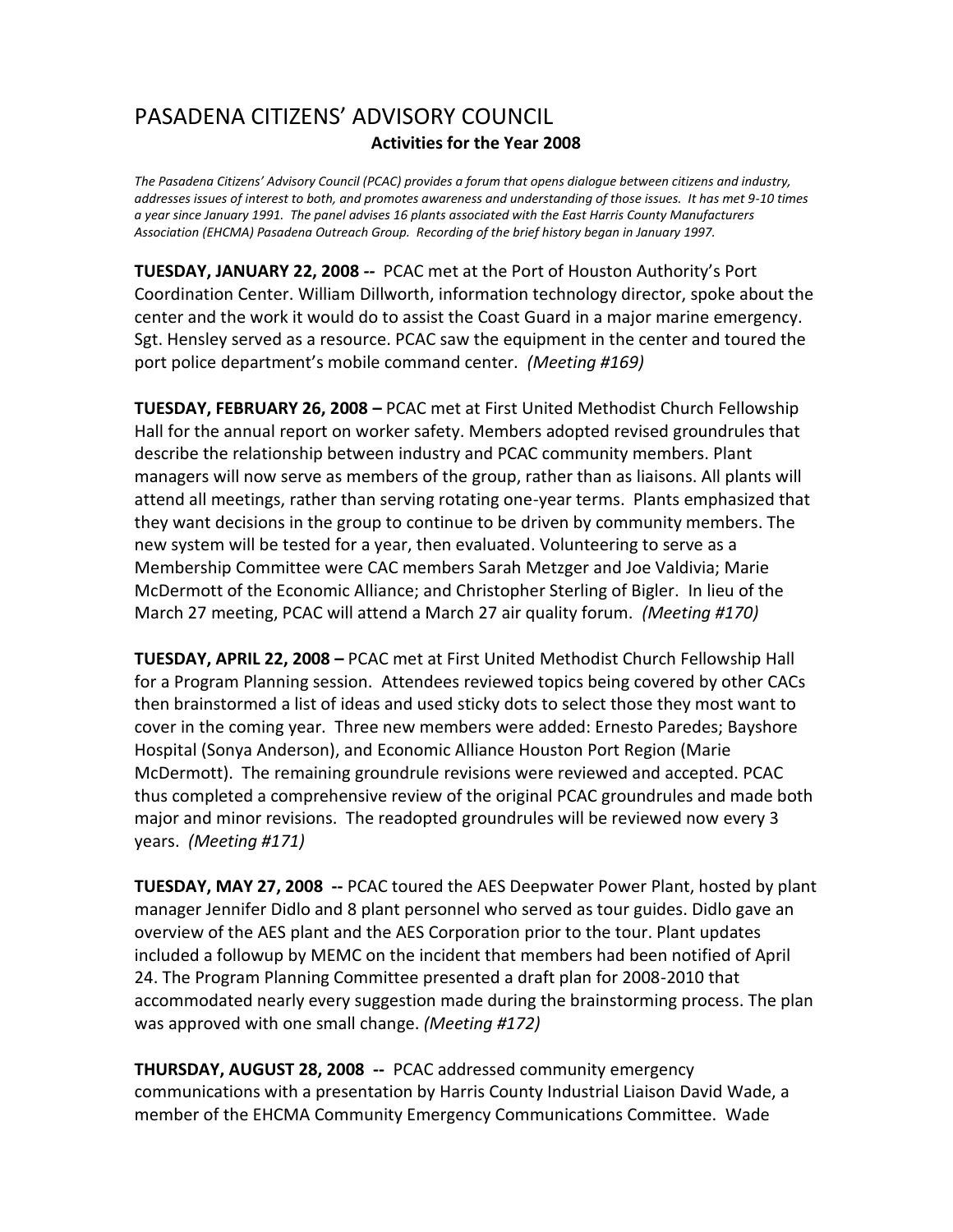reviewed CECC protocols that plants and responsible agencies in east Harris County cities and Harris County will now all use when plants notify these agencies of significant industrial events and when agencies and plants communicate to the public about the events. Pasadena Emergency Management Coordinator Robert Hemminger supported use of the protocols and reviewed the community warning systems used by Pasadena if residents need to be warned to shelter in place. Hemminger and Wade also did a brief update on hurricanes. A presentation about the CAER Line was postponed. Three new members were added to PCAC: Mary Keen, Nona Phillips, and the Pasadena Chamber of Commerce (representatives Sherry Trainer and Paul Davis). Charter member Jim Moody also returned to membership. *(Meeting #173)*

**TUESDAY, SEPTEMBER 23, 2008** – The meeting was canceled due to Hurricane Ike.

**TUESDAY, OCTOBER 28, 2008** -- PCAC addressed Hurricane Ike, focusing on plants but including information from city, county, and other organizations. Reports covered preparation, experiences, aftermath, and lessons learned. Plants took turns responding to a series of common community questions. Each then reported plant status and how employees fared. PCAC members and other resource people reporting included Walt Crow of Houston Regional Monitoring; David Wade and Joshua Glover, Harris County Industrial Liaisons; Robert Hemminger, City of Pasadena Emergency Management Coordinator; and Sarah Metzger, City of Pasadena Environmental Services. Danny Gonzalez returned to the area and resumed his membership. PCAC agreed to change the way plant updates are presented in the meeting notes, showing them as a summary rather than a plant-by-plant report. The experiment will be evaluated in a year. (*Meeting #174)* 

**THURSDAY, DECEMBER 4, 2008** -- Walt Crow of URS Corporation spoke for Houston Regional Monitoring (HRM), whose monitors URS operates. He described the various sources of emissions and the part attributed to industry where it is known; e.g. NOx and volatile organic compounds. He also briefly described the controls or voluntary programs in place for each source category and provided facts about benzene emissions. The following new members were named: Olga Lopez, Sen. Mike Jackson's office (Barbara Lewis), Loretta McCarthy, Jack Womack, and Karen Hollon. *(Meeting #175)*

**TUESDAY, OCTOBER 28, 2008** -- PCAC addressed Hurricane Ike, focusing on plants but including information from city, county, and other organizations. Reports covered preparation, experiences, aftermath, and lessons learned. Plants took turns responding to a series of common community questions. Each then reported plant status and how employees fared. PCAC members and other resource people reporting included Walt Crow of Houston Regional Monitoring; David Wade and Joshua Glover, Harris County Industrial Liaisons; Robert Hemminger, City of Pasadena Emergency Management Coordinator; and Sarah Metzger, City of Pasadena Environmental Services. Danny Gonzalez returned to the area and resumed his membership. PCAC agreed to change the way plant updates are presented in the meeting notes, showing them as a summary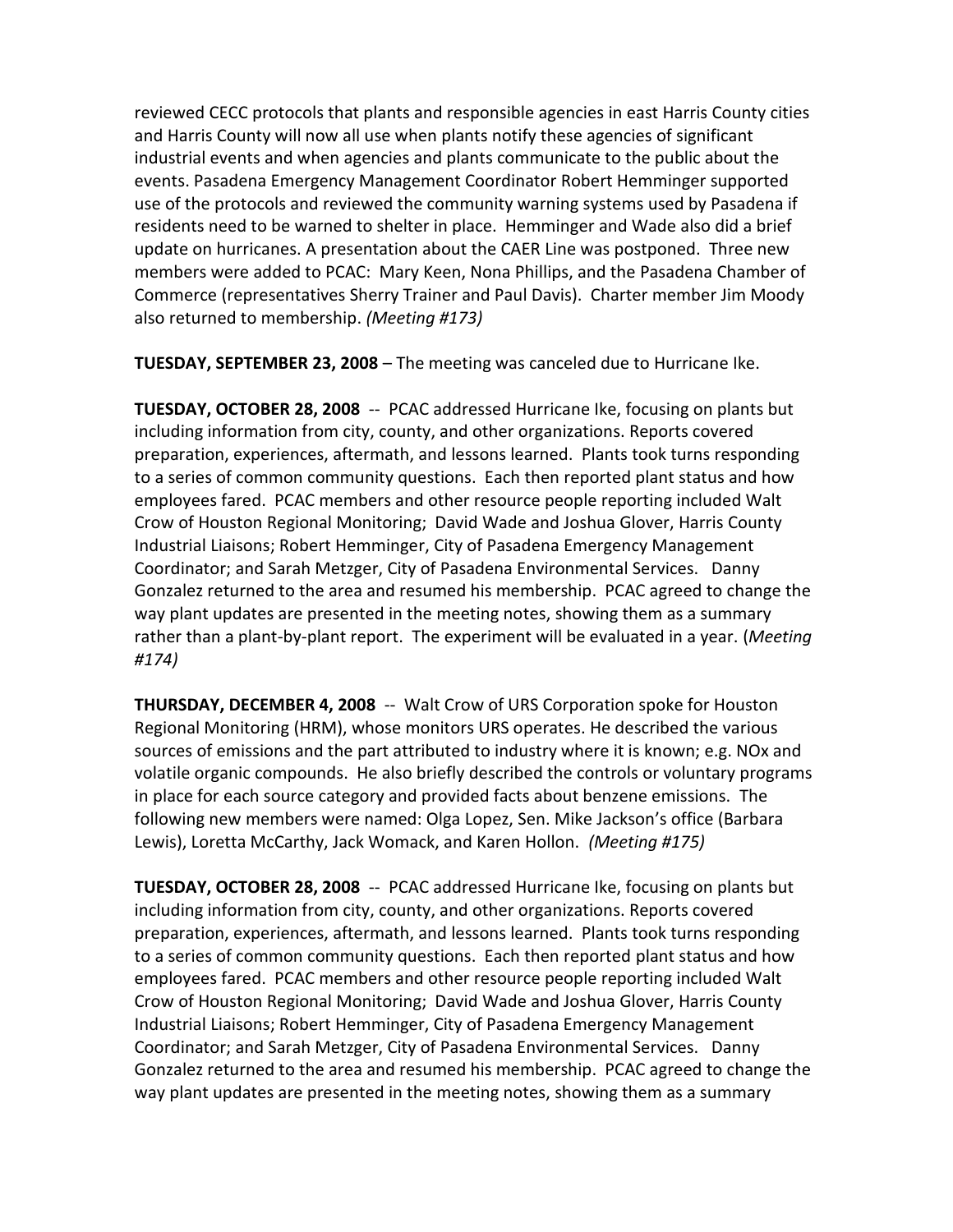rather than a plant-by-plant report. The experiment will be evaluated in a year. (*Meeting #174)*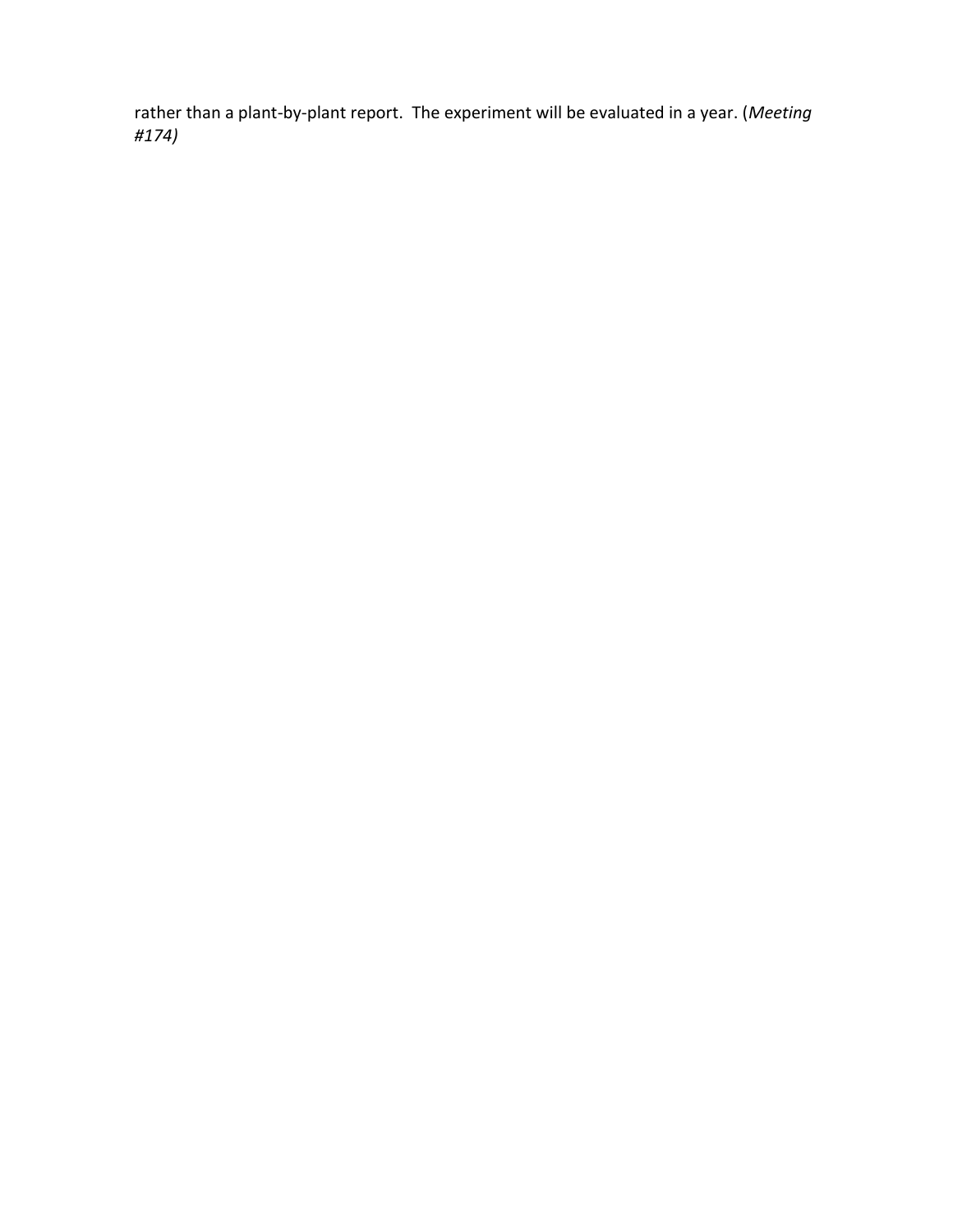### **Activities for the Year 2007**

*The Pasadena Citizens' Advisory Council (PCAC) provides a forum that opens dialogue between citizens and industry, addresses issues of interest to both, and promotes awareness and understanding of those issues. It has met ten times a year since January 1991. The panel advises 15 plants associated with the East Harris County Manufacturers Association (EHCMA) Pasadena Outreach Group. Recording of the brief history began in January 1997.* 

**TUESDAY, JANUARY 23, 2007 --** PCAC met at the OxyVinyls club house. Rebecca Rentz, Texas Commission on Environmental Quality Houston Air Program Director, provided an update on how the Houston area is doing meeting standards and carrying out the state implementation plan for ozone. To address the agency's priorities for air toxics, she talked about the TCEQ Air Pollutant Watch List. *(Meeting #160)*

**TUESDAY, FEBRUARY 27, 2007 --** PCAC met for the first time at South Houston High School's Reinartz Center. Facilitator Diane Sheridan presented the annual report on worker safety, based on data provided by PCAC's 15 plants. New this year was a more extensive breakdown of the severity of injury or illness as well as those resulting from chemical contact or exposure. *(Meeting #161)*

**TUESDAY, MARCH 27, 2007 --** PCAC met at South Houston High School. As a followup to the annual worker safety report, PCAC invited Kevin Rockwell, regional coordinator of the Occupational Safety and Health Administration (OSHA) Voluntary Protection Program (VPP) to speak. Plans are underway for plant managers to invite a selection of community leaders to a luncheon to tell them of the importance of PCAC and to seek their advice on individuals or organizations we might cultivate. *(Meeting #162)*

**TUESDAY, APRIL 24, 2007** -- PCAC celebrated its 16<sup>th</sup> anniversary with a social event at Armand Bayou Nature Center. PCAC members, plant managers, and frequent visitors were invited to bring spouse or guest for a walking tour of the nature center and a reception and banquet in the ABNC Interpretive Building. Jim Moody, a charter member of the PCAC who rarely missed a meeting, resigned recently. He was honored for his many years of service with a donation to the Junior ROTC program at Pasadena High School. Alecya Gallaway of the Environmental Institute of Houston presented "Past Reflections of a Watershed: A Pictorial Essay Depicting the History of Clear Creek and Clear Lake." *(Meeting #163)*

**TUESDAY, MAY 22, 2007** – Diane Larsen, OxyChem corporate Responsible Care and Security manager spoke on Transportation of Hazardous Materials with a Focus on Chlorine. Judy Glasco and Van Long facilitated in Diane Sheridan's absence, and Phil Johnson took notes. Long updated members on the plant managers invitation to a variety of community leaders to attend a luncheon on June 7 to learn why plants find PCAC important and to ask for their suggestions for future members. The group decided to take June as well as July off this year*. (Meeting #164)*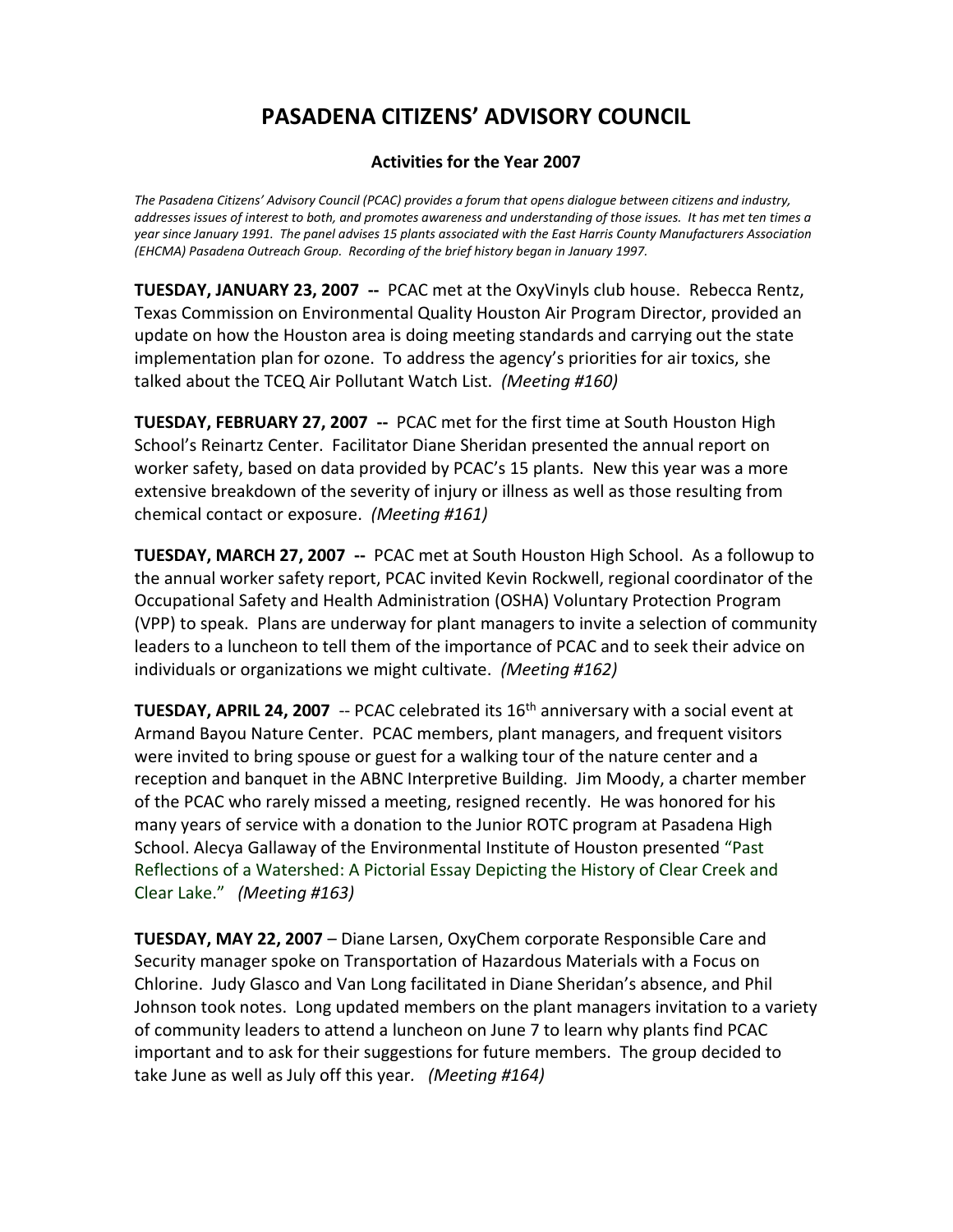**TUESDAY, AUGUST 28, 2007** – PCAC took off two months this summer, but plants provided a facility update that was mailed to members in early July. The August meeting was attended by several people who took part in the luncheon hosted in June by plant managers to seek help adding new members to the group. Other visitors came as members'guests. The main topic was security. PCAC member and City of Pasadena Emergency Management Coordinator Robert Hemminger described the city's new Security Council. Each PCAC liaison plant provided examples of the security improvements made since 9-11-01. Bigler LP, a new plant in Pasadena, joined EHCMA and became a PCAC plant sponsor. Volunteers were sought for two committees. Judy Glasco, Jim Preston, Oxy's Rick Ritter, and AES's Jennifer Didlo will serve on the Membership Committee. Phil Johnson, Albert Gonzales, Bigler's Andy Duncan, and Oxy's Rick Ritter will serve on the Groundrules Committee. Don Epps and Phil Johnson of the Emissions Report Format Committee reviewed input from last year's report, which has been provided to Jim Daniel of Lyondell, who will again compile and present the data. The September meeting schedule was changed to permit attendance by a group of potential members with conflicts on 4th Tuesdays. *(Meeting #165)*

**TUESDAY, SEPTEMBER 18, 2007** -- PCAC met at the BASF plant to take a walking tour of the chemical plant. Agrifos plant manager Steve Pierce provided a detailed update about releases from the gypsum storage pile due to heavy rains. Pierce informed members of the issue by memos between meetings. The date was changed for this month to experiment with a different meeting night that would allow more people to attend. *(Meeting #166)*

**TUESDAY, OCTOBER 23, 2007 --** PCAC met at South Houston High School for the second annual report on emissions. On behalf of PCAC plants, Jim Daniel of Lyondell Refinery collected, compiled, and presented overviews of air emissions inventory and Toxics Release Inventory. Each plant offered an example of a project that has reduced emissions. A meeting schedule for 2008 was approved as a one-year pilot to see if holding every third meeting on a  $4<sup>th</sup>$  Thursday instead of a  $4<sup>th</sup>$  Tuesday will increase the number of people able to take part in the group. The facilitator reviewed key proposals for changing groundrules, which will be discussed at the November meeting. *(Meeting #167)*

**TUESDAY, NOVEMBER 27, 2007** -- Carlos Munguia, Kinder Morgan General Manager for the Gulf Region, provided an overview on pipelines. CAC member Mike Jackson, Pasadena's Assistant Police Chief, commented on the city's experience with pipelines and the information they receive from the Pipeline Group. Twelve AP Chemistry students from the South Houston High School class of CAC member Jim Preston attended the meeting. PCAC adopted changes to the Membership section of the PCAC Groundrules as proposed by a Groundrules Committee. Members took formal action to add the following individuals as PCAC members: Danny Gonzalez, Sarah (Sam) Metzger, Royce Measures, Leslie Peckham, Givvie Searcy, Joe Valdivia, Jackie Welch. In addition, First United Methodist Church was added as an organization member. They selected Associate Pastor Cheryl Smith to represent them for a year, then will rotate that responsibility. *(Meeting #168)*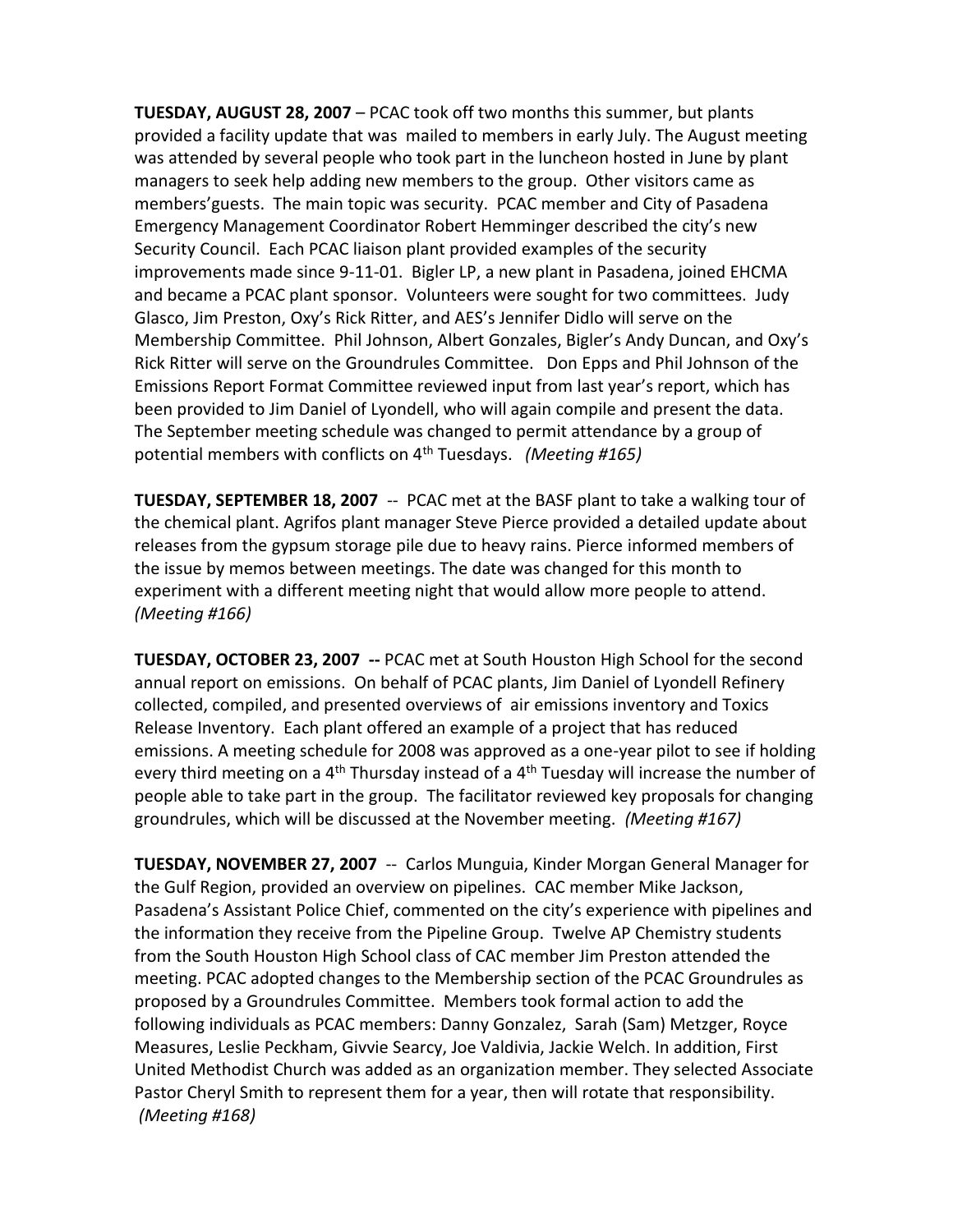### **Activities for the Year 2006**

*The Pasadena Citizens' Advisory Council (PCAC) provides a forum that opens dialogue between citizens and industry, addresses issues of interest to both, and promotes awareness and understanding of those issues. It has met ten times a year since January 1991. The panel advises 15 plants associated with the East Harris County Manufacturers Association (EHCMA) Pasadena Outreach Group. Recording of the brief history began in January 1997.* 

**TUESDAY, JANUARY 24, 2006 –** PCAC met at the Oxy Vinyls clubhouse for an update on security since 9-11 presented by US Coast Guard Commander Dave Hawes and East Harris County Manufacturers Association Security Committee Chair Dave Smith. Improvements in communications put in place after the terrorist attach have continued. Both talk of additional security enhancements that will come from a federal grant obtained in 2005 by working in partnership with Harris County. Still to be worked out is the maintenance and operations associated with the new boats, equipment, and programs funded by the \$17.1 million grant. *(Meeting #150)*

**TUESDAY, FEBRUARY 28, 2006** -- PCAC met at Oxy Vinyls Clubhouse for the annual report on worker safety. In response to suggestions the prior year, the report was expanded to include fatality data and to note plants taking part in the OSHA Voluntary Protection Program. To learn more about contractor safety, PCAC heard a presentation by Christine Sandel, Special Projects Manager, on the work of the Houston Area Safety Council. The group accepted the facilitator's suggestion that a plant liaison, Jim Daniel of Lyondell-Citgo, and a community member, South Houston HS teacher Karen Stocco, cofacilitate the March meeting in her absence. The group considered an invitation to take part in the first environmental fair to be sponsored by the City of Pasadena and PISD on April 29. While having a booth may be worth future consideration, the group chose not to do so this year. PCAC has no display or materials. Sheridan reported on a meeting with plant managers and a suggestion they will bring to PCAC to add a new category of membership to the groundrules. *(Meeting #151)*

**TUESDAY, MARCH 28, 2006** -- Lyondell Citgo Refinery (LCR), which recently completed a major turnaround, described the planning required, including that to prevent injuries when many additional workers are on site and to reduce emissions associated with shutdown, clearing, and startup. The plant also shared performance records and lessons learned that may be applied to future turnarounds. Presentations were made by LCR's Ryan Miller, Melvin Goyens, and Stephanie Parr. The presentation featured the planning and execution of the 2005 planned maintenance turnaround of the 737 Coker. In the absence of facilitator Diane Sheridan, the meeting was co-facilitated by LCR's Jim Daniel and community member Karen Stocco. Maribel Zepeda took notes. *(Meeting #152)*

**TUESDAY, APRIL 25, 2006** -- Albemarle plant manager Mark Vranderic volunteered to use an actual incident to explain how they decided to conduct a root cause analysis, then walked members through the process to show how investigation works. Sheridan explained a plant suggestion for increasing PCAC membership. Members currently live or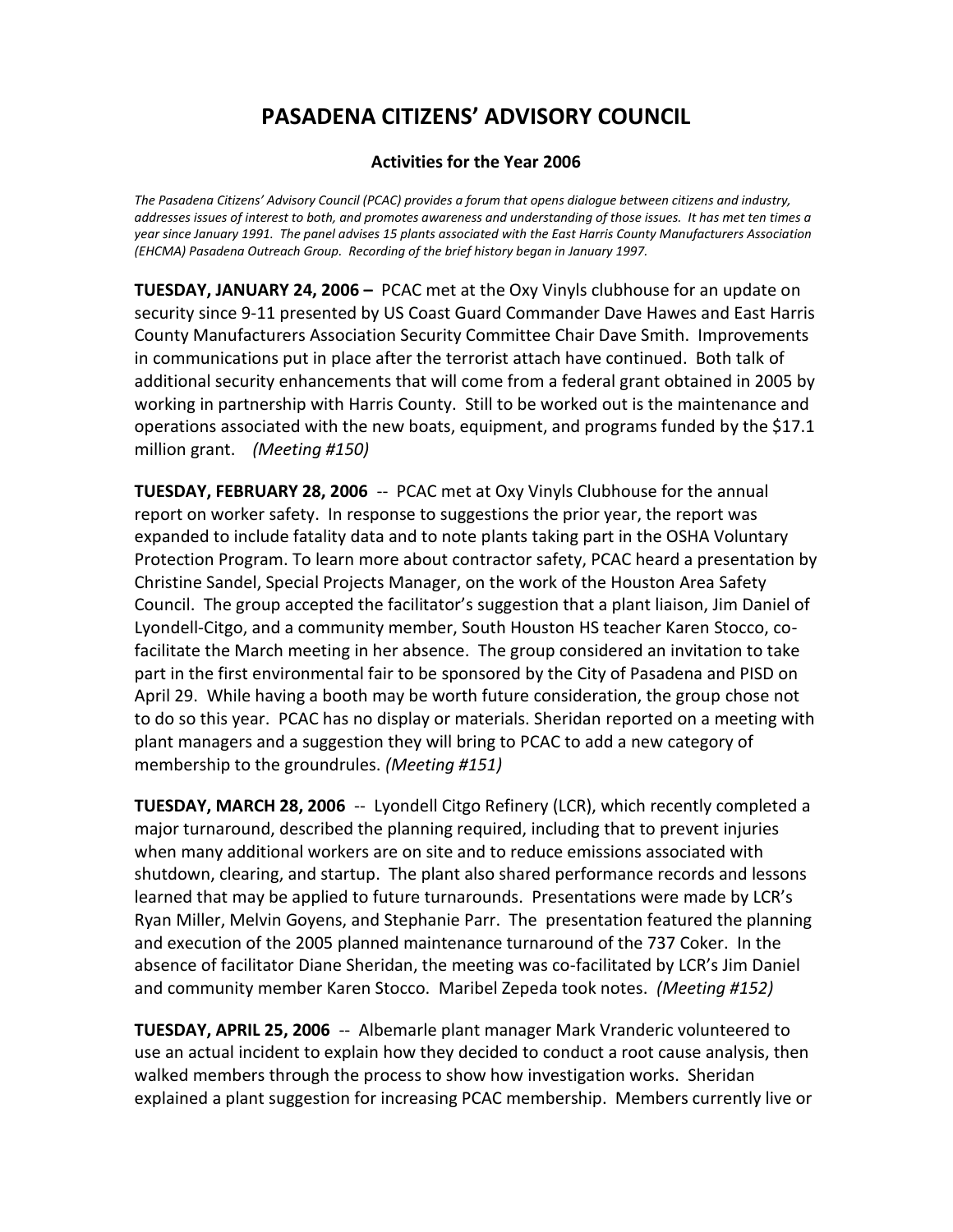work in Pasadena, serve as individuals, and serve as long as they wish. Serving as an individual means that the seat is held by the person, not by an organization, even if the individual was selected because of his or her affiliation with an organization. To help fill gaps in membership, the current structure of individual members would constitute a core group. To it would be added representatives selected by organizations. PCAC would select organizations to invite, give the seat to the organization, and ask the organization to fill the seat on a rotating basis with one of its members serving a year at a time. Members will consider the recommendation in May and change the groundrules if it is acceptable. *(Meeting #153)*

**TUESDAY, MAY 23, 2006** -- PCAC met at Albemarle's Cork Room for a presentation on hurricane planning by David Wade, Harris County Industrial Liaison and Chief of Training and Education in the Harris County Fire Marshall's Office. PCAC selected two new members: Jim Preston, South Houston High School science teacher, and L. A. Cantu, who is retired from DuPont. PCAC accepted an invitation from the Citizen's Advisory Council to La Porte Industry to send a community representative and a plant representative to share PCAC best practices with CAC's surrounding LPCAC. Air Products, Lyondell-Citgo, and Oxy Vinyls completed their terms. *(Meeting #154)*

**TUESDAY, JUNE 27, 2006** -- PCAC met at Oxy Vinyls Clubhouse to consider the contents and format for an annual report on emission trends. Community and plant members revised a proposal prepared by several plants to start the discussion. Agreement was reached on how to approach the report, which will be a pilot project for the first year and evaluated after presentation to determine if it met members' needs. MEMC's Tom Ninke provided an overview of a planned expansion, requested after members heard in their May update that the plant would be building a third unit. *(Meeting #155)*

**TUESDAY, AUGUST 22, 2006** -- PCAC acted on a proposal made several months ago to revise the groundrules and create two categories of membership. Individuals members, as we currently have, would remain the core group. In addition, PCAC would invite selected organizations to be a member, and ask the organizations to select a representative annually. The goal is to make it easier to involve more people who are not ready to make the long-term commitment of the core group. The organizational members may be a pool from which additional core group members can be drawn. Jim Moody, Karen Stocco, Albert Gonzales, Houston Products Processing's Tim Day, and Agrifos's Steve Pierce volunteered to serve initially on a Membership Committee that will develop goals and strategies for increasing membership. They will bring their proposal to the full group for adoption. At that point, decisions will be made about the mix of community and plant members needed to carry out the strategies. PCAC also conducted a Program Planning exercise. Pending topics were listed. Additional ones were added, and attendees indicated their priorities for topics to cover in the coming year. Confirming the value of tours, the group suggested more than a year's worth of tour ideas. The members also sent the plant managers' group a request to support a holiday party. Jim Moody, Don Epps, and Houston Products Processing's Tim Day volunteered to serve as the Program Planning Committee. The meeting was held at Albemarle's Cork Room.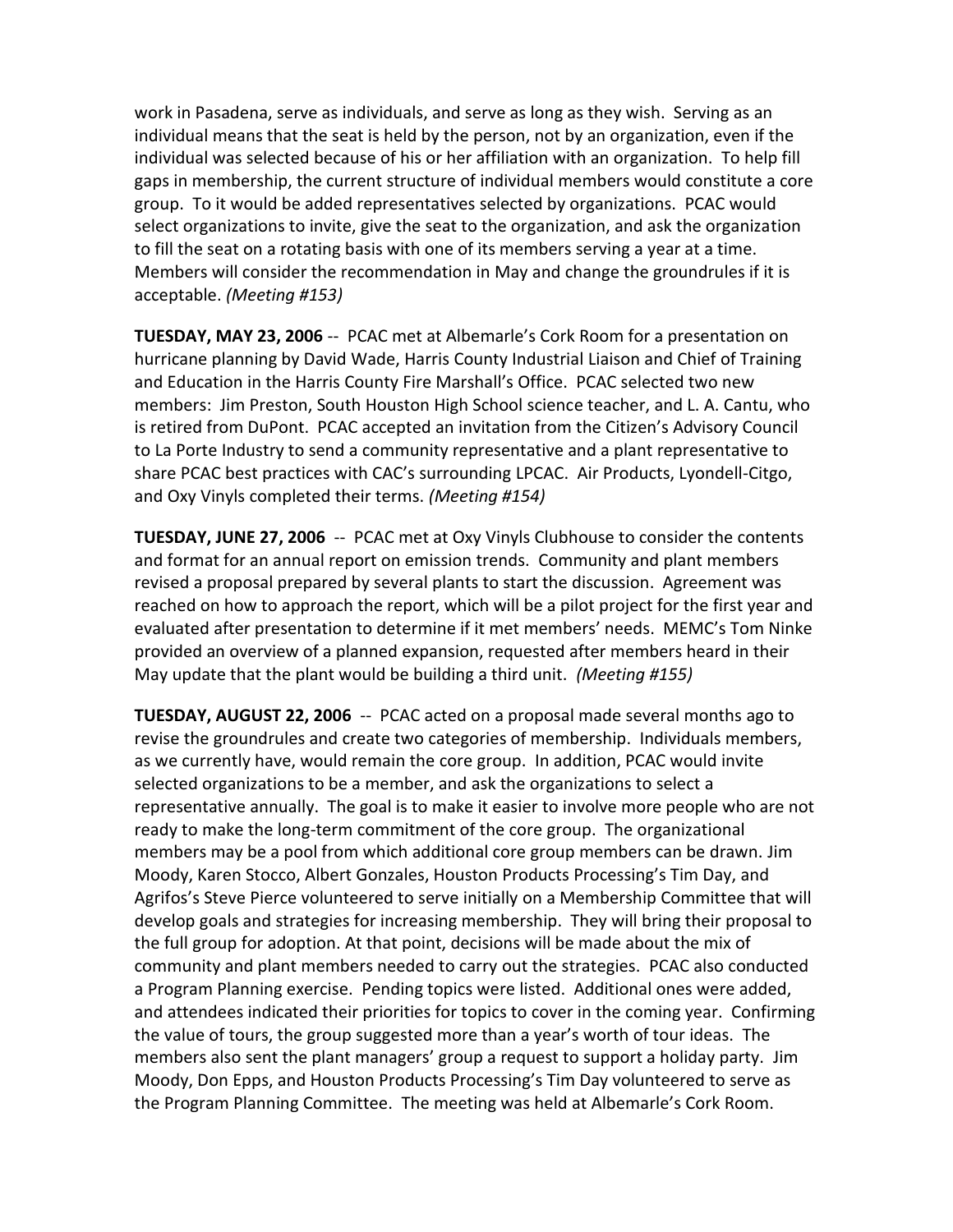Albert Gonzales asked Pasadena plants to encourage the EHCMA Board of Directors to allow Jim Kachtick of the Greater Houston Partnership and Gonzales to address them about the importance of more active EHCMA participation in the Galveston Bay Estuary Program. *(Meeting #156)*

**TUESDAY, SEPTEMBER 26, 2006** -- With presentations by a plant, the city, and the county, PCAC reviewed the communications that occur when a significant event occurs in a plant. David Pitre of Chevron Phillips described how they communicate and with whom. Robert Hemminger, Pasadena Emergency Management Coordinator, talked about the city's communication messages and methods. David Wade, Harris County Industrial Liaison, explained what role the county can play in broader communications. All described how the new East Harris County Manufacturers Association (EHCMA) Community Emergency Communications procedures would be used. An unplanned example of emergency communications in Baytown the day of the PCAC meeting offered an opportunity to examine how communications should have worked. Oxy Vinyls' Karenanne Stegmann responded to a PCAC request and provided details about two previously reported items: an air permit received more quickly than usual and the basis for a recent Consent Decree that involved voluntary emission reductions. The Pasadena Refining System Inc. update included discussion of Petrobras' purchase of part of the refinery and plans for expansion. PCAC member Stephe Harrison resigned for lack of time to participate. Mike Jackson will be on leave for three months while attending the FBI Training Academy. Rather than a holiday party, PCAC agreed to schedule a social event in conjunction with one of the tours that were strongly supported during the recent Program Planning session. *(Meeting #157)*

**TUESDAY, OCTOBER 24, 2006 --** PCAC reinstituted annual reports on emissions, based on the Toxics Release Inventory releases to the environment and air emissions inventory of criteria pollutants. Data for PCAC industry as a whole was presented for 2003-2005 and base year 1995. Jim Daniel of Houston Refining collected and presented the data on behalf of the EHCMA Pasadena Outreach Group. PCAC adopted a Program Plan for the next year. The group also agreed to a membership growth plan proposed by a planning committee. Jim Moody, a charter member of PCAC, announced his resignation, which was accepted with regret. *(Meeting #158)*

**TUESDAY, NOVEMBER 28, 2006 --** PCAC met at Albemarle's Cork Room for the first of several meetings on transportation in the coming year. The focus for the meeting on hazardous materials transportation by truck was on ammonia. Craig Rogers of Security Truck Service talked about anhydrous and aqueous ammonia. He covered safety, environment, and emergency response. As requested, his topics included truck design, construction, operations, inspections, regulations; driver qualifications and testing; prevention of environmental releases; and how emergency response would be handled. Albemarle plant manager Mark Vranderic discussed in detail a November 21 fire and the associated communication issues, both those that worked and those that did not. PCAC member Janette Sexton submitted her resignation to focus on continuing her formal education. *(Meeting #159)*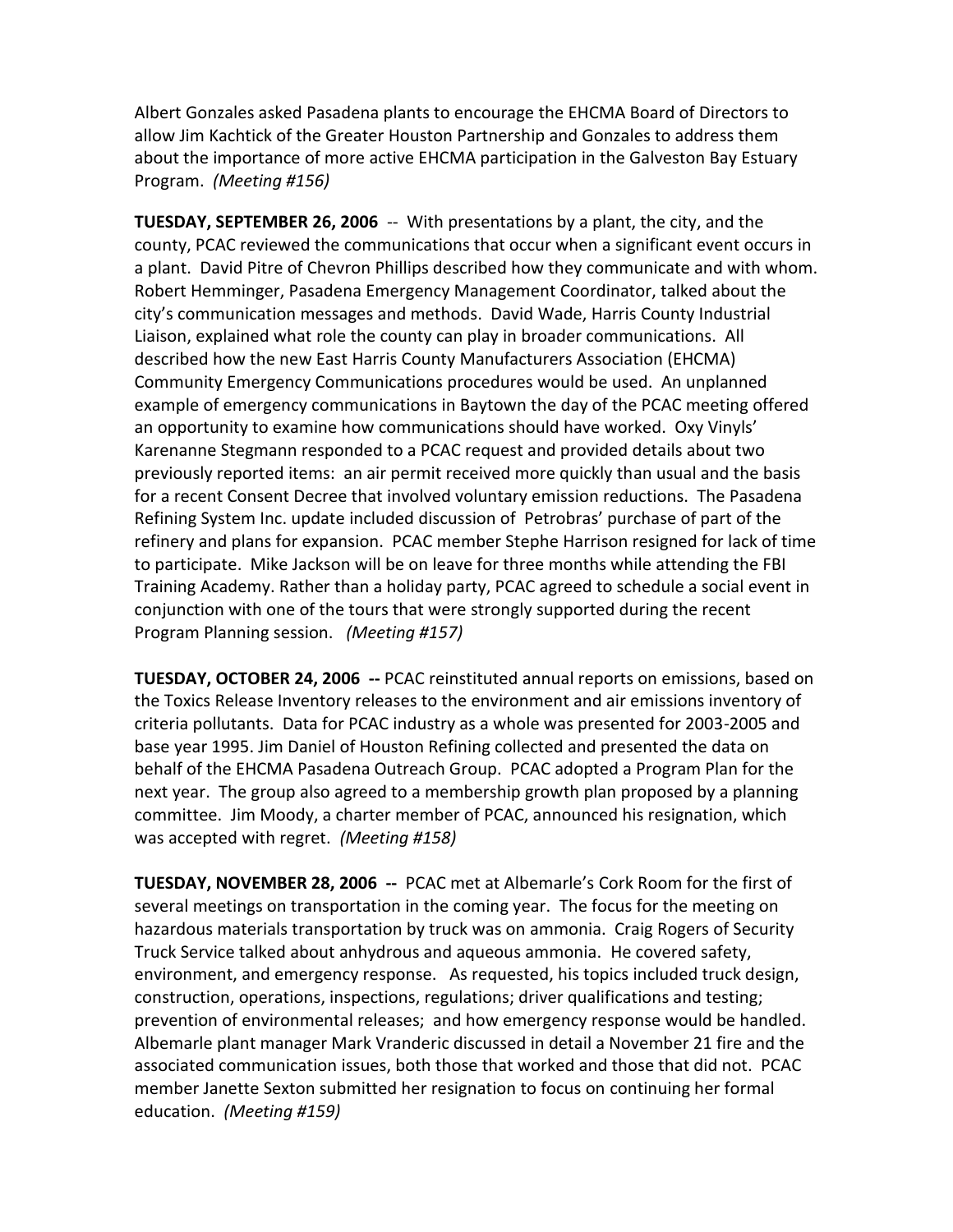### **Activities for the Year 2005**

*The Pasadena Citizens' Advisory Council (PCAC) provides a forum that opens dialogue between citizens and industry, addresses issues of interest to both, and promotes awareness and understanding of those issues. It has met ten times a year since January 1991. The panel advises 20 plants associated with the East Harris County Manufacturers Association (EHCMA) Pasadena Outreach Group. Recording of the brief history began in January 1997.* 

**TUESDAY, JANUARY 25, 2005 --** PCAC discussed a recent series of *Houston Chronicle*  articles on air toxics. Participants shared their reactions to the series and on what it was based. Most had not heard much community discussion about the articles. In small groups, they discussed what they found helpful or education, what concerned them and what they wished had been done differently. They then suggested several topics that PCAC might place on future agendas; those ideas will be considered during program planning in March. Liaison plant rotations took place. *(Meeting #141)*

**TUESDAY, FEBRUARY 22, 2005** -- Plants submitted data for the annual report on worker safety. The facilitator presented an overview with trends. Attendees discussed the report in both the full group and the small groups. They shared their reactions and observations, raised questions, challenged specific plants to improve, and complimented others on improvements that resulted in an overall better rate. Best ideas for improving safety in the workplace were shared as were ideas for improving next year's safety report. Albert Gonzales volunteered to serve as a judge for the annual Texas Chemical Council Caring for Texas awards. *(Meeting #142)*

**TUESDAY, MARCH 22, 2005 --** PCAC developed a list of possible meeting topics for the next 12 months, then prioritized them. Based on this input, a Program Planning Committee will draft a Program Plan for review and adoption for the full group. Members and plant sponsors accepted the facilitator's recommendation to begin a concerted effort to increase membership. *(Meeting #143)*

**TUESDAY, APRIL 26, 2005 --** Attendees discussed how to improve community knowledge of plants and plant input from the community. The input will be considered at an upcoming meeting and at least one action step selected from the suggestions. BASF's Rich Hoffman provided details, including environmental permits and emission estimates, for the change in product line for the Pasadena plant. Kate Holzhauser, BP Amoco Pasadena plant manager, shared facts about the BP Texas City refinery explosion and responded as appropriate to questions. Members observed a moment of silence to acknowledge the incident. *(Meeting #144)*

**TUESDAY, MAY 24, 2005 --** Meeting at the PISD Administration Building, PCAC was joined by South Houston High School physics teacher Chris Stein for a discussion of wind currents in Pasadena and their effect on emissions. Johnathon Wengel, BP Health, Safety, Security, and Environmental Manager, presented BP's hurricane plan as an example of the kind of plans plants make for hurricanes. Other plants commented at the end on the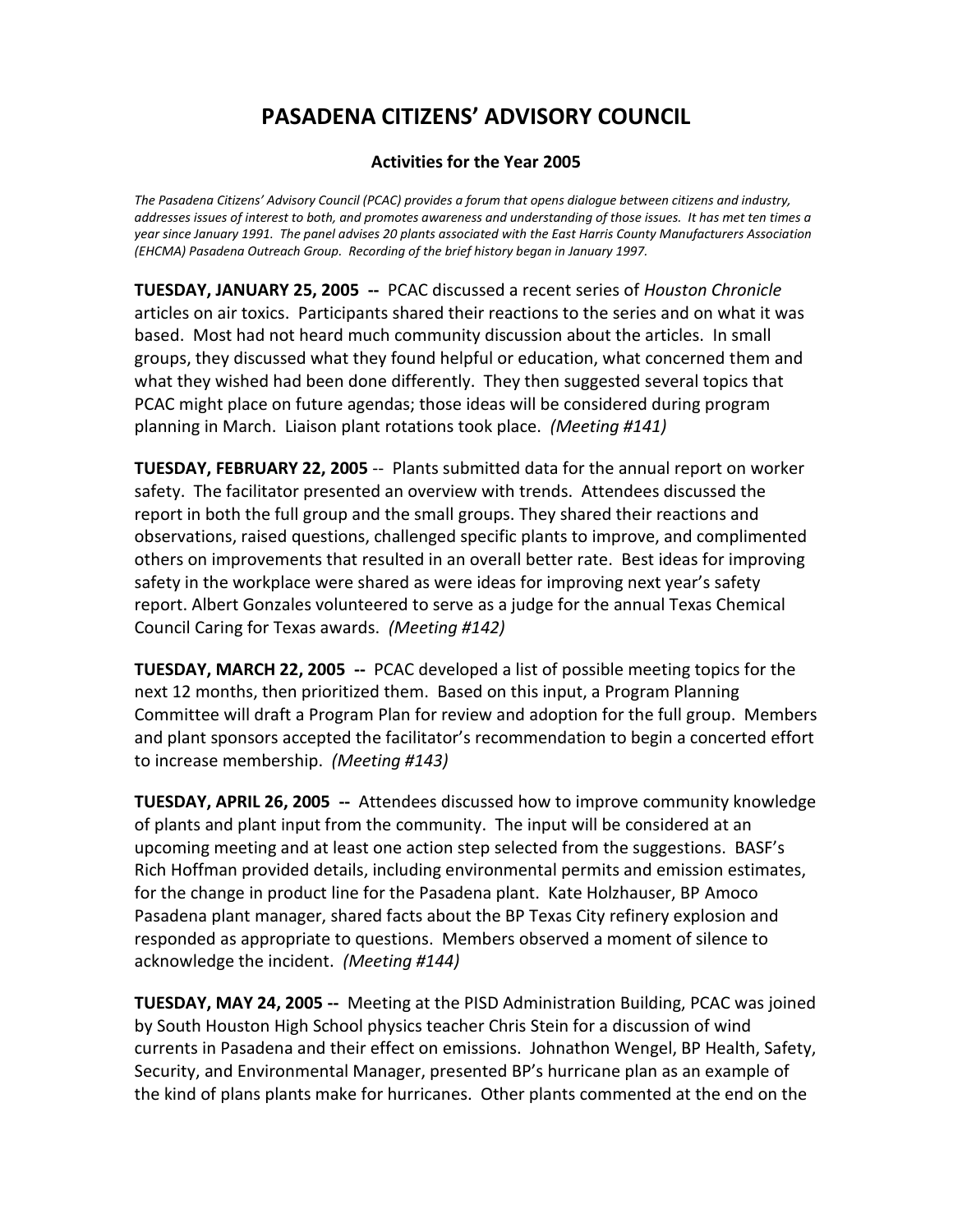similarities and differences in their plans. PCAC members Joy Mitchell and Nick Brost resigned. *(Meeting #145)*

**TUESDAY, JULY 26, 2005** -- PCAC met at the Oxy Vinyls Clubhouse to continue work on improving community knowledge of plants and plant input from the community. Melissa Hathcock, Texas Chemical Council Communications Director, and Eileen Rangel, TCC Outreach Committee, talked about the Caring for Texas award program. Ed Tyler of Albemarle, member of the TCC Occupational Safety Committee, described the Best in Texas safety award program. Meeting attendees reviewed brainstorming from April in light of the presentations and suggested several steps PCAC or plants could take to make these improvements in outreach. Students not renewing membership included Adam Carranza, John Hinojosa, Francine Lai, and Dinh Ngo. Peg Finn will be listed as a former member. *(Meeting #146)*

**TUESDAY, AUGUST 23, 2005 --** PCAC met at San Jacinto College's student center for an overview of the college's Process Technology program, followed by a tour of the program classrooms, lab, and miniature distillation unit. PCAC member and program instructor Ken Jackson provided the overview and served as the tour guide. *(Meeting #147)*

**TUESDAY, SEPTEMBER 27, 2005 --** The meeting was cancelled due to Hurricane Rita.

**TUESDAY, OCTOBER 25, 2005 --** PCAC met at the Kaneka Texas plant on Underwood Road for a tour focused on fugitive emissions. Tom Garrisi, HSE Manager, also gave a brief presentation about how fugitives are identified and controlled. This was the first meeting since Hurricanes Katrina and Rita. Plants commented on how they fared in Hurricane Rita, and members shared experience from various perspectives. A list of Lessons Learned was derived from the discussion and may be shared with the various committees seeking to improve preparedness and response. Pasadena Paper sent an update saying they are closing the Pasadena mill. Syngenta's Mike Maher announced plans to close the plant on Underwood Road over the next year or so. Kaneka plant manager Steve Skarke spoke on behalf of the Underwood Road plants, asking to move from PCAC and the EHCMA Pasadena Outreach Group to BAYCAP. Boundaries set when the CACs were established placed the plants west of Big Island Slough in the Pasadena Local Emergency Planning Committee. Now that the Pasadena and Bay Area LEPCs have merged, it becomes possible for the plants to change other affiliations without affecting their LEPC membership. The reason for the request is that PCAC has always focused on the larger number of plants along Hwy. 225, but the Underwood Road plants' community concerns come from the neighborhoods closer to them. Those neighborhoods are in BAYCAP. Skarke said the plants would provide information or speak to PCAC if the group ever has concerns that require their attention. The same request will be taken to BAYCAP. PCAC will be asked for a decision in November. *(Meeting #148)*

**TUESDAY, NOVEMBER 29, 2005 --** Bob Stokes, President of the Galveston Bay Foundation; Carl Masterson, speaking for the Houston-Galveston Area Council's Clean Rivers program; and Steve Johnston, Water Quality Specialist with the Galveston Bay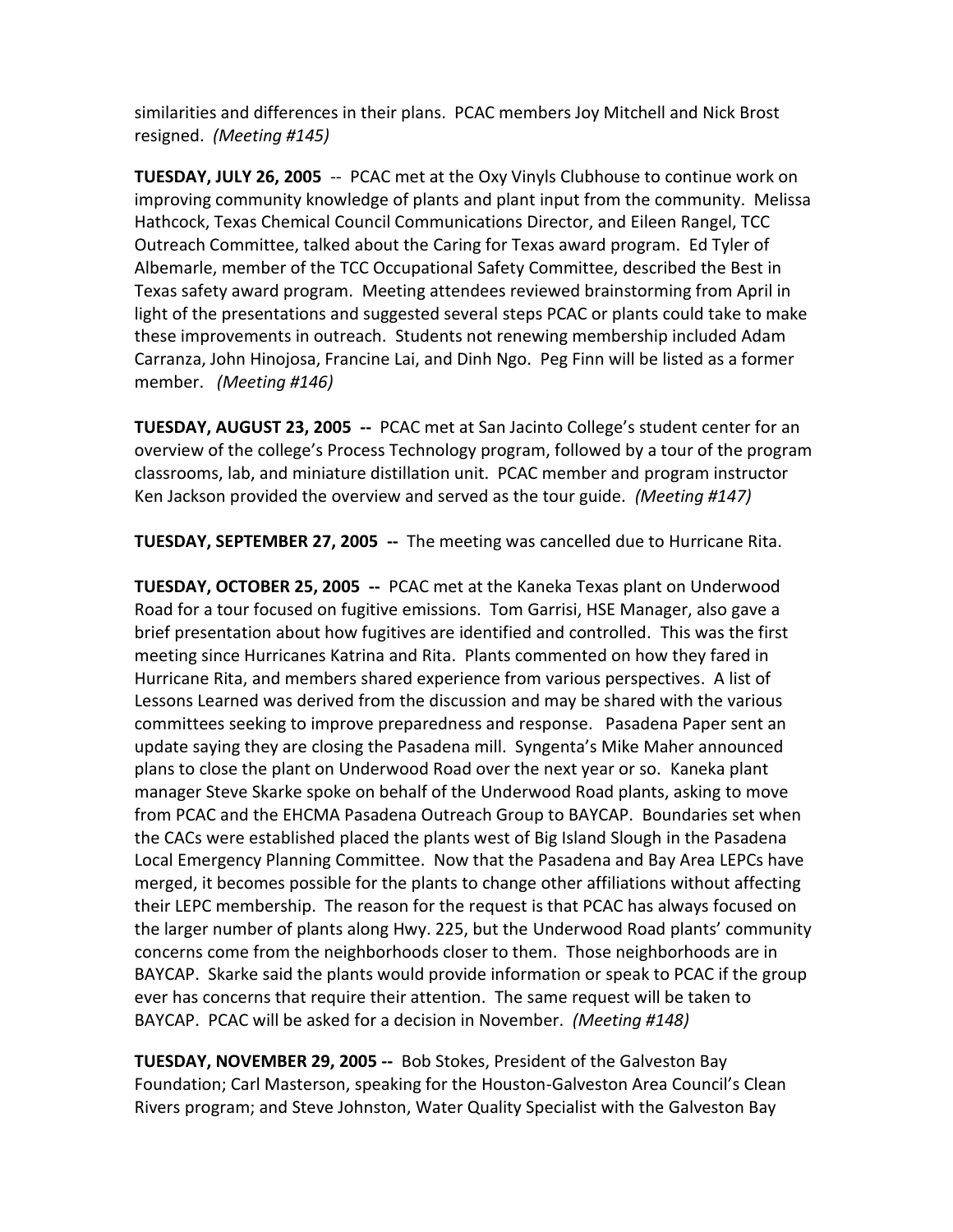Estuary Program, presented highlights of what they know about the water quality of Galveston Bay and the programs in which they are involved that address bay water quality. They included information about the Houston Ship Channel because it flows into the bay. Pasadena Refining System's Eric Bluth, plant manager, and Faheem Kazimi, HSE manager, attended to address concerns about a fire and the associated communications with the community and the city. PCAC members agreed to a proposal to have the PCAC plants on Underwood Road switch to BAYCAP and the Bay Area Outreach Group. The plants are Alpha Technical Services, Kaneka Texas, Lyondell Bayport Underwood, and Syngenta. BP Amoco completed their service as a plant sponsor. The facility operations are ending and the facility will be closed in March. *(Meeting #149)*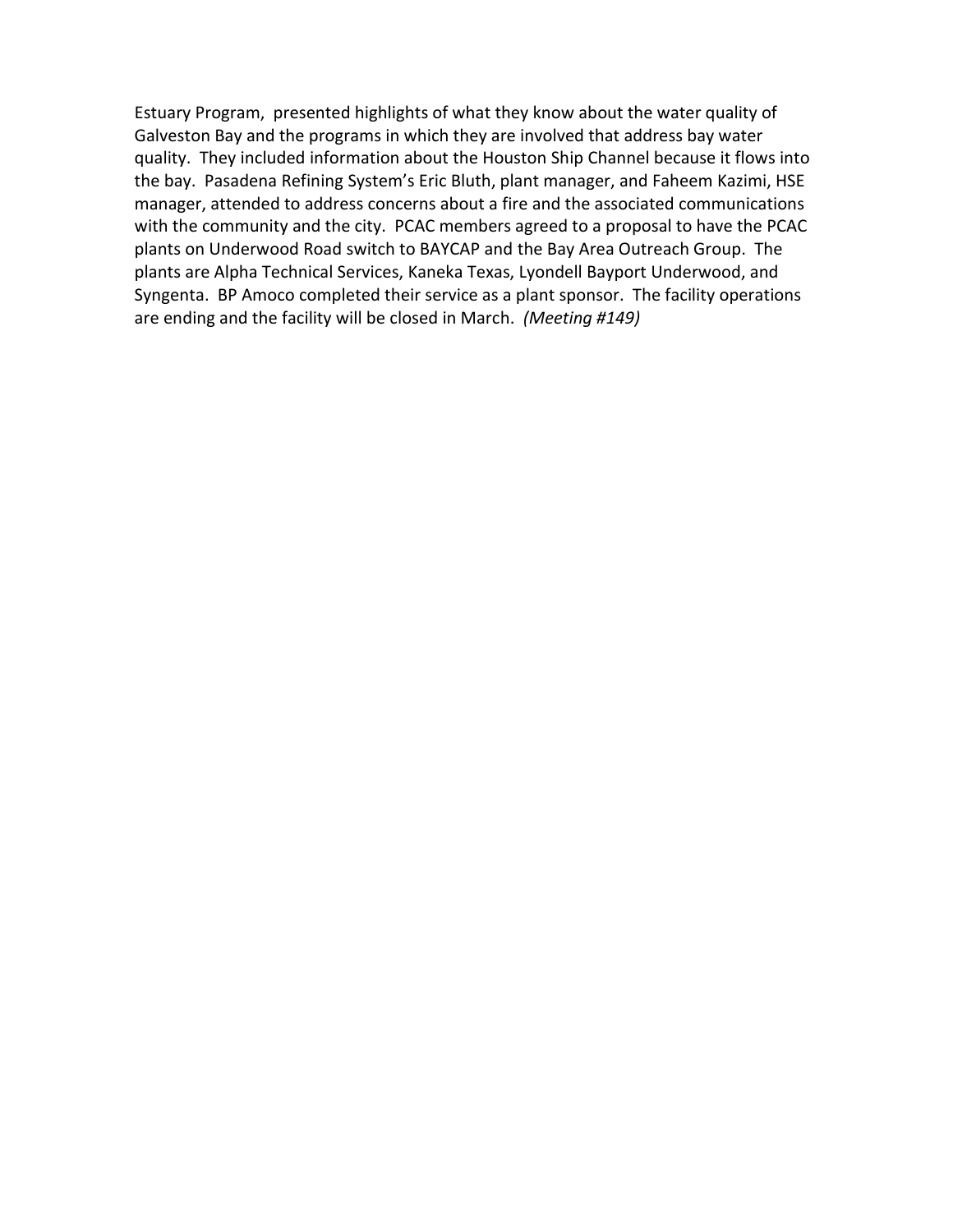### **Activities for the Year 2004**

*The Pasadena Citizens' Advisory Council (PCAC) provides a forum that opens dialogue between citizens and industry, addresses issues of interest to both, and promotes awareness and understanding of those issues. It has met ten times a year since January 1991. The panel advises 20 plants associated with the East Harris County Manufacturers Association (EHCMA) Pasadena Outreach Group. Recording of the brief history began in January 1997.*

**THURSDAY, JANUARY 22, 2004** -- PCAC participated in a January 22 joint meeting of all 10 community advisory councils in Harris County. The Bay Area CAP hosted the first such gathering of CACs. Held at the Pasadena Convention Center, the event attracted about 100 participants, about a fourth from PCAC. PCAC selected Albert Gonzales to serve as our spokesperson. Each CAC had 5 minutes to share recent successes. Gonzales polled PCAC members for ideas and listed a variety of specifics as well as unparalleled cooperation with plants. PCAC handed out a summary of the presentation and our PCAC fact sheet. *(Meeting #131)*

**TUESDAY, FEBRUARY 24, 2004** -- PCAC did its second annual report on safety. The 19 PCAC plants contributed data, which were analyzed and categorized in various ways to rank plants. After an introduction by the facilitator, plants were asked to comment if they wished. Pasadena Paper was asked to talk about a fatality the prior week, and members expressed serious concerns. Plants with higher rates described new programs to reduce the number of incidents. All attendees engaged in small group discussion to identify at least one program they believe necessary for good safety performance. Jenniffier Shields Hawes updated members on improvements in ability of emergency responders to communicate among agencies during an incident. She also described other changes to improve emergency communications. The meeting was held at the Corrigan Center. *(Meeting #132)*

**TUESDAY, MARCH 23, 2004 --** Ron Dipprey, president of the Texas Chemical Council, described the work of the council and the challenges facing the petrochemical industry. Foremost among them is the rising cost of natural gas and affordable energy sources. Dave McKinney and Chuck Wolf, representing East Harris County Manufacturers Association (EHCMA) updated members on the Community Emergency Communications Project and surveyed all for ideas about communication tools that work best or would be most useful to them. Karen Stocco, Joy Mitchell, and Don Epps were added as members as were two Sam Rayburn High School students, Adam Carranza and John Hinojosa. Brian Dinsmoor is retiring from BP and also leaves his position as chair of the EHCMA Pasadena Outreach Group. Van Long of Chevron Phillips assumes the chair. Bill Toth of Syngenta retired as PCAC treasurer, replaced by Steve Skarke of Kaneka Texas. PCAC formalized permission for Sheridan to e-mail meeting notices, notes, and other PCAC materials to them. *(Meeting #133)*

**TUESDAY, APRIL 27, 2004 --** PCAC met at the Agrifos plant to tour the wetlands project implemented to compensate for damage to natural resources from a spill a decade ago. PCAC provided input to natural resource agency trustees at that time and also toured the wetlands when they were new. Members also were given a driving tour of the Agrifos fertilizer plant. Benchmark presented an overview of the project. Natural resource trustees on hand were Richard Siler of TCEQ and Andy Trpak of Texas Parks and Wildlife. The facilitator was absent due to surgery, so plant manager Steve Pierce managed the meeting, with DPCAC secretary Cynthia Wotipka taking notes. *(Meeting #134)*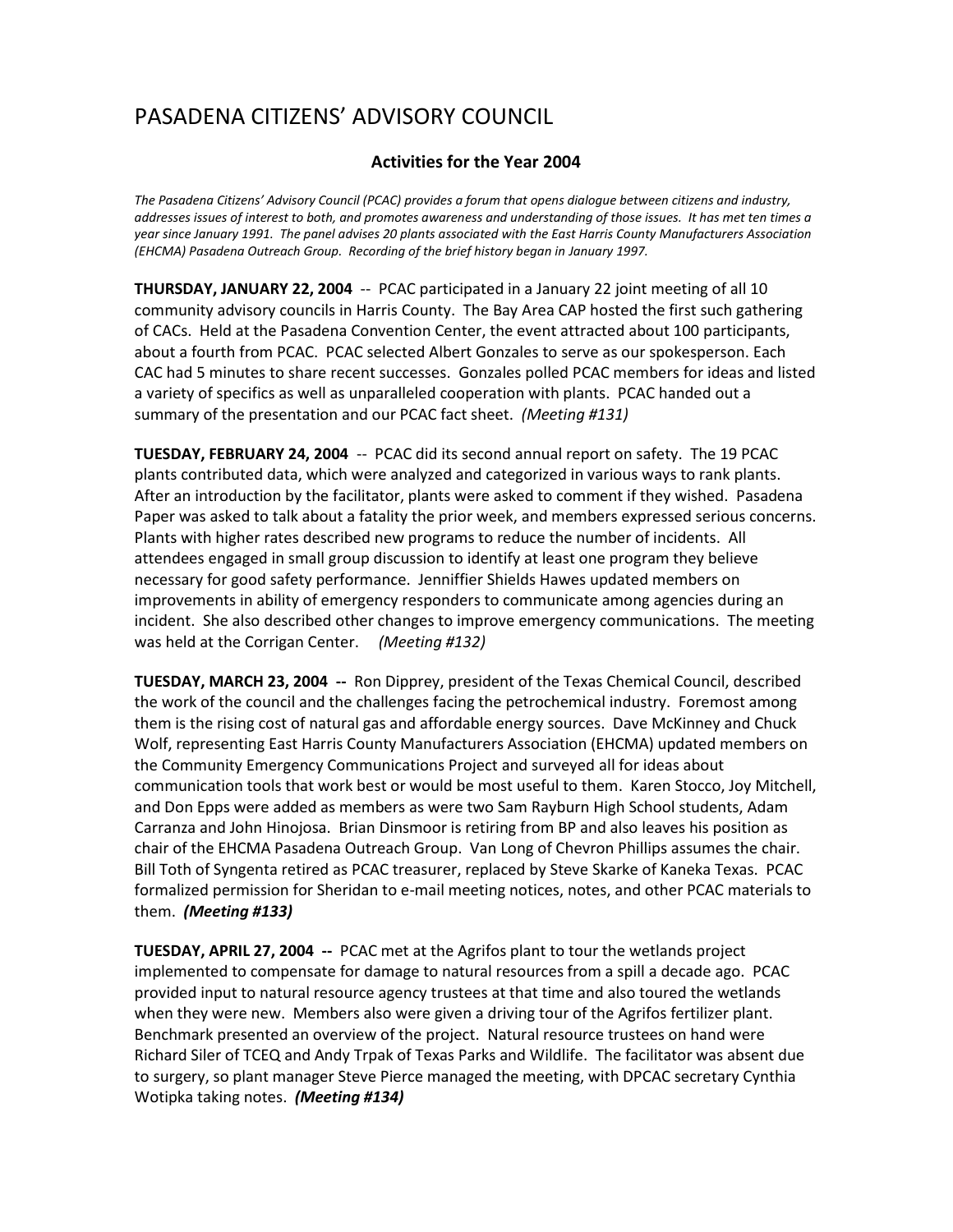**TUESDAY, MAY 25, 2004 --** The first in a series of meetings on health effects focused on how industrial hygiene protects worker health and the health effects review that is part of the permitting process. Eric Van Tol, an industrial hygienist with Chevron Phillips, provided an overview of what IH programs do. Dick Flannery, Assistant to the Air Section Manager in the TCEQ Houston regional office, talked about the permitting process. Roberta Boyer, a TCEQ air inspector, served as a resource. Steve Livesay presented a "company of the month" overview of the Ethyl plant. Art Burchard resigned because he has retired and is leaving the area. PCAC met at the Ethyl plant. *(Meeting #135)*

**TUESDAY, JULY 27, 2004 --** PCAC met at AES Deepwater and reviewed a summary of reports submitted by all sponsoring plants describing their support of K-12 public education. Plant liaisons were invited to describe new technologies their plants are using, considering, or planning to use. Southern Crushed Concrete attended to offer a presentation at a future meeting. They are interested in becoming part of PCAC. The EHCMA board agreed recently that plants with environmental impacts may be part of CACs if CAC members wish, even if they do not qualify as chemical manufacturers. A group developing an environmental education center at Sam Rayburn asked if they may present their proposal for support at a future meeting. PCAC reaffirmed past practice that does not allow such presentations at meetings. *(Meeting #136)*

**TUESDAY, AUGUST 24, 2004 --** PCAC continued its discussion of plant support of public education. Mickey Ohlendorf, Director of PISD's Career and Technology Program described the changes to the program that was formerly known as vocational education. Wayne Adams, trustee of the Pasadena ISD Education Foundation, talked about why the formation was formed. Both listed the kind of support they need from industry and the community. Robert Barrow, Oxy Vinyls, chairs the East Harris County Manufacturers Association Pasadena Outreach Group Education Committee. Barrow talked about EHCMA's efforts to support K-12 public education. Alpha Technical Services joined EHCMA and became a PCAC plant sponsor. Southern Crushed Concrete explained why they would like to become a PCAC plant, even though they do not meet the criteria to join EHCMA. Members considered the request but asked that the plants also consider it at their next Outreach Group meeting. *(Meeting #137)*

**TUESDAY, SEPTEMBER 28, 2004 --** Five years after most PCAC plants submitted their risk management plans (RMPs) to EPA, PCAC plant liaisons talked about the efforts made since that time to reduce risk associated with catastrophic accidents. Faheem Kazimi of Lyondell-Citgo provided a refresher on the risk management program. Bill Reeves introduced Alpha Technical Services, a new PCAC plant. Community members and plant reps confirmed that Southern Crushed Concrete will also become a PCAC plant. *(Meeting #138)*

**TUESDAY, OCTOBER 26, 2004 --** The second meeting in a series on health effects featured statistics on cancer. The speaker was Melanie Williams, epidemiology team lead in the Cancer Epidemiology and Surveillance Branch of the Texas Department of State Health Services. This branch operates the Texas Cancer Registry. Williams talked about what cancer is. In response to requests from PCAC, she assembled data on cancer incidence and mortality for Pasadena and Galena Park. She also described the methods for investigating concerns that there are cancer clusters in specific areas. She covered investigations conducted in Pasadena in response to requests. PCAC member Fred Stuart resigned. *(Meeting #139)*

**TUESDAY, NOVEMBER 30, 2004 --** PCAC met at the Oxy Vinyls Clubhouse and heard Walt Crow of Houston Regional Monitoring talk about air quality. Crow showed data on criteria pollutants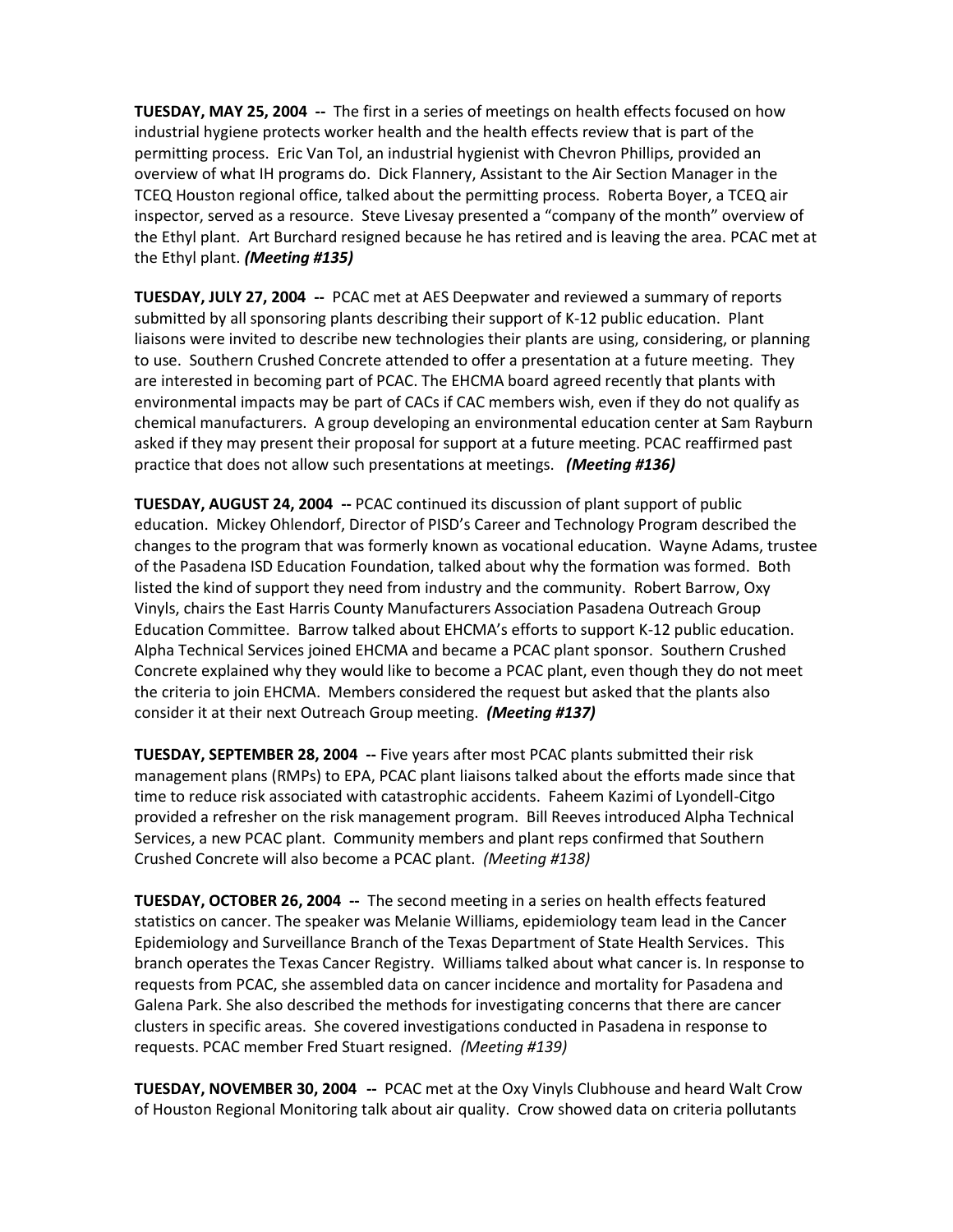and air toxics, described who does the monitoring, presented trends showing improvements over the years, and talked about how we judge air quality. He also described the Environmental Monitoring and Response System (EMRS),a TCEQ pilot program in which local plants are taking part. *(Meeting #140)*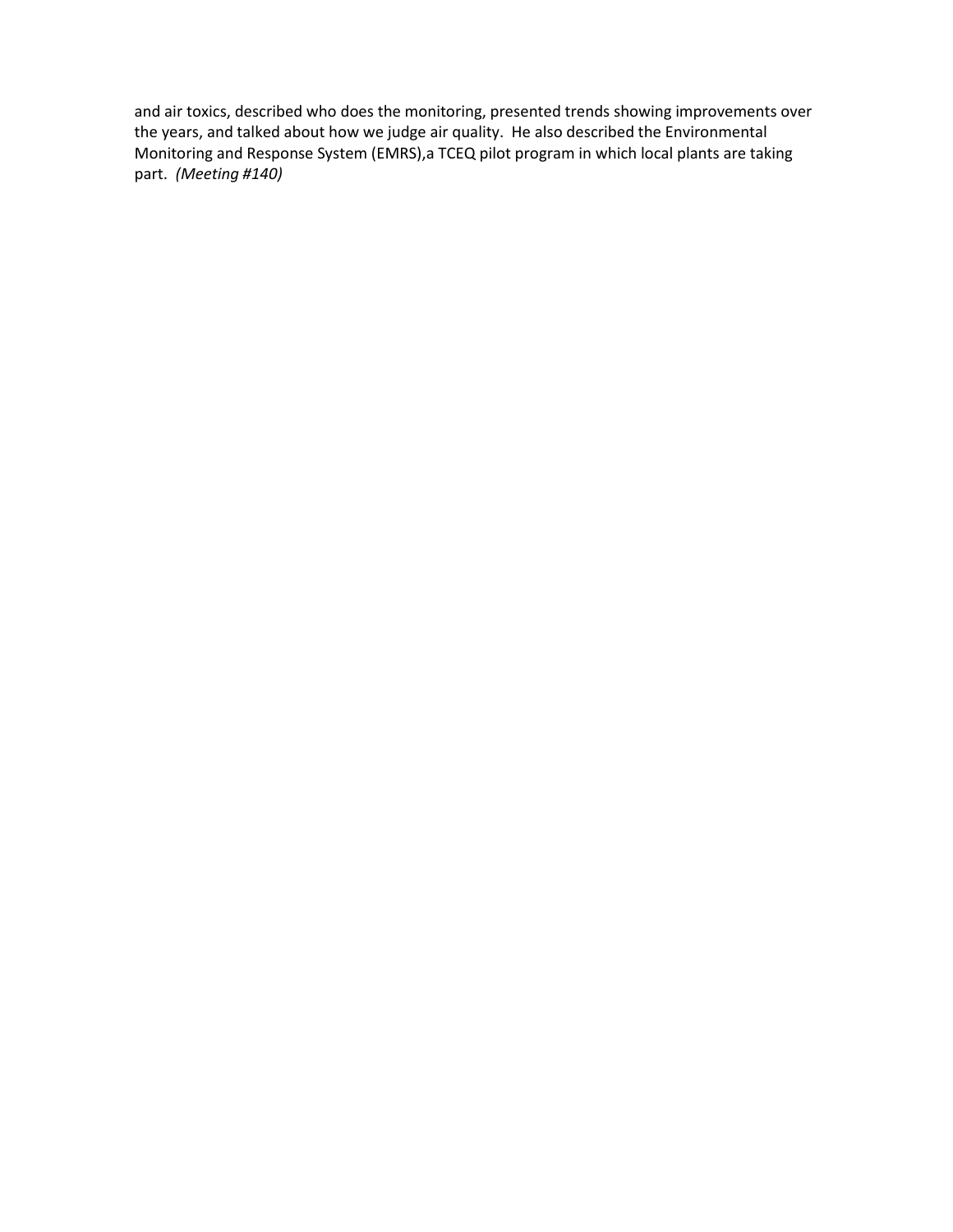### **Activities for the Year 2003**

*The Pasadena Citizens' Advisory Council (PCAC) provides a forum that opens dialogue between citizens and industry, addresses issues of interest to both, and promotes awareness and understanding of those issues. It has met ten times a year since January 1991. The panel advises 20 plants associated with the East Harris County Manufacturers Association (EHCMA) Pasadena Outreach Group. Recording of the brief history began in January 1997.*

**TUESDAY, JANUARY 28, 2003** -- Sgt. Lonnie Robinson of the Pasadena Police Department updated PCAC on the effective of the DOT trucking-regulation inspection project, the proposed left-land restrictions, and truck vs. car speed limits. Robinson brought photos of the new inspection pad at Beltway 8 and Hwy. 225, which PCAC has supported. He also showed photographs of what inspectors find. The meeting was held at PISD Administration Building. The plant liaison system changed, with ten plants at a time now serving one-year terms as liaisons and attending meetings. Liaisons as of 1-03 include AES Deepwater, Agrifos, Celanese, Chevron Phillips, Equistar, Kinder Morgan Liquids Terminal, Lyondell-Citgo Refining, MEMC, Sunoco Chemicals, and Syngenta. *(Meeting #121)*

**WEDNESDAY, FEBRUARY 26, 2003 --** John Evans, Manager of Environmental Affairs for Lyondell Equistar, updated PCAC on changes made in December to the state implementation plan for ozone. He described new TCEQ strategies for a group of highly reactive volatile organic compounds and the scientific study that determined their role in ozone production in the Houston Ship Channel area. Evans said the study's review of the emissions inventory indicated emissions had to be higher to produce the ozone found in the study, so there are also TCEQ rules aimed at a more accurate emissions inventory. PCAC initiated an annual report on safety. The 20 PCAC plants submitted OSHA data on the recordable injuries and illnesses and days-away-from-work cases of their employees and contractors, the work hours, and the recordable rates. Summaries covering all plants were prepared and details from each plant also included in the report. *(Meeting #122)*

**TUESDAY, MARCH 25, 2003 --** PCAC gathered at the Oxy Vinyls Pasadena Plant Clubhouse and looked at emergency response vehicles, including a new aerial truck, before the meeting. Oxy emergency response team members provided an overview of what happens if there is a major incident in a plant, moving step by step through a possible scenario and describing what the plant and Channel Industries Mutual Aid would do. PCAC was then bused over to the Deer Park plant that houses the emergency operations center (EOC) that serves all six Oxy Houston Operations plants. PCAC member Brian Bradley, MD, talked about what would occur at Bayshore Hospital in such an incident. PCAC member Jenniffier Shields Hawes described what the city office of emergency management would do in response to such an incident. *(Meeting #123)*

**WEDNESDAY, APRIL 30, 2003 --** To see industry from the water side, PCAC members toured the Houston Ship Channel on the Port of Houston's *Sam Houston.* Members and plant liaisons brought their spouse or guest as part of an effort to build relationships between community and industry. Serving as resources were US Coast Guard Commander Dave Hawes and staff members Petty Office Matt Anderson, MST3 Sean Lewis, CPO Dave Mauldin, and Lt. Connie Ruckstuhl. Mike Zimmer of Chevron Phillips was available to share his knowledge of dock security from a plant perspective. Fortyfour people took part in the event. *(Meeting #124)*

**THURSDAY, MAY 29, 2003 --** A panel discussion on the San Jacinto Rail Line project gave members an update on the issue from various perspectives. David Harpole of Lyondell Equistar talked about why their Bayport plants want the alternative to current shipping routes. Larry Naeger of BNSF discussed the railroad's plans. Greg Brown explained community opposition to the project. David Benson of the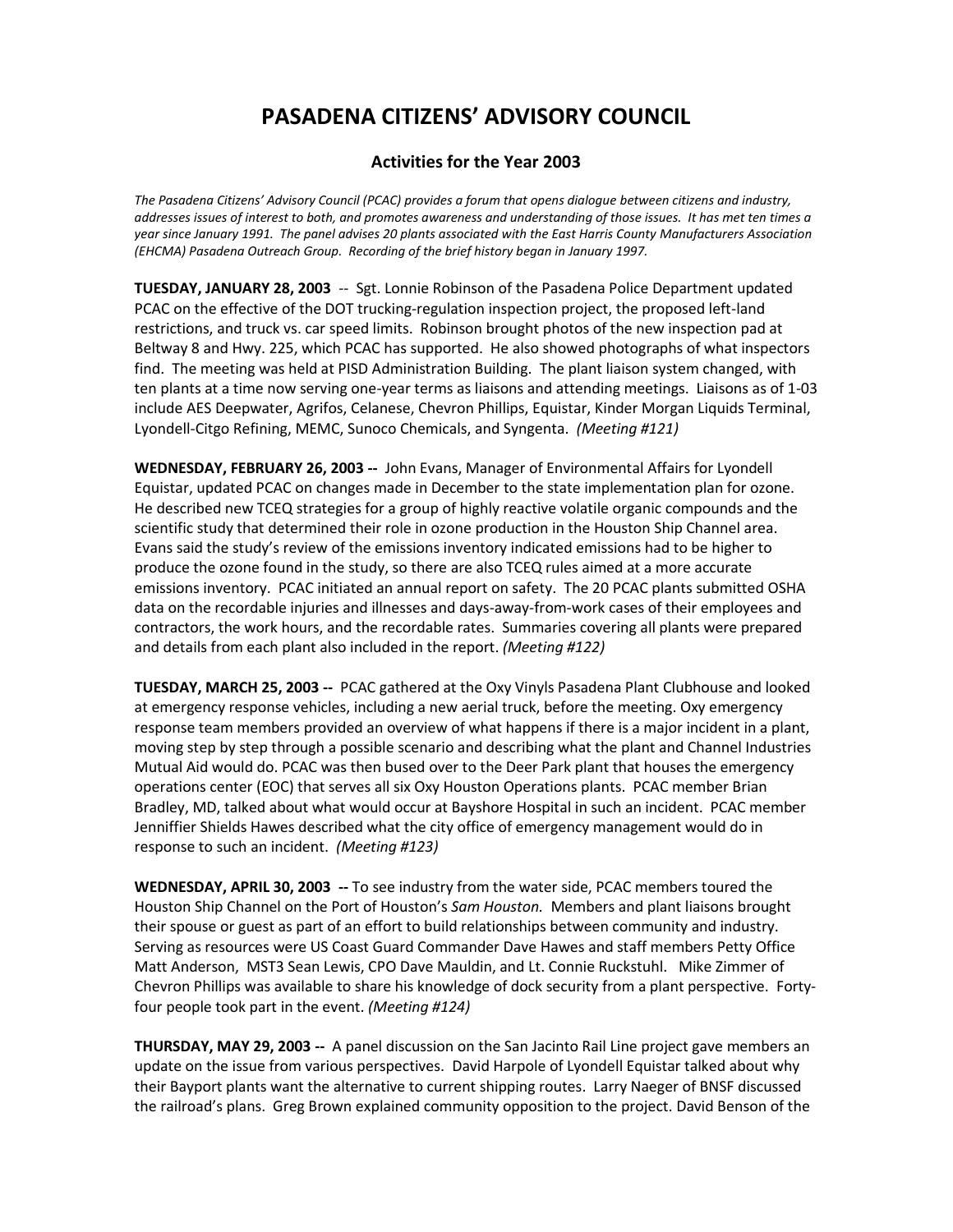City of Pasadena provided the city's position. Mike Jackson updated members on recent restrictions on use of the left lane of Hwy. 225 by trucks, a subject discussed in 2002 by PCAC. *(Meeting #125)*

**TUESDAY, JULY 29, 2003 --** PCAC met at the Lyondell Citgo refinery to tour the central control room and learn about its role in reducing releases. The meeting was a followup to a meeting several years ago when PCAC asked what steps LCR was taking to reduce the number and size of accidental releases. PCAC also used the visit to learn what the plant had done to improve its injury and incident rate so significantly in the last few years. Isaac Garcia, coordinator of the behavioral safety PRIDE program, described how much it has helped their safety program. Faheem Kazimi shared environmental and safety statistics and how they had been affected by various improvements. PCAC selected Fred Stuart as a member. *(Meeting #126)*

**TUESDAY, AUGUST 26, 2003 --** PCAC met at the Lyondell Citgo refinery. Carlos Munguia of Kinder Morgan provided an overview of what pipelines do and how they work, with a focus on prevention of accidents and leaks. He also updated members on new pipeline regulations. Jenniffier Shields Hawes updated members on her office's efforts to determine the location and contents of pipelines in the city. Don Empfield attended to discuss a June incident at the Sunoco La Porte plant that members had asked about the previous meeting. *(Meeting #127)*

**WEDNESDAY, SEPTEMBER 24, 2003** -- PCAC companies are East Harris County Manufacturers Association (EHCMA) members. Most are chemical manufacturers or refineries. Most must file Tier II chemical inventories with the Local Emergency Planning Committee. During Jenniffier Shields Hawes' quarterly reports on Tier II filings, members became interested in the emergency response plans of non-PCAC businesses required to submit inventories. PCAC was also interested in how these companies would communicate with the community in an emergency. Two local plants, Houston Ammonia Terminal and Tessenderlo Kerley, Inc. (TKI) were invited to speak after a PCAC member reviewed the LEPC's files to identify several plants of interest. Members chose to invite the ammonia terminal because of the volume of the chemical it holds in inventory. They selected Tessenderlo Kerley because the plant had a fire a few years ago but also had a detailed emergency plan on file with the Local Emergency Planning Committee. Steve Mistretta, Terminal Superintendent, discussed the Houston Ammonia Terminal (HAT). Mike Morton, corporate safety director, introduced PCAC to the Tessenderlo group, which includes Tessenderlo Kerley and its Pasadena plant. Serving as resources were corporate senior environmental manager Jim Oviatt and the plant's quality control technician, Bill Lambert. Wayne Turner, plant manager of Dow Chemical in La Porte and Deer Park, updated PCAC on a new committee formed by East Harris County Manufacturers Association. The committee will address communications with the community during a chemical industry incident. *(Meeting #128)*

**THURSDAY, OCTOBER 30, 2003 --** Following an opportunity to "ask or say anything," members brainstormed meeting topic ideas for the coming year, prioritized them, and formed a Program Planning Committee. Pasadena residents were asked to complete a survey prepared by East Harris County Manufacturers Association regarding methods of communicating during a chemical emergency. Roel Saldivar resigned, having moved out of state. Emilio Carmona was selected as a member. *(Meeting #129)*

**THURSDAY, DECEMBER 4, 2003 --** John Bresland, one of five members of the US Chemical Safety and Hazard Investigation Board, talked to PCAC about what the new federal agency does and what they are learning by investigating chemical incidents. PCAC adopted a Program Plan for 2004, drafted by a committee of Albert Gonzales, Luther Fuller, Phil Johnson, and Oxy Vinyls' Chris Burrell. *(Meeting #130)*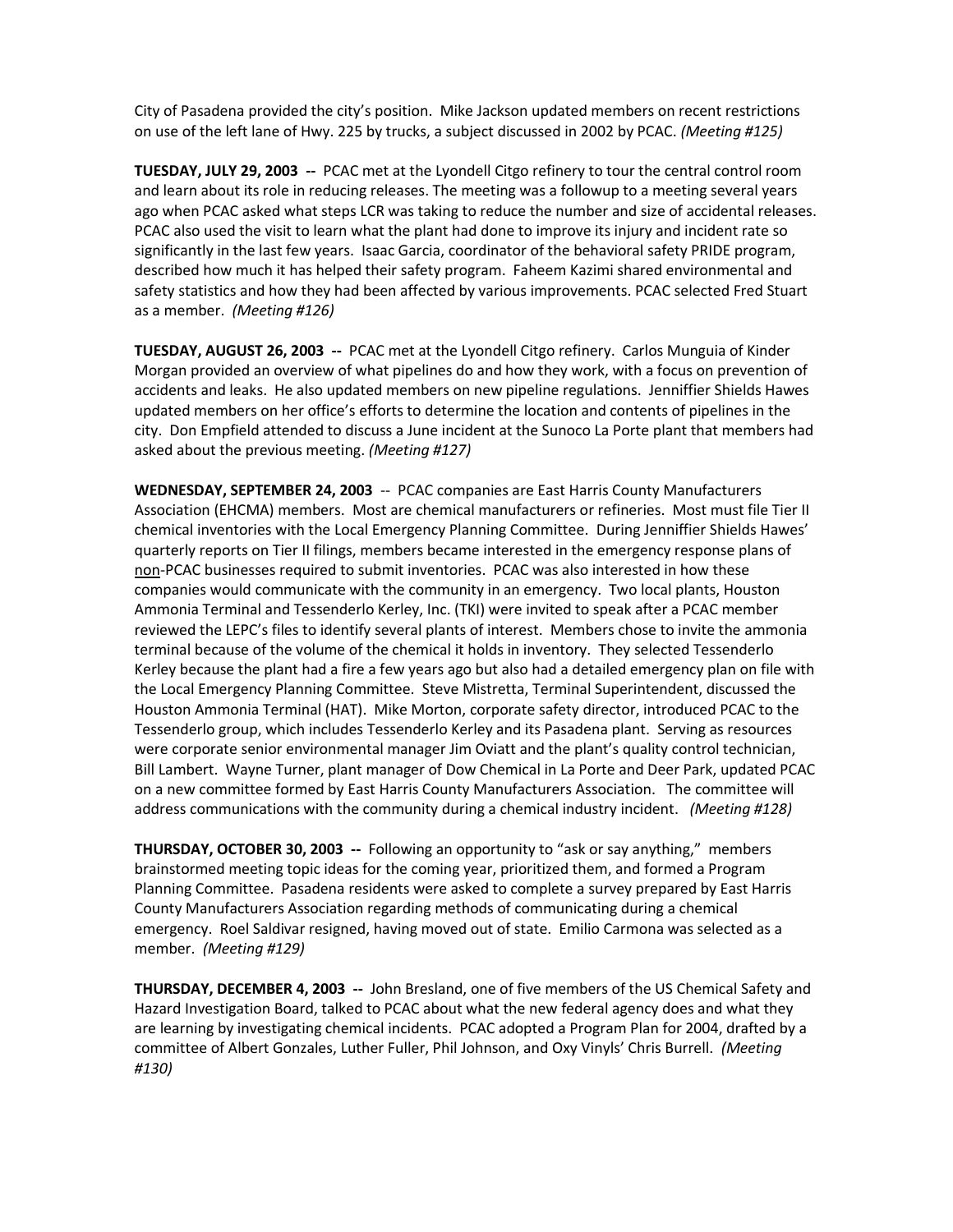### **Activities for the Year 2002**

*The Pasadena Citizens' Advisory Council (PCAC) provides a forum that opens dialogue between citizens and industry, addresses issues of interest to both, and promotes awareness and understanding of those issues. It has met ten times a year since January 1991. The panel advises 17 plants associated with the East Harris County Manufacturers Association (EHCMA) Pasadena Outreach Group. Recording of the brief history began in January 1997.*

**THURSDAY, JANUARY 31, 2002 --** Returning to the PISD Administration Building, PCAC allotted additional time for Updates so Carlton Cormier of Crown Central Petroleum and Bob Kovacich and Steve Pierce of Agrifos could discuss incidents in the last few months. A member requested that Crown form a subgroup to discuss community concerns about the number of incidents. After discussing the fact that there are concerns, the group said it would be worthwhile only if Crown saw it as such (as Phillips did). Sunoco Chemicals replaced Oxy Vinyls as a plant liaison. Rich Hoffman reintroduced the former Aristech plant to the group and also talked about the corporation they are now part of. *(Meeting #111)*

**WEDNESDAY, FEBRUARY 27, 2002 --** PCAC plants contributed to a single handout summarizing the steps they will take to reduce NOx in compliance with the state implementation plan to show how Texas will attain the federal clean air standard for ozone. Mark Vranderic of Albemarle provided an overview of the ozone issue and the methods most plants will use to reduce NOx. The meeting was held at the PISD Administration Building. *(Meeting #112)*

**TUESDAY, MARCH 26, 2002 --** The Texas Natural Resource Conservation Commission (TNRCC) and Harris County Pollution Control (HCPC) were invited to speak about their programs for enforcing environmental regulations. Arturo Blanco, Air Section Manager of Field Operations in the Houston Regional Office, spoke about TNRCC. George Rejsek, supervisor of Field Operations, spoke about HCPC. PCAC member Jenniffier Shields Hawes sought input on the content and format of her reports on the activities of the Pasadena Office of Emergency Management. Members found the reports helpful and appreciate her offering to report routinely. PCAC met at the PISD Administration Building. *(Meeting #113)*

**MONDAY, APRIL 29, 2002 --** Meeting at the PISD Administration Building, PCAC heard Alex Cuclis of the Environmental Institute of Houston talk about the work of the institute, which serves both the main and Clear Lake campuses. Cuclis is their air quality specialist. He reviewed university research and stakeholder groups involved in work on the ozone state implementation plan. Numerous updates included a response from Shell in regard to changes in their butadiene product stewardship program partially influenced by suggestions made by the PCAC Phillips Subgroup after the March 2000 explosion. Acting on a suggestion from a member, plant updates in the PCAC meeting notes will be accompanied by a brief statement of the kind of plant it is, what it makes, and what familiar products result. Sheridan reported on renewals of commitment, which included the resignation of Elizabeth Gonzalez and the anticipated resignation of several other members whose schedules do not permit attendance. Both high school members were dropped since they have not been able to take part this year. Ken Jackson became a member. Jackson teaches in the Process Technology program at San Jacinto College. He replaces Enrique Rodriguez, who moved to Africa several months ago. *(Meeting #114)*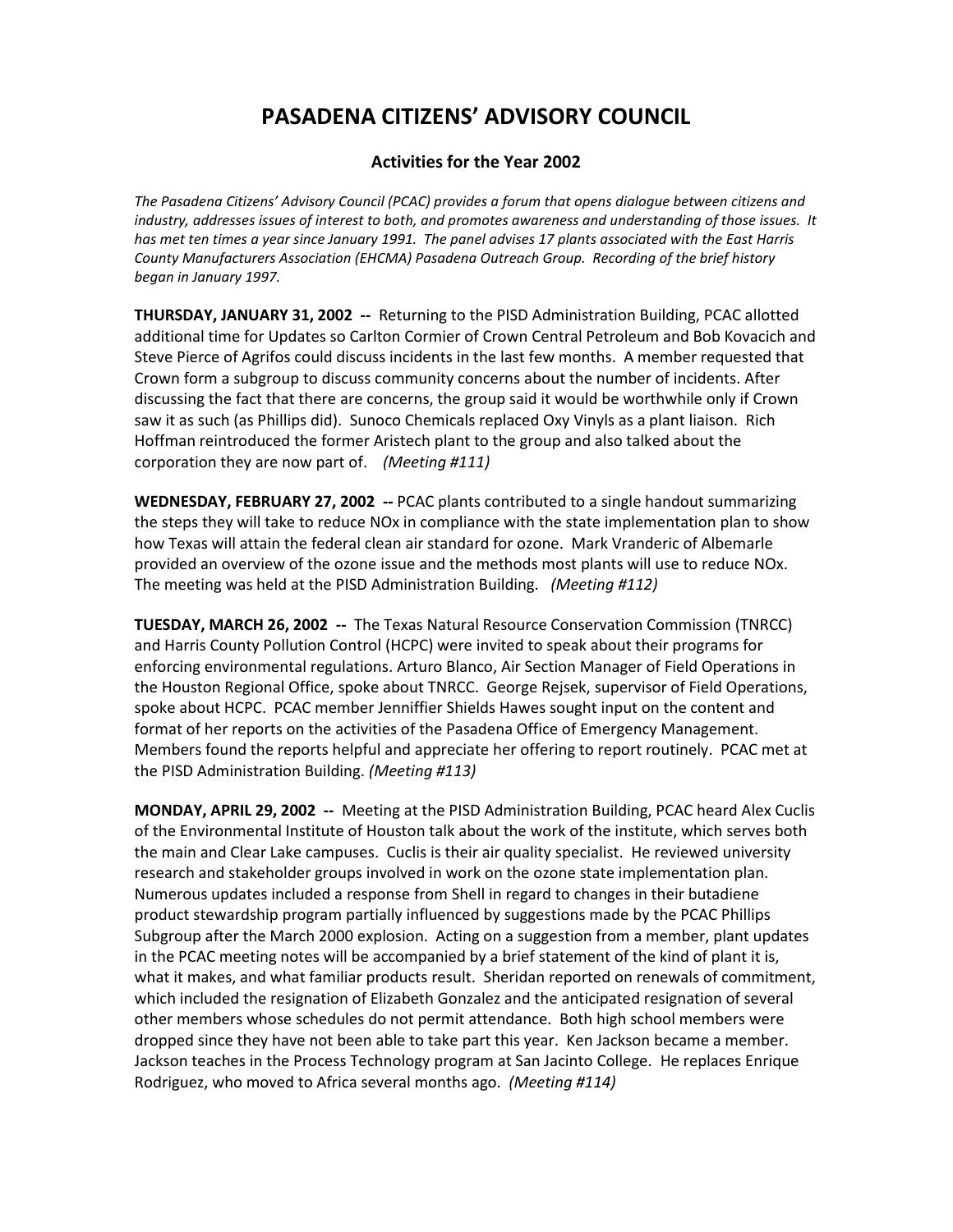**TUESDAY, MAY 28, 2002 --** Craig Beskid, Executive Director of the Mickey Leland National Urban Air Toxics Research Center, reviewed recent and upcoming research on urban air toxics, focusing on exposures and health effects. Brian Dinsmoor, chair of the EHCMA Pasadena Outreach Group, updated members on the EHCMA Odor Notification System currently being tested in several outreach areas. Daniel Kowal of Kinder Morgan appeared at PCAC's request to discuss a May 22 fire at their Pasadena tank farm and the lack of communications during the event. Kowal expressed interest in taking part in PCAC. *(Meeting #115)*

**WEDNESDAY, JUNE 19, 2002 --** PCAC focused on several internal matters. Ideas for programs for the next year were suggested and prioritized. The group talked about how to increase membership and came up with several names of people to contact. The system by which PCAC plants serve as liaisons at meetings was reviewed. Members will ask the plant managers to think about changes that would give them more frequent contact with plants. *(Meeting #116)*

**THURSDAY, AUGUST 29, 2002 --** The two plants starting terms as PCAC liaisons introduced their plants. Tim Bonner talked about Celanese, and Mark Gaddy discussed Equistar. PCAC adopted a new plant liaison system that will bring plants and members into contact more frequently. Approximately 10 plants at a time will serve one year terms, with 6 rotating on each January and 4 each June. The system preserves the mix of large and small plants from different parts of the Pasadena industrial community and puts the two refineries into different rotations so a refinery is always represented. *(Meeting #117)*

**TUESDAY, SEPTEMBER 24, 2002 --** Three speakers addressed the issue of security and changes since 9/11/01: Russell Whitmarsh, Port of Houston Authority Police Chief; Dave Hawes, Chief of Response for the Houston Marine Safety Office of the United States Coast Guard; and PCAC's Lt. Mike Jackson, head of the Pasadena Police Department's new Community Defense Unit. Pasadena Fire Chief J. D. Gardner also commented from that department's perspective. All spoke of improvements in coordination and communications among federal, state, and local agencies as well as the port and industry. PCAC decided to begin submitting news releases to the *Pasadena Citizen* if a reporter does not cover the meeting. Janette Sexton-Shahout will draft the article. Art Burchard, Roel Saldivar, Judy Glasco, and Mark Gaddy will edit it. Sexton-Shahout will submit it to the paper. Four new student members were added to the group: Jeff Gale of Sam Rayburn High School, Ruben Marichalar of Pasadena High School, Francine Lai of Dobie High School, and Dinh Ngo of South Houston High School. Former student member Roel Saldivar returned to membership. PCAC completed brainstorming for program topics that began in June. A Program Planning Committee of Phil Johnson, Janette Sexton-Shahout, and Tim Bonner will meet with Sheridan to draft a program plan for the next year. *(Meeting #118)*

**WEDNESDAY, OCTOBER 30, 2002 --** A second meeting on security featured Jim Hinton talking about plant security before and immediately after 9/11 and now. Hinton chairs the East Harris County Manufacturers Association Security Committee and serves on other security task forces. PCAC selected as new members Vance Mitchell, Nick Brost, and Gary Williams. *(Meeting #119)*

**MONDAY, DECEMBER 2, 2002 --** The November meeting was held in December. Unable to find a railroad person to speak about security, the topic was changed to address another issue of member interest. While not related to plant, toxic mold is of general interest. To educate PCAC about what it is, where it came from, and whether or not to be concerned, PCAC heard two researchers from the University of Texas Medical Branch at Galveston: Edward Brooks, MD, Associate Professor and Medical Director of the Children's Asthma Program; and Michael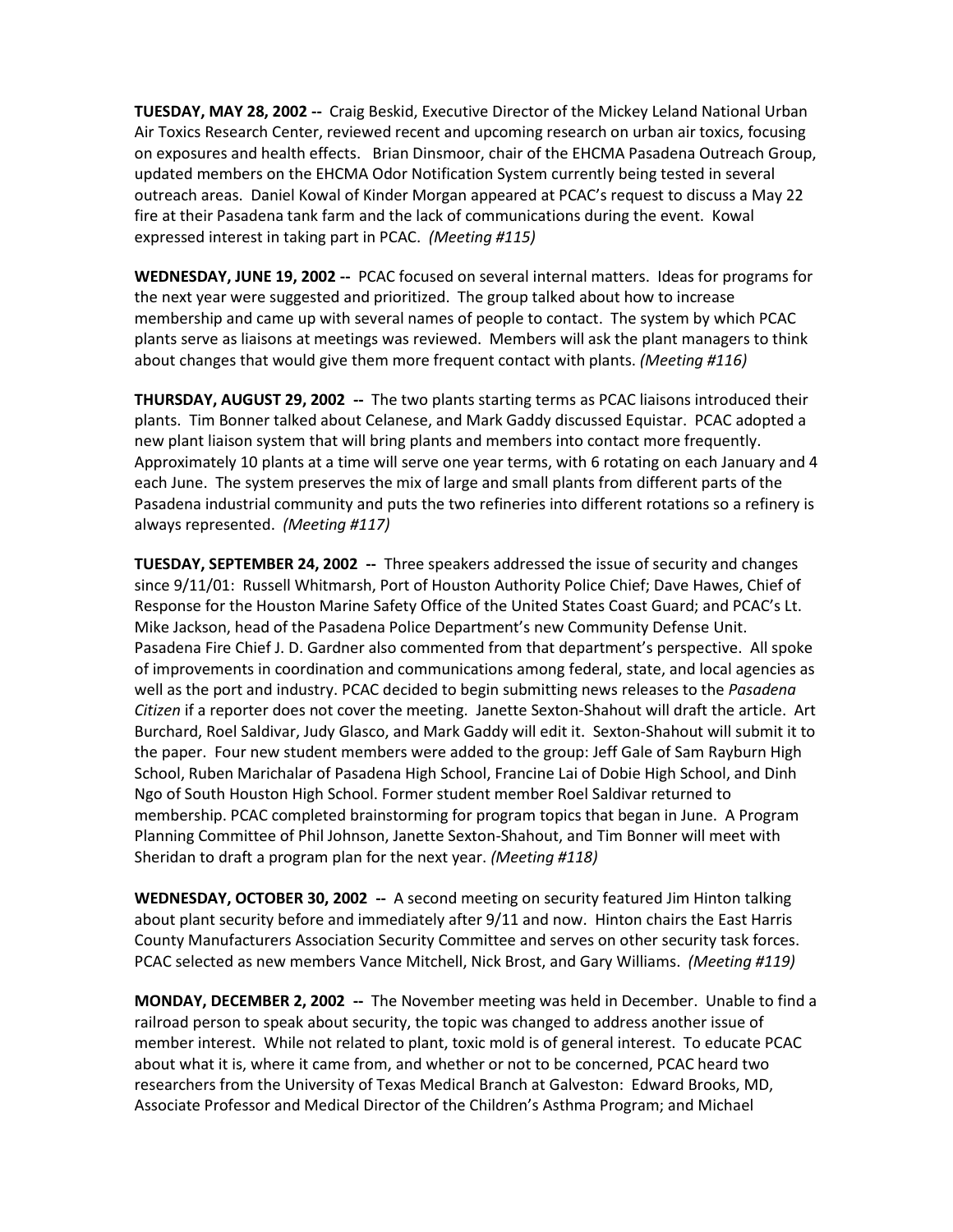McGinnis, Ph.D., Professor and Director of the Medical Mycology Research Center. *(Meeting #120)*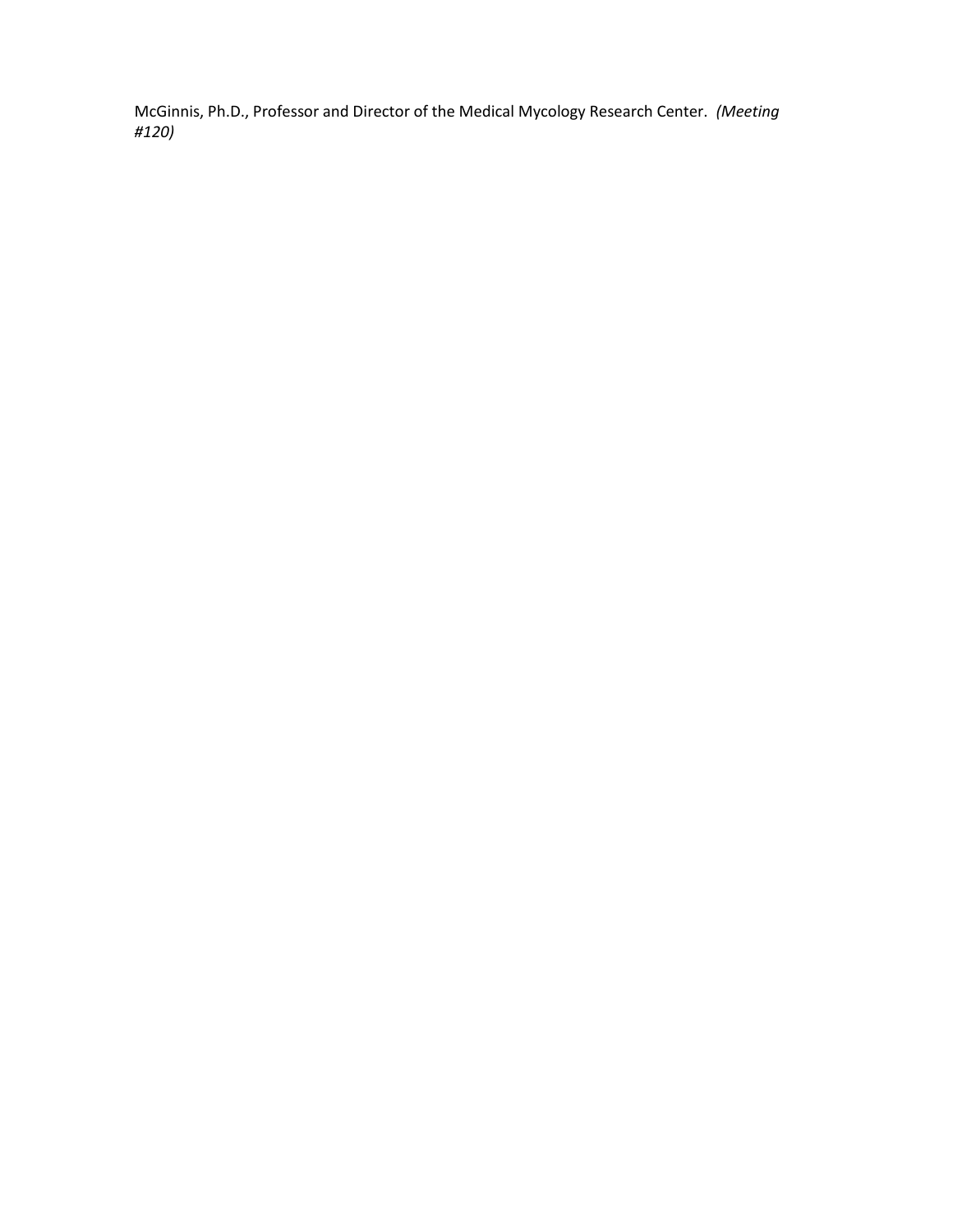### **Activities for the Year 2001**

*The Pasadena Citizens' Advisory Council (PCAC) provides a forum that opens dialogue between citizens and industry, addresses issues of interest to both, and promotes awareness and understanding of those issues. It has met ten times a year since January 1991. The panel advises 17 plants associated with the East Harris County Manufacturers Association (EHCMA) Pasadena Outreach Group. Recording of the brief history began in January 1997.*

**TUESDAY, JANUARY 23, 2001 -- PCAC celebrated its 10<sup>th</sup> anniversary with a banquet at the start of** the meeting hosted by the EHCMA Pasadena Outreach Group in appreciation of the members' service. The plant managers also had a memento made for everyone. All of the 40 former members that could be found were invited. Though none attended, several sent congratulations. Current members Brian Bradley and Jim Moody were charter members of the group and have served all ten years. Bradley also served on the steering committee of industry and community members that organized the council. After the celebration, the group learned about industrial hygiene and saw tools used to assess exposure. Brian Budzinski and Michelle Hall of Oxy Vinyls made presentations. They and Oxy Vinyls' Samer Khayat also brought industrial hygiene equipment for members to look at. (*Meeting #101)*

**WEDNESDAY, FEBRUARY 21, 2001 --** To view the SAFER air dispersion model in context, PCAC visited the Oxy Vinyls emergency operations center and looked at their emergency vehicles. John McHazlett, Oxy emergency coordinator, and several other Oxy employees conducted the tour and explained what would happen if there were a major incident at the plant. John Gunnerson of SAFER Systems helped explain the capabilities of the plume modeling program. Libby Cheney and Rick Howard of ExxonMobil provided the update on their September fire that PCAC requested last fall. (*Meeting #102)*

**TUESDAY, MARCH 20, 2001 --** Meeting again at Oxy Vinyls, PCAC heard Albemarle's Mark Vranderic re-introduce his plant to the group. Albemarle returned as a liaison in January. Members, plants, and observers then reviewed pending program ideas, suggested additional ones, and selected priorities. Luther Fuller, Phil Johnson, and Mark Vranderic volunteered to serve as the Program Planning Committee. (*Meeting #103)*

**THURSDAY, APRIL 19, 2001 --** Meeting at Oxy Vinyls, PCAC heard Ethyl plant manager Kang Buoy reintroduce his plant. Paul Vallone from the La Porte Air Products plant updated the group on a pipeline expansion that will pass through Pasadena. After updates on two current issues, PCAC adopted a program for the next year proposed by the Program Planning Committee. The group began discussion of how to increase PCAC membership and visibility. They agreed to shorten the meeting time and reverse the order of agenda items to present the major topic first. They also agreed central, easily found locations were needed. Both changes were felt to make it easier to attract possible members to meetings. A list of ways to increase visibility was reviewed; it was developed when the group last considered this need. Members asked Sheridan to talk to Karen Hollon about speaking at the city's meeting with neighborhood associations. Other ideas are to be discussed at a future meeting. (*Meeting #104)*

**TUESDAY, MAY 15, 2001 --** PCAC returned to PISD for the meeting, and initiated a new agenda that aims to shorten the meeting by 30 minutes and that schedules the main topic prior to updates. The first of two meetings on Houston Ship Channel water quality featured presentations by Helen Drummond, director of the Galveston Bay Estuary Program, and Linda Shead, executive director of the Galveston Bay Foundation. Responding to a request from members, Carlton Cormier made a presentation on why the price of gasoline increases. Brian Dinsmoor, chair of the EHCMA Pasadena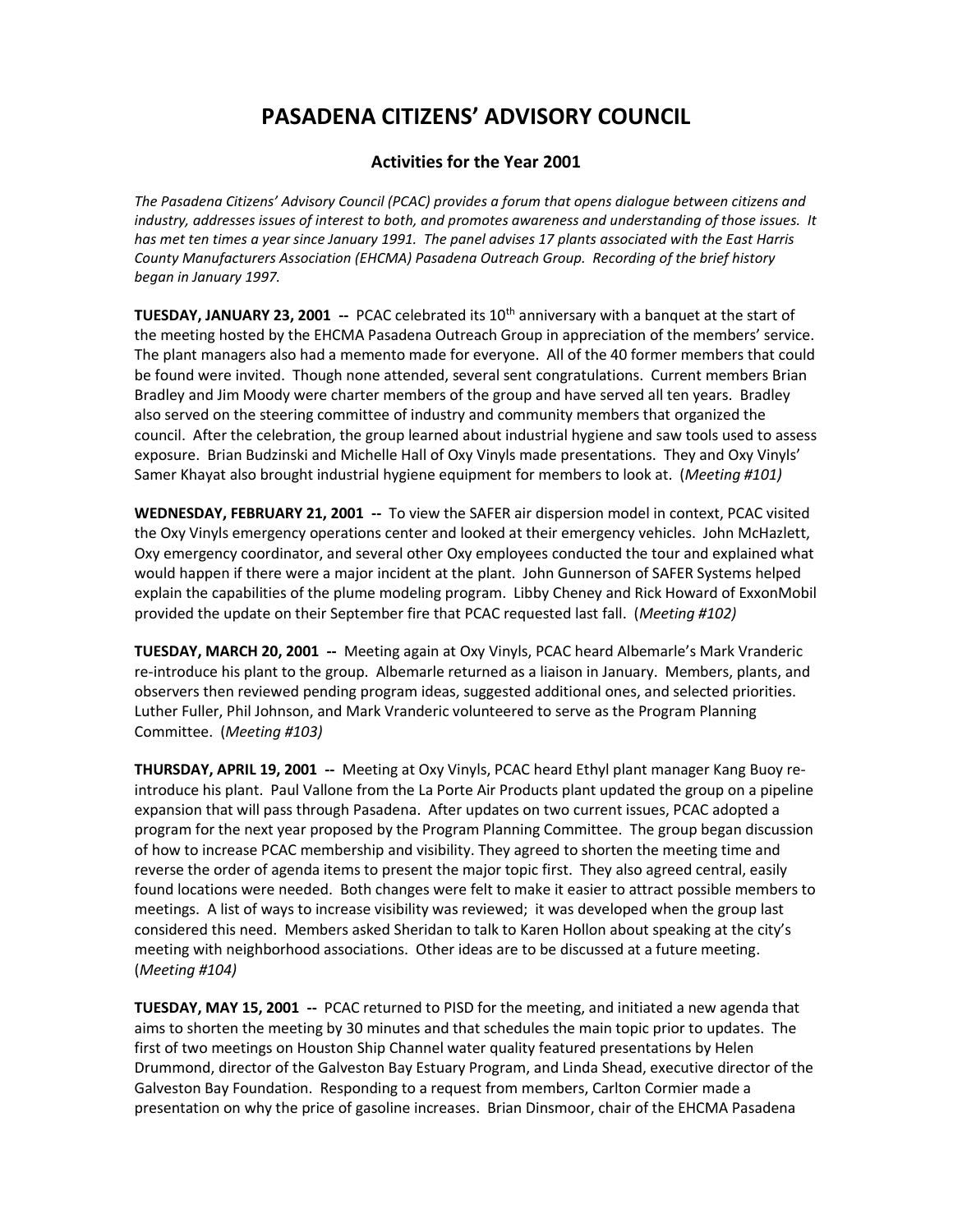Outreach Group, told members of a new EHCMA odor initiative. Jenniffier Shields Hawes is working with Dinsmoor to determine how to involve the city in the program. (*Meeting #105)*

**THURSDAY, JUNE 21, 2001 --** Meeting at the PISD Administration Building, PCAC discussed the water quality of the Houston Ship Channel again. Ted Brenneman of Oxy Vinyls described a Clean Water Act program called Total Maximum Daily Load. He provided a general description of the effort to estimate and allocate pollutants at a level the body of water can handle, and he used the Patrick Bayou TMDL as an example of how the program works. Plants provided updates on how they fared in Tropical Storm Allison. AES Deepwater replaced Crown as a PCAC liaison. PCAC member John Buchanan has moved from the area and resigned. (*Meeting #106)*

**THURSDAY, AUGUST 30, 2001 --** PCAC met at the community meeting room in the Bank One Building on Southmore during heavy rains. Pat Pinkerton, a member of the Community Advisory Panel to Lyondell and Equistar, and Todd Marler, representing the two Channelview plants, spoke about the project conducted by the CAPLE Emissions Subcommittee, non-CAPLE community advocates, and the two plants to reduce emissions at the source. Leon Ballard of AES Deepwater reintroduced the plant to PCAC. AES returned as a PCAC liaison in June. Steve Pierce attended to discuss the problems encountered at Agrifos during Tropical Storm Allison. (*Meeting #107)*

**TUESDAY, SEPTEMBER 25, 2001 --** Richard Eskuchen of Equistar Pipeline, with fellow workers John Dees and Jaime Medina serving as resources, provided PCAC with an overview of pipelines. It covered basics as well as inspection, mechanical integrity, and what happens if there is a leak. Following that presentation, PCAC member Jenniffier Shields Hawes spoke on behalf of the City of Pasadena Office of Emergency Management to explain what the city does to be prepared for a pipeline incident. Responding to perennial questions about number and location of pipelines, Hawes explained that the city relies on information supplied to them by pipeline operators because no master map of pipelines exists. Emergency response to a pipeline incident is the same as response to any other chemical incident. PCAC met for the first time at First United Methodist Church. (*Meeting #108)*

**WEDNESDAY, OCTOBER 24, 2001 --** Plans to tour the Pasadena Paper mill had to be canceled when the plant experienced production problems that made it difficult to have visitors walking around the mill. The meeting was moved to Albemarle and a discussion about noise planned for January was the main agenda topic. Members talked about noises that concern the community and plant liaisons explained what the cause might be. Rick Geshay, manager of the K-Resin Plant at Chevron-Phillips attended to provide an update on the upcoming restart of this unit, in which an explosion occurred in 2000. Accompanying him were Mike Catt, community relations manager, and Alex Herrera, a member of the K-Resin safety team and the PACE union. Enron is closing its Pasadena plant and will no longer be part of PCAC. (*Meeting #109)*

**TUESDAY, NOVEMBER 27, 2001 --** Dr. David Allen, one of the lead researchers for the Texas Air Quality Study, presented his views on the findings to date from an air study ranked as the largest every conducted. Because the findings are being used to make decisions about how to achieve the ozone standard, Allen focused on ozone. But the study also took samples of particulate matter, which will become a future focus of analysis. PCAC invited other area CACs to attend the presentation. Despite severe weather, attendees included members and plant representatives from most CACs in the area. Presentation of plant updates was not planned but fires occurred at Crown Central Petroleum a few days before the meeting. So Carlton Cormier of Crown described the incident and response. (*Meeting #110)*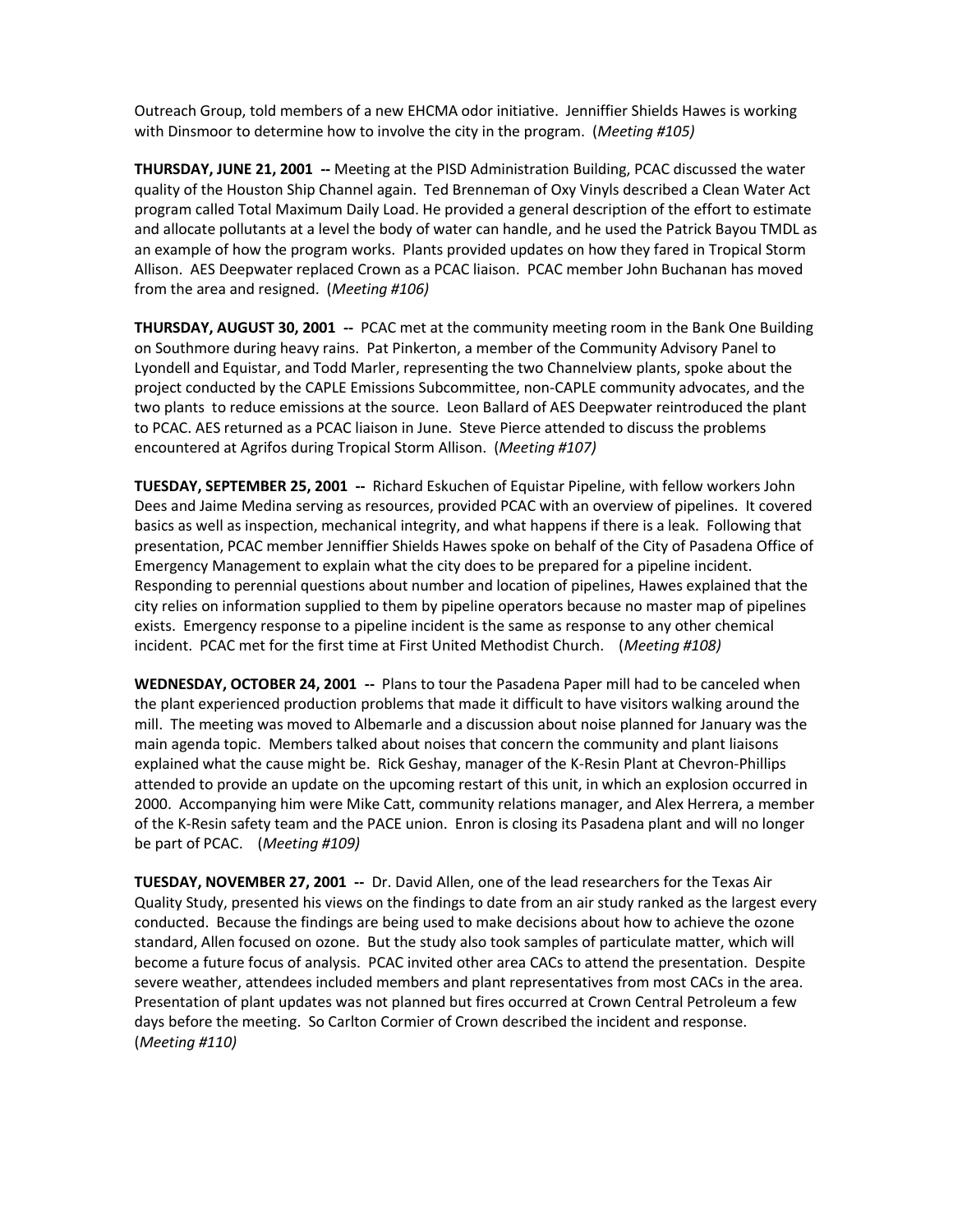### **Activities for the Year 2000**

*The Pasadena Citizens' Advisory Council (PCAC) provides a forum that opens dialogue between citizens and industry, addresses issues of interest to both, and promotes awareness and understanding of those issues. It has met ten times a year since January 1991. The panel advises 17 plants associated with the East Harris County Manufacturers Association (EHCMA) Pasadena Outreach Group. Recording of the brief history began in January 1997.*

**MONDAY, JANUARY 10, 2000 --** PCAC returned to the PISD Administration Building for an evening of extended and special updates. Plans to brainstorm topics for the rest of the year were delayed to allow time for discussion of other items. Phillips plant manager, Jim Ross, described a possible plant expansion if their venture with Solvay is finalized and if Phillips is the location selected to build a new polypropylene plant. If it is, they will also build a 1-hexene plant. Environmental manager Cindy Simpson helped respond to concerns. Ross also described the OSHA fine members had read about before the holidays. Lyondell-Citgo's Dave McNiel and Jim Daniel attended to respond to PCAC concerns about releases and refinery efforts to prevent them. Members were pleased to see how seriously the company is taking them and urged continuing efforts to do so. *(Meeting #91)*

**TUESDAY, FEBRUARY 15, 2000 --** Meeting at the Oxy Vinyls Clubhouse, PCAC brainstormed ideas for programs for the next year after reviewing pending suggestions. Members and plants each indicated their priorities for meeting topics to schedule in the next year. A program committee of Art Burchard, Enrique Rodriguez, and Jim Demand will meet with Sheridan to draft a proposed program for the next year. *(Meeting #92)*

**WEDNESDAY, MARCH 22, 2000 --** PCAC met at San Jacinto College to meet with students and participate in demonstrations of the Process Technology program. PCAC member Enrique Rodriguez, who heads the program, arranged the evening's program. T. D. Hardcastle introduced members to one of the computerized training courses, and then members used computers to see the kind of things students learn. This included using a control-board-type keyboard to call up screens like an operator would see, modify the temperature and turn off a feed pump, then see what happens to the process. Members also saw the pneumatic boards used in older plants. Students had a chance to ask plant managers about the prospects for jobs in the industry. *(Meeting #93)*

**MONDAY, APRIL 17, 2000 --** Meeting at the PISD Administration Building, PCAC modified its planned agenda to take time to discuss the March 27 explosion in the K-Resin plant at Phillips. Members shared their own experiences and comments, then plant manager Jim Ross reported on the incident. Sheridan shared information from Jenniffier Shields Hawes, Pasadena Office of Emergency Preparedness, who could not attend. Members also discussed briefly the March 29 Rohm and Haas acrylic acid tank overheating. Byron McWhirter, plant manager, and Ted Brenneman, environmental manager, re-introduced members to Oxy Vinyls, which returned as a liaison several months ago. Albemarle's Paula McLemore lacked time for her presentation on ozone but provided educational materials from the Air and Waste Management Association. She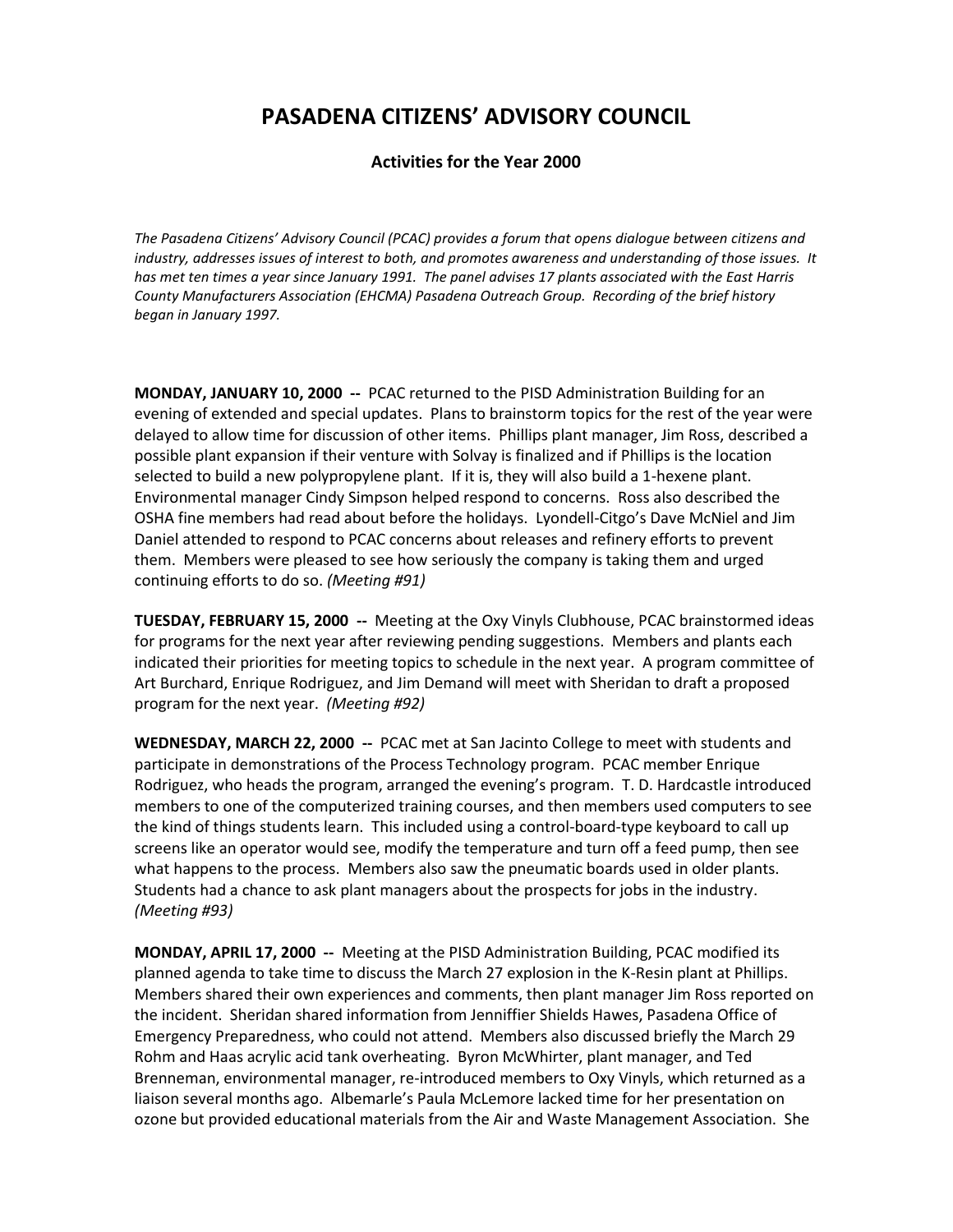also introduced members to the new ozone alert system set up by TNRCC and Harris County Office of Emergency Management. Elizabeth Gonzales requested leave due to illness. *(Meeting #94)*

**TUESDAY, MAY 23, 2000 --** PCAC met at Agrifos to tour the wetlands built as a natural resource restoration project under terms of the Natural Resource Damage Assessment program. The restoration was to compensate for damages from a spill from the gypsum dikes at the former Mobil Mining and Minerals plant in 1992. The tour was the culmination of 8 years of PCAC following the process. Natural resource trustee Don Pitts from Texas Parks and Wildlife Department and consultants Bob Davidson and Bill Quast of Benchmark Ecological Services were on hand for the tour. Pitts also explained NRDA to members and Davidson discussed how the wetlands were constructed. J. R. Moon was selected for membership. *(Meeting #95)*

**WEDNESDAY, JUNE 21, 2000 --** Ted Brenneman of Oxy Vinyls made a presentation developed by East Harris County Manufacturers Association on ozone and the state implementation plan for achieving it. Members gained an understanding that achieving the health-based ozone standard will take effort from industry, other businesses, and individuals. Kaneka Texas and Pasadena Paper replaced Zeneca and Georgia Gulf as PCAC liaison plants. The meeting was at PISD Administration Building. *(Meeting #96)*

**TUESDAY, AUGUST 22, 2000 --** Meeting at PISD, PCAC allowed extra time for updates because two months had passed since the last meeting. Kaneka Texas and Pasadena Paper made reports reintroducing themselves to the group. Members changed the date of the September meeting due to a conflict with the TNRCC ozone state implementation plan hearing in Pasadena. LEPC chair Mike Ludeke and Community Awareness Subcommittee chair Carolyn Sprouse attended to appeal for plant and community participation in LEPC meetings and activities. *(Meeting #97)*

**THURSDAY, SEPTEMBER 14, 2000 --** Meeting at the Oxy Vinyls Clubhouse, PCAC returned to discussion of flares, one of its earliest topics. Operating technician Daniel Price of Aristech and Gary Munson of Crown talked about the use and operation of flares. Munson polled Pasadena plants and found a third had no flares, a third had one flare, and 8 plants had 26 flares among them. Type and size of operation determined their use. *(Meeting #98)*

**THURSDAY, OCTOBER 19, 2000 --** Meeting at the Oxy Vinyls Clubhouse, the focus was on selection of transporters, drivers, and routes. Josh Nordgulen of Chevron Phillips showed how corporate specialists decide on transporters and provided the assessment tool most use. Gary Ragan and Jaye Holcomb of BP Amoco talked about the plant's role in this process. Bud Wylie of Matlack provided the perspective of a major tank truck company. Ashley Palma and Kurtis Thomas were selected as student members. *(Meeting #99)*

**WEDNESDAY, NOVEMBER 15, 2000 -- For its 100th meeting, PCAC met at the Gulf Coast Waste** Disposal Authority Washburn Tunnel wastewater treatment facility for a tour. Hosting the group was Jack Wahlstrom, facility manager, who also showed members slides of the bugs used to degrade the wastewater. Greg Seay, operations manager, guided the tour and spoke about how the facility works. Charles Goode, who heads GCA's municipal operations, spoke about the quasigovernmental entity. Several PCAC plants use GCA's local facility to treat their wastewater. *(Meeting #100)*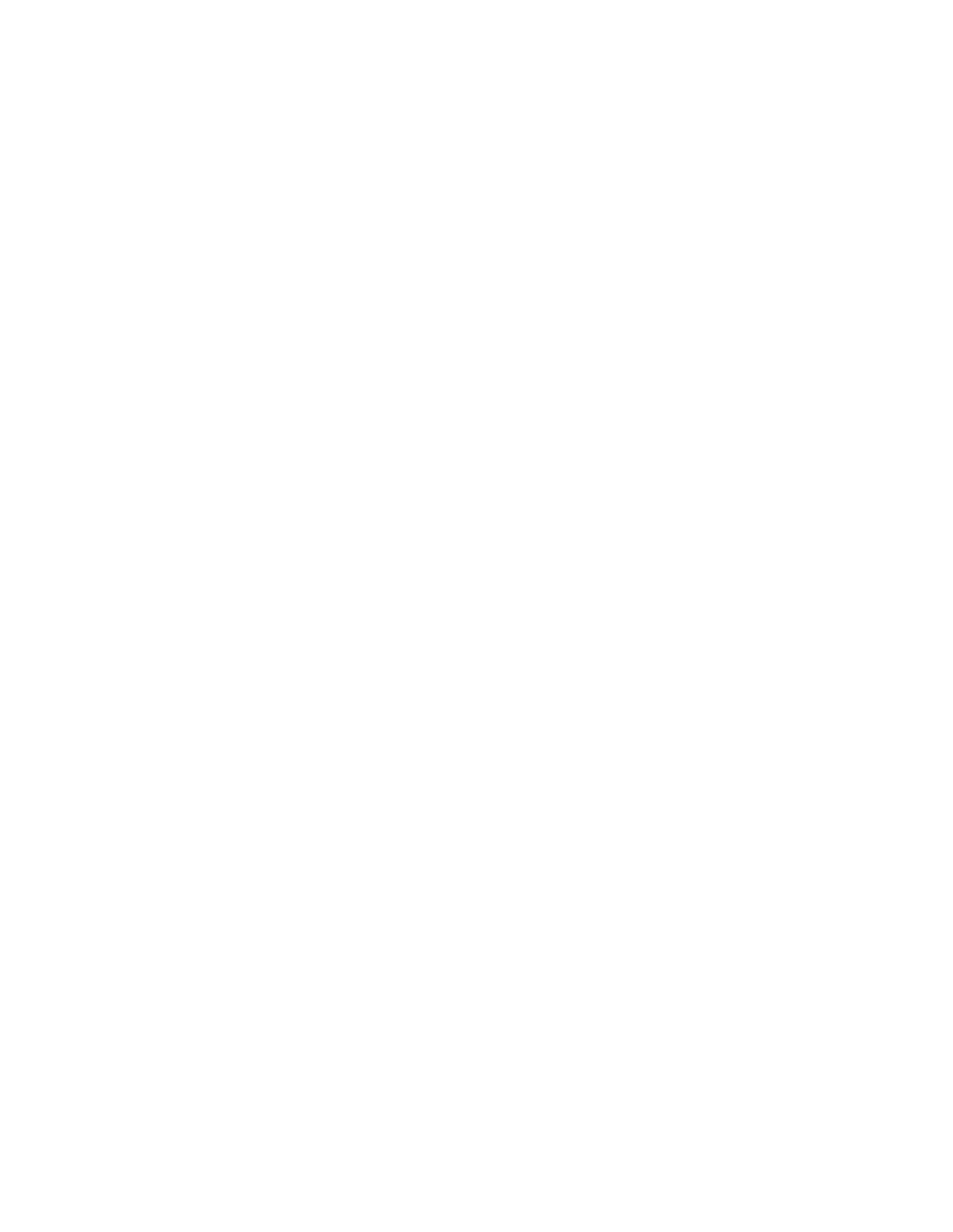### **1999 Activities**

*The Pasadena Citizens' Advisory Council (PCAC) provides a forum that opens dialogue between citizens and industry, addresses issues of interest to both, and promotes awareness and understanding of those issues. It has met ten times a year since January 1991. The panel advises the 17 plants associated with the East Harris County Manufacturers Association (EHCMA) Pasadena Outreach Group. Recording of the brief history began in January 1997.*

**THURSDAY, JANUARY 7, 1999** -- Meeting at the OxyChem PVC plant clubhouse, members were briefed by Dr. Robert Health and Michael Palenchar of the University of Houston main campus on a survey they did of Pasadena and Deer Park residents. The survey is done every three years to look at public attitudes toward industry and awareness of what to do in an emergency. Results generally showed improved awareness. Members were also updated on plans for plant communication of risk management plans. Updates were provided on responses to PCAC letter asking local legislators for support of DOT inspections at a safe location. *(Meeting #81)*

**MONDAY, FEBRUARY 8, 1999 --** Steve Pierce of Agrifos and Bill Toth of Zeneca arranged presentations of their risk management plans to provide the information as well as to help members decide how to approach presentations from other plants. A question about reducing the volume of the chemical stored on site led to discussion that showed the kind of dialogue that can, should, and will occur as members and plants consider whether risk can and should be reduced. Members asked to avoid duplicative presentations but cover the most common chemicals. They also asked to cover those where the impact on the community would be the greatest if a serious accident occurred. Members will review written materials before the next meeting and bring suggestions for future presentations. Plants will review them to suggest priorities for discussion based on community impact. The meeting was held at the Zeneca plant. *(Meeting #82)*

**THURSDAY, MARCH 11, 1999 --** Meeting at the Phillips plant, PCAC continued its work on the risk management plans (RMPs) with a presentation on flammables by Georgia Gulf's Jim Demand, Ana Partin, and Louis Meneghetti. Lyondell-Citgo and Crown were on hand to respond to questions. Crown's Carlton Cormier and Ron Spain then discussed their RMP for hydrogen fluoride. Annual renewal letters were distributed. Albemarle's Paula McLemore described her visit to Beijing to give a speech on clean technology. She also visited some chemical plants and shared her observations of the similarities and differences between them and American plants. *(Meeting #83)*

**WEDNESDAY, APRIL 14, 1999 --** Returning to the PISD Administration Building, PCAC evaluated its own participation in the EHCMA risk management program communications efforts and found them worth the time and work. Plants provided charts of the RMP scenario information arranged in various formats to help members see the distances that might be affected as well as the most common chemicals. *(Meeting #84)*

**MONDAY, MAY 10, 1999 --** Discussions of the risk management plan information continued with BP Amoco's Brian Dinsmoor showing members estimates of how quickly a chlorine release would travel and at what concentrations it would be found inside and outside a house. Gene McCarley resigned due to work conflicts with the CAC meeting schedule. Linda Miller and Charles Beckman were selected as new members. Beth Chamberlin replaces Lindsey Pope, who is graduating. CAC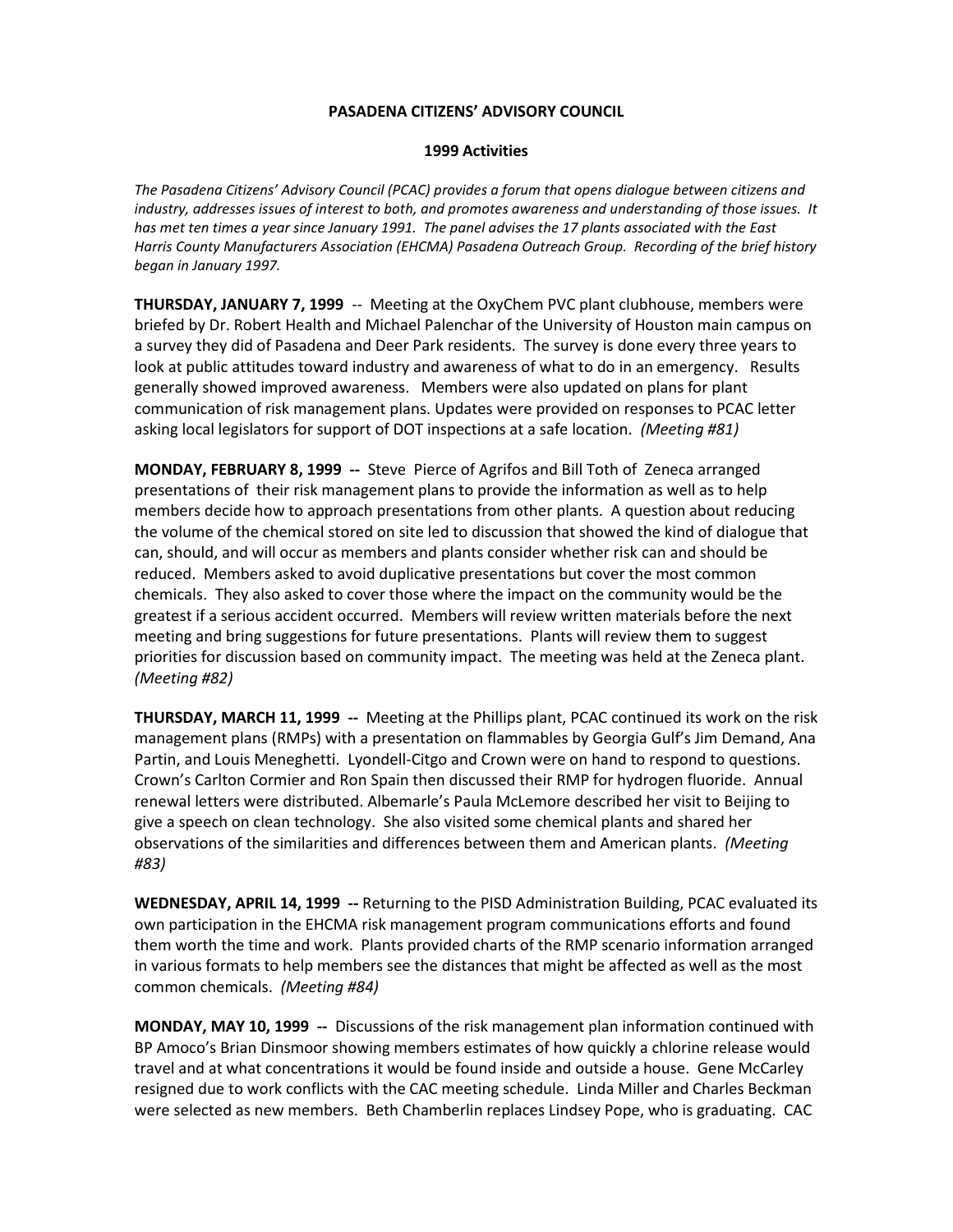member Enrique Rodriguez videotaped the meeting for use in his process technology classes to show students a citizen discussion about a technical issue. *(Meeting #85)*

**TUESDAY, JUNE 15, 1999 --** Elizabeth Gonzalez, PCAC member and city emergency manager, summarized the results of a hazardous materials transportation studied conducted by the Texas Transportation Institute for the Pasadena and other area Local Emergency Planning Committees. The study will help the city designate and mark hazardous materials routes designed to keep these materials out of residential areas. Crown Central replaced Agrifos as a PCAC liaison. *(Meeting #86)*

**THURSDAY, AUGUST 12, 1999 --** Meeting at PISD Administration Building, PCAC allowed extra time for Updates after the summer break. Carlton Cormier of Crown Central Petroleum reintroduced the group to the plant and focused on their agreed order with TNRCC, which addressed changes to reduce environmental incidents. Elizabeth Gonzales reviewed the steps the city Office of Emergency Management takes in a hazardous materials transportation incident. Phil Johnson, recently retired from OxyChem and a Pinebrook resident, and Jacob Evans, a Pasadena High School student, were selected for membership. PCAC will honor charter member Georgia Haskell, who had retired to Georgia, with a tile in the Pasadena High School Walk of Fame. Haskell died this summer. *(Meeting #87)*

**MONDAY, SEPTEMBER 20, 1999 --** Meeting at the Phillips plant, the PCAC received updates on two incidents that occurred in other CAC areas this summer but were of concern to Pasadena members. Goodyear's Les Carnahan provided an update on a release of a latex substance from the flare. Shell's Dennis Winkler responded to questions about a truck-train collision and fatality on their plant this summer. Phillips' Norm Berkley, Harold Banks, and Kevin Collins discussed the K-Resin fire and fatalities in June, and the polypropylene fire later in the summer. The main topic was a followup to Risk Management Plan work, with DuPont's Bill Probert and Jerry Schweiger talking about hydrogen fluoride. *(Meeting #88)*

**TUESDAY, OCTOBER 19, 1999 --** The meeting was held at the Albemarle plant, where BP-Amoco's Brian Dinsmoor made arrangements for members to visit the maintenance shops and Technical Resources Lab to see demonstrations of equipment used for inspection and testing in the mechanical integrity program. Workers involved in those programs showed members the equipment they use and talked about how they tell if equipment is likely to fail. Other plants said the Albemarle facilities are more extensive than most plants have. Other plants, many of them smaller, conduct similar tests but use outside firms to do some of the work. Members received their first annual RMP report, which included updates of the charts prepared for them last spring as well as tables and descriptions of recent efforts to reduce risks. The charts were prepared by the RMP committee, chaired by Cindy Simpson of Phillips. *(Meeting #89)*

**THURSDAY, NOVEMBER 18, 1999 --** PCAC met at the Fire Services offices at the Corrigan Center. PCAC learned what incident commanders experience by talking with PCAC member John Buchanan, a Pasadena volunteer firefighter, and Mike Boaze, a La Porte District Fire Chief who heads Shell's emergency response team. Del Kayser of Aristech used his company as an example of how plants have prepared for Y2K. Other plants added comments and many provided written information in their facility updates. John Buchanan described Channel Industries Mutual Aid's plans for December 31 as well as their own Y2K readiness. Buchanan chairs the CIMA Y2K Committee. *(Meeting #90)*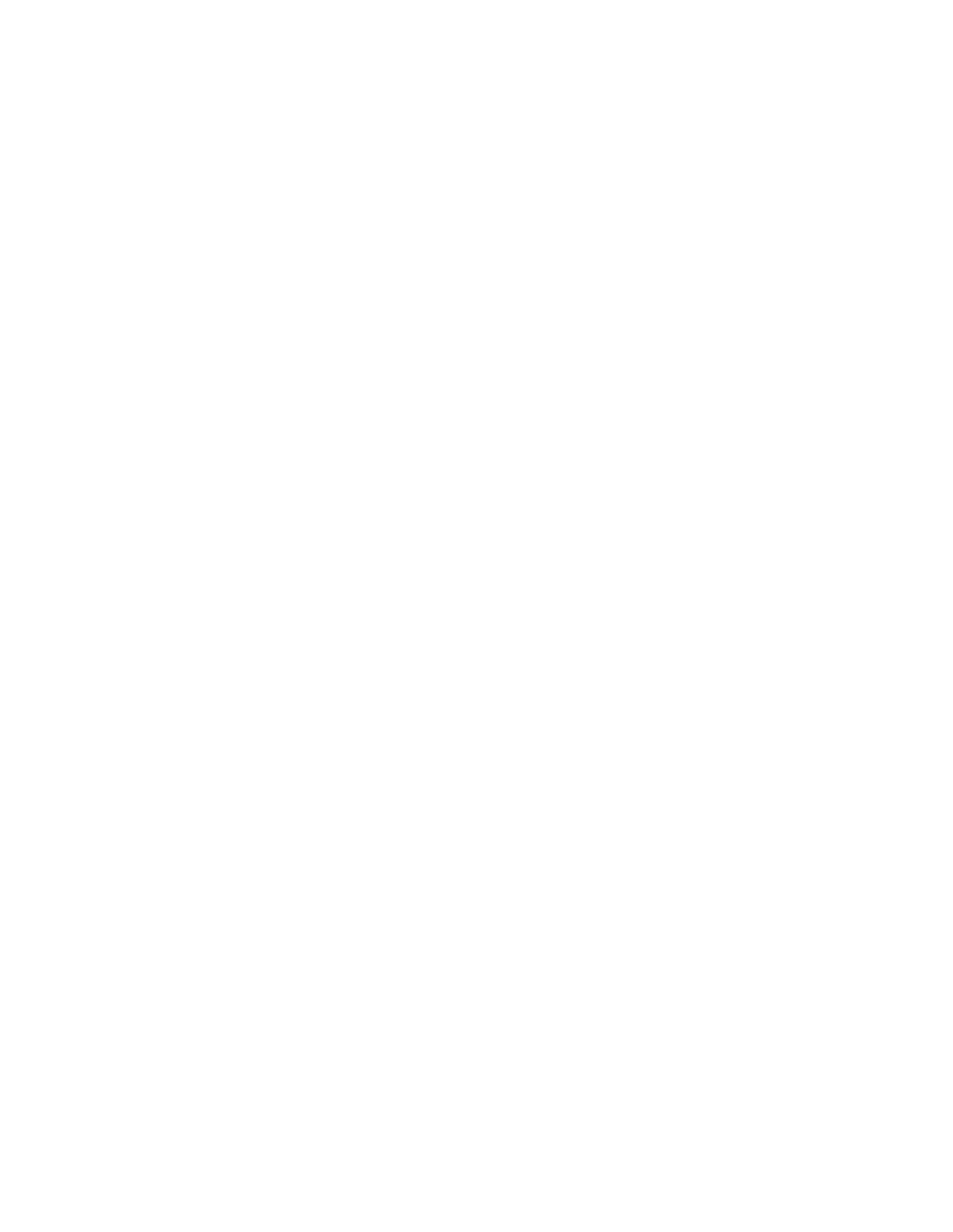### **1998 Activities**

*The Pasadena Citizens' Advisory Council (PCAC) provides a forum that opens dialogue between citizens and industry, addresses issues of interest to both, and promotes awareness and understanding of those issues. It has met ten times a year since January 1991. The panel advises the 17 plants associated with the East Harris County Manufacturers Association (EHCMA) Pasadena Outreach Group. Recording of the brief history began in January 1997.*

**TUESDAY, JANUARY 13, 1998 --** PCAC met as guests of Bayshore Hospital , touring the newly expanded emergency room facilities and focusing on the role a hospital plays when there is a chemical emergency. Hospital staff Dr. Brian Bradley and Pam Wooley, Clinical Care Coordinator, made presentations about how the hospital is equipped and otherwise prepared to cope with a chemical emergency. Both are PCAC members. Aristech returned to the group as a plant liaison. *(Meeting #71)*

**THURSDAY, FEBRUARY 12, 1998 --** Members traveled by bus to Transtar, the Harris County transportation and emergency management center north of downtown Houston. Harris County Sheriff's Deputy Steve Cathey provided an overview of the county's role in a chemical emergency. He guided members on a tour of the spectacular new operations center. Lt. Sparks of the Sheriff's Department brought the Harris County command van used during an emergency to Transtar so members could see it also. *(Meeting #72)*

**TUESDAY, MARCH 10, 1998 --** Meeting at the Albemarle plant because PISD was closed for spring break, the CAC heard Union Pacific's chemical safety coordinator Herby Bart. Bart addressed community concerns about derailments and the impacts of delays, providing data about the safety and environmental performance of the railroad since it merged with Southern Pacific in 1996. During Observer Comments, locked-out Crown employee Dean Cook and Texans United's Rick Abraham castigated the group for not agreeing to their request to address the CAC this spring. The CAC declined to have them speak about Crown's record because members do not wish to be associated with the labor dispute or a lawsuit associated with the report. *(Meeting #73)*

**TUESDAY, APRIL 14, 1998 --** Meeting at the PISD Administration Building, PCAC opened discussion on marine transportation safety by having workers from those areas join them in dialogue. James Knight and Ken Clary from Mobil Mining and Minerals were joined by Lyondell-Citgo's John Finck, Jack Jeter, Pete Greco, and Ellis Pellerin. Topics included steps to prevent both safety and environmental incidents. *(Meeting #74)*

**THURSDAY, MAY 7, 1998 --** Ed Roe, president of Clean Channel Association, described the industry cooperative's role in responding to oil spills in Galveston Bay and the Houston Ship Channel. The meeting at the PISD Administration Building, was the second in a series on marine safety. *(Meeting #75)*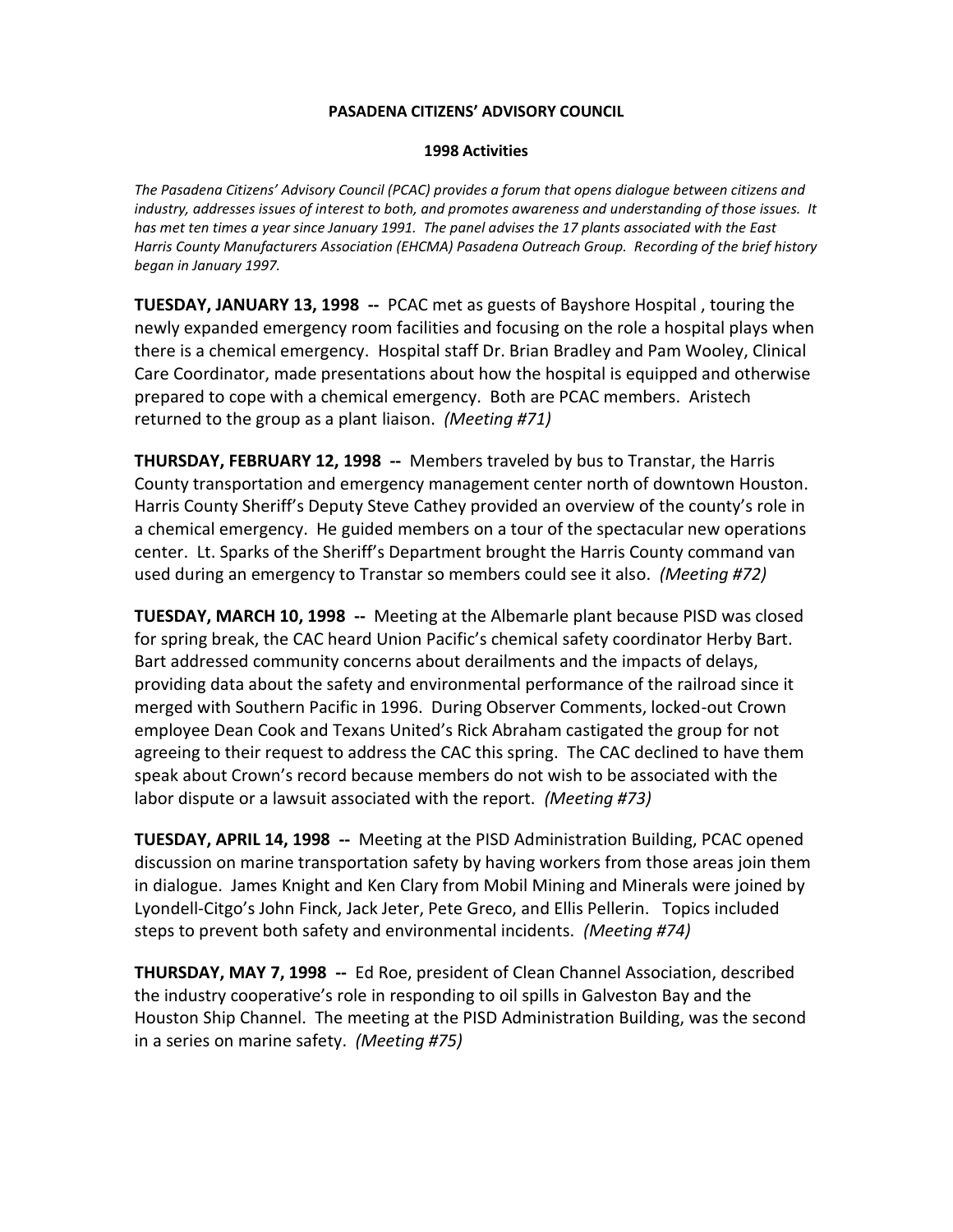**TUESDAY, JUNE 9, 1998 --** To see the ship channel from the water, members and two dozen guests took the Port of Houston's *M/V Sam Houston* tour. The captain served as a tour guide and also provided a history of and data on the port. Ship traffic was heavy so members were able to see a variety of vessels. They also saw familiar plants from a new vantage point. *(Meeting #76)*

**MONDAY, AUGUST 3, 1998 --** Meeting at the PISD Administration Building, PCAC heard US Coast Guard Commander Bob Acker, Chief, Response Department, talk about the role the Coast Guard plays in marine safety, and the regulatory authority that allows them to do so. John Buchanan, a Pasadena firefighter, was selected as a member. Chris Munn attended his last meeting before leaving for college. *(Meeting #77)*

**TUESDAY, SEPTEMBER 8, 1998 --** PCAC met at the US Coast Guard base in Galena Park in order to tour the Coast Guard's Vessel Traffic Service. Chief Hitchcock explained that the Coast Guard informs ships and tow boats of what to expect between checkpoints set up along the 52-mile long Houston Ship Channel. Originally voluntary on the part of vessels, checking in at each checkpoint is now required for vessels of certain length and those with a certain level of passengers. Members then watched over the shoulders of the Coast Guard personnel as they monitored video screens and radar to track vessel traffic. *(Meeting #78)*

**MONDAY, OCTOBER 5, 1998 --** Members met at the OxyChem Clubhouse and toured that plant and Aristech and viewed the Georgia Gulf plant across the fence. The subject was the equipment for which worst case and alternative release scenarios will be prepared. The purpose was to familiarize members with the release potential and the associated accident prevention and emergency response measures. The purpose was also to help plant personnel see the kind of questions the public might have when they communicate their plans in February and after. Georgia Gulf provided its "reintroduction" report. *(Meeting #79)*

**THURSDAY, NOVEMBER 5, 1998 --** Returning to the Pasadena school district administration building for its meeting, PCAC members were re-introduced to Zeneca by plant manager Bill Toth. Zeneca had returned as a plant liaison several months before. Albemarle plant manager Warren Gafford provided a lesson in how to read the plume maps that will be shared when plants communicate their risk management plans starting February 4. The presentation was not only to make members comfortable interpreting the maps showing how gas releases might move in a major release. It was also a chance for members to advise plants how to talk about such matters in a way the public understands. The main advice was to start the presentation with by comparing plumes from plants to something the public can picture: smoke from a chimney. Lyondell-Citgo Refinery and Albemarle completed their two-year terms as plant liaisons. *(Meeting #80)*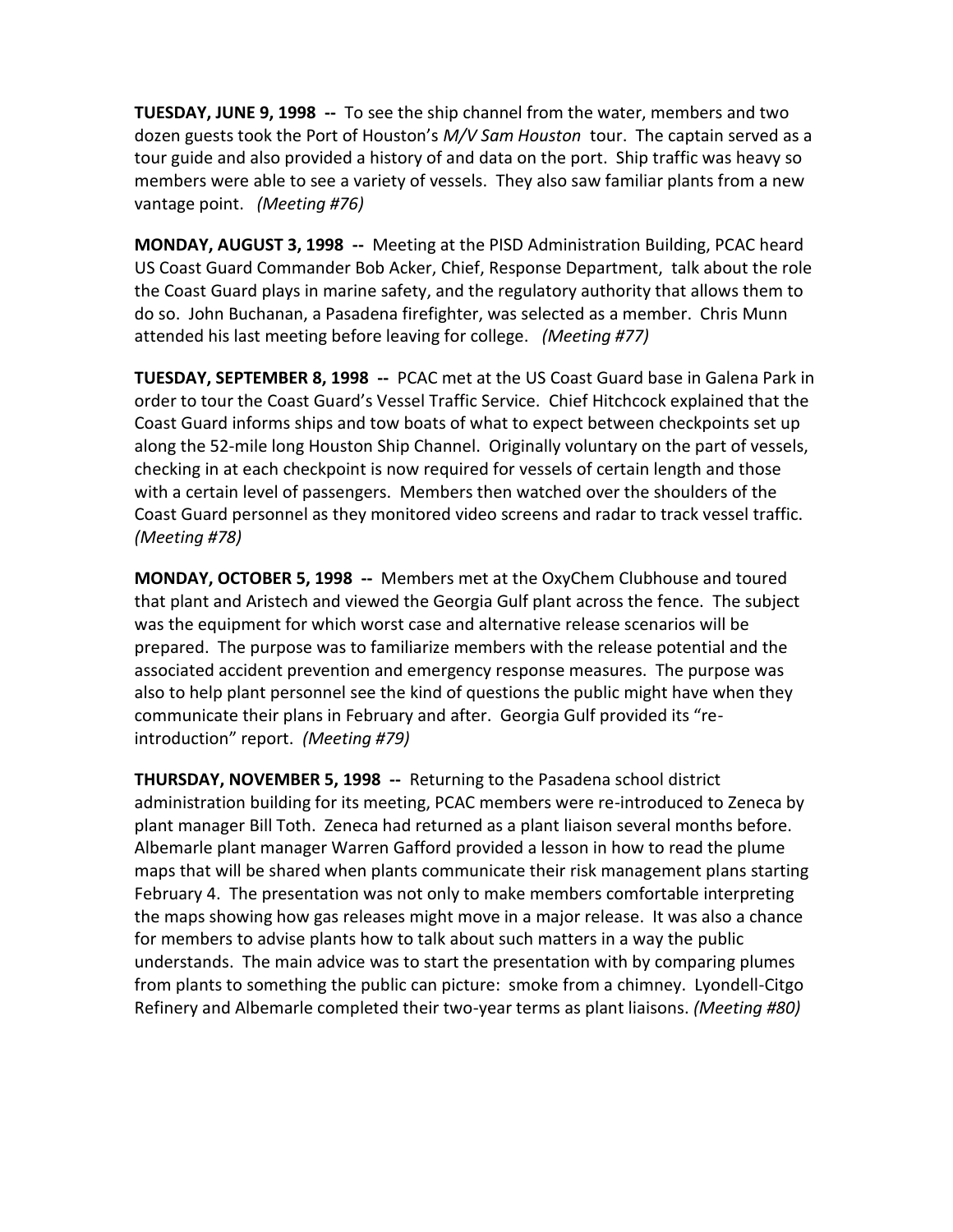### **1997 Annual Report**

*The Pasadena Citizens' Advisory Council (PCAC) provides a forum that opens dialogue between citizens and industry, addresses issues of interest to both, and promotes awareness and understanding of those issues. It has met ten times a year since January 1991. The panel advises the 17 plants associated with the East Harris County Manufacturers Association (EHCMA) Pasadena Outreach Group. Recording of the brief history began in January 1997.*

**WEDNESDAY, JANUARY 22, 1997** -- Continuing a series of meetings on emergency preparedness and response and the related communications, PCAC met at the Albemarle plant from 6:00 - 9:00 p.m. for a presentation on Channel Industries Mutual Aid (CIMA). Speaking for CIMA was Howard Meek, vice-chair. Several pieces of CIMA equipment were brought to the site for members to inspect. Kaneka and Zeneca completed their terms as PCAC liaisons and the second round of liaison assignments began, as did a new system of terms and rotation. Albemarle and Lyondell-Citgo began their two-year terms as liaisons. *(Meeting #61)*

**TUESDAY, FEBRUARY 25, 1997** -- The emergency-related series continued with a presentation on the role played by emergency response contractors made by Nelson Fetgatler, accompanied by Cindy McDaniel, of Garner Environmental. The 6:00 - 9:00 p.m. meeting was held at the Pasadena Independent School District Administration Building. PCAC member Pete Orosco resigned due to lack of time to attend meetings regularly. *(Meeting #62)*

**TUESDAY, MARCH 18, 1997** -- Meeting at the Phillips Houston Chemical Complex from 6:00 - 9:00 p.m., PCAC heard presentations on what big plants do in an emergency, how their employees are trained to shelter in place or evacuate, and how they would keep families informed in an emergency. Making presentations were John Lee, new plant manager, fire chief Jesse Berotte, and human resources manager Mike Catt. *(Meeting #63)*

**TUESDAY, APRIL 29, 1997** -- To continue its work on emergencies and related communications, PCAC member Mike Jackson arranged for Dale Everitt to talk about Operation Respond. Both had served on the steering committee for this Houston area pilot public-private partnership between the Department of Transportation and the railroads. Operation Respond provides first responders with quick access to information about the shipments on the major railroads and, now, those of some trucking firms. PCAC asked Elizabeth Gonzalez, city emergency coordinator, to share information about actual Level III releases that had affected the community. The 1989 Phillips explosion was a Level III release. Debate continues as to whether the 1994 Enron Methanol explosion was one. PCAC member Kevin Young will be on leave of absence indefinitely. Two former PCAC members, Ken Phelps and Louie Ditta, were reinstated as members. Enrique Rodriguez was also selected as a member, replacing Pete Orosco. The meeting was at the PISD Administration Building. *(Meeting #64)*

**THURSDAY, MAY 15, 1997 --** The CAER Line was the major topic but two updates generated extensive discussion. Paula McLemore of Albemarle updated members on trends in usage of the CAER Line by both companies and callers. McLemore also talked about how the system works. Cyndi Harrison of state Rep. Robert Talton's office summarized a bill he is sponsoring that would eliminate contested case hearings in favor of a notice and comment process. Carlton Cormier of Crown Central Petroleum responded to PCAC's request to show the trends in both safety and environmental releases prior to and since the lockout of some employees. Cormier also advised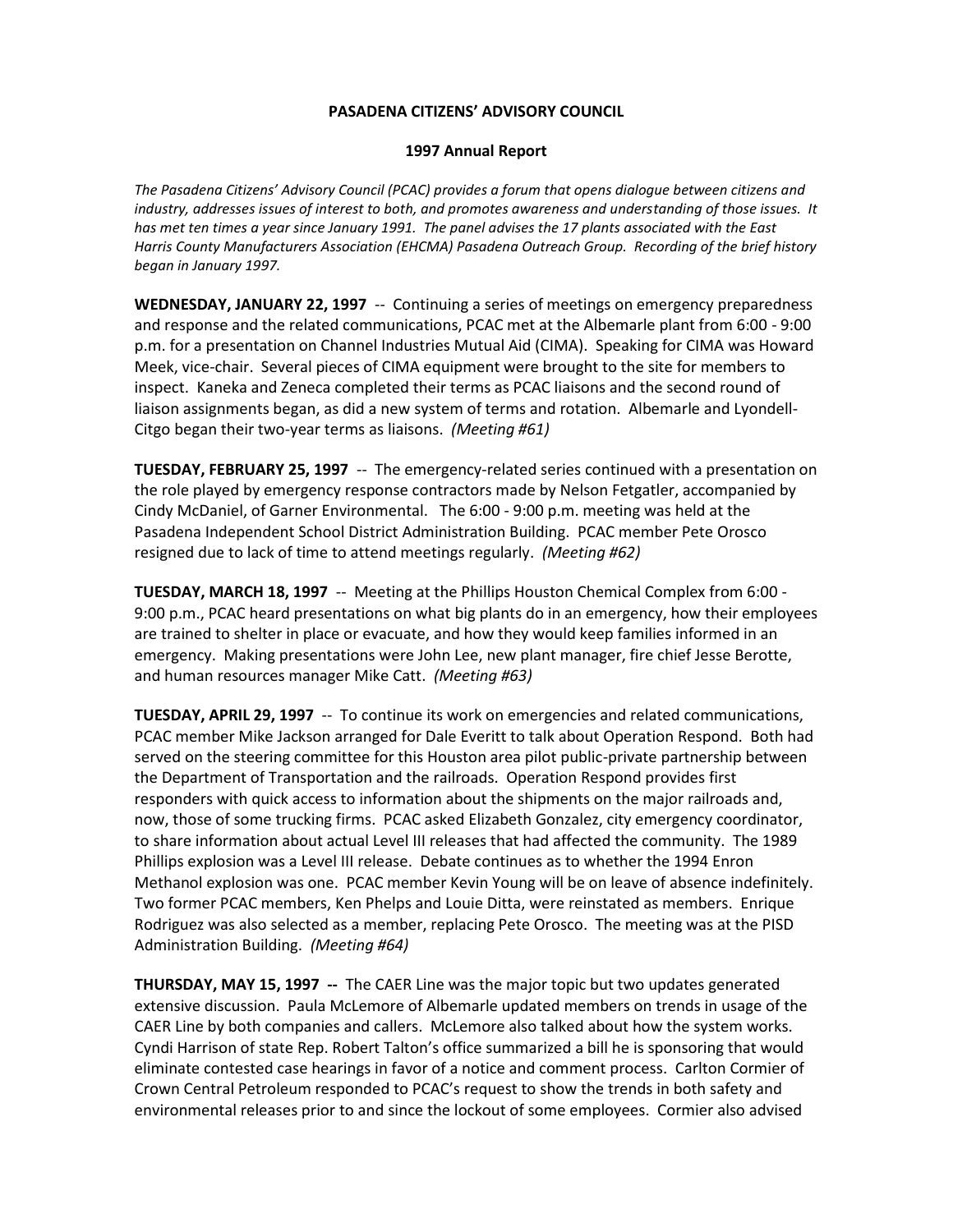members of the status of the labor negotiations and meetings recently called by an activist organization to discuss concerns about the company. He asked PCAC to serve as a forum for the community to hear Crown's side of the issue or to hear both sides. After extensive debate of the pros and cons of doing so, PCAC chose not to sponsor a forum but instead to encourage those with concerns to share them with members as well as Crown. AES Deepwater completes its term as liaison, to be replaced in June by Mobil Mining and Minerals. The meeting was at the PISD Administration Building. *(Meeting #65)*

**THURSDAY, JUNE 26, 1997 --** Plans for evaluation were postponed when updates were extended to allow members to talk about related activities and to hear from the Shell Chemical plant manager, J. D. Johnson. Johnson briefed PCAC on the explosion earlier in the week at his plant and responded to questions. PCAC member Albert Gonzales updated members on the risk management program, sharing a speech he and several others recently gave to a CAC visiting Deer Park. Participants started a round of program planning by suggesting 16 topics they would like to address, then prioritizing them using "sticky dots." Rick Rodriquez, Judy Glasco, and Gene McCarley will work with Sheridan to draft a program plan for discussion and adoption in August. Christina Estrada replaced Roel Saldivar. Former member Edgar Saldivar returned to visit. The meeting was at the PISD Administration Building. *(Meeting #66)*

**THURSDAY, AUGUST 14. 1997 --** Updates were extensive and filled the agenda. The proposed program was presented with members given time to review it before the September meeting and suggest any changes then. No time was available for evaluation. Lindsey Pope replaced Julie Glasco, and Luther Fuller was selected to represent business interests. The meeting was at the PISD Administration Building. *(Meeting #67)*

**TUESDAY, SEPTEMBER 9, 1997 --** PCAC met at San Jacinto College's Central Campus to tour the facilities for the process technology program. Guided by PCAC member Enrique Rodriguez, who heads the program, members visited a small chemical plant on which students practice as well as mock control rooms and instrumentation labs. The school is equipped with control and analysis devices from the last several decades to expose students to all the kinds of equipment they might encounter on a plant site. Mike Lonza and Dennis Simon of Lonza visited to update members on a release at their plant that affected some workers and made the news. *(Meeting #68)*

**THURSDAY, OCTOBER 9, 1997 --** PCAC member Albert Gonzales, who represents the group on the EHCMA Risk Management Technical and Communications Committee, provided an update on the committee's work on the risk management program. Participants then brainstormed ideas for the kinds of events at which Pasadena plants could communicate their risk management plans to the public next fall. The meeting was at the PISD Administration Building. *(Meeting #69)*

**MONDAY, NOVEMBER 17, 1997 --** Olaf Braren of Goodyear accepted PCAC's invitation to update them on a release of 300,000 gallons of untreated wastewater into the Houston Ship Channel in August. Members expressed concerns heard in the community and frustration that Goodyear placed no information on the CAER Line or in the newspaper where the public could find out what had happened. PCAC's recommendation for events such as this is to tell people about them. Returning to the lists brainstormed last month, members, liaisons, and observers narrowed down the options for the kind of event(s) at which plants should communicate their risk management plans next year. Least likely to draw an audience was a city-wide, industry-sponsored event at the convention center. Of greatest interest was working with high school students. EHCMA Outreach